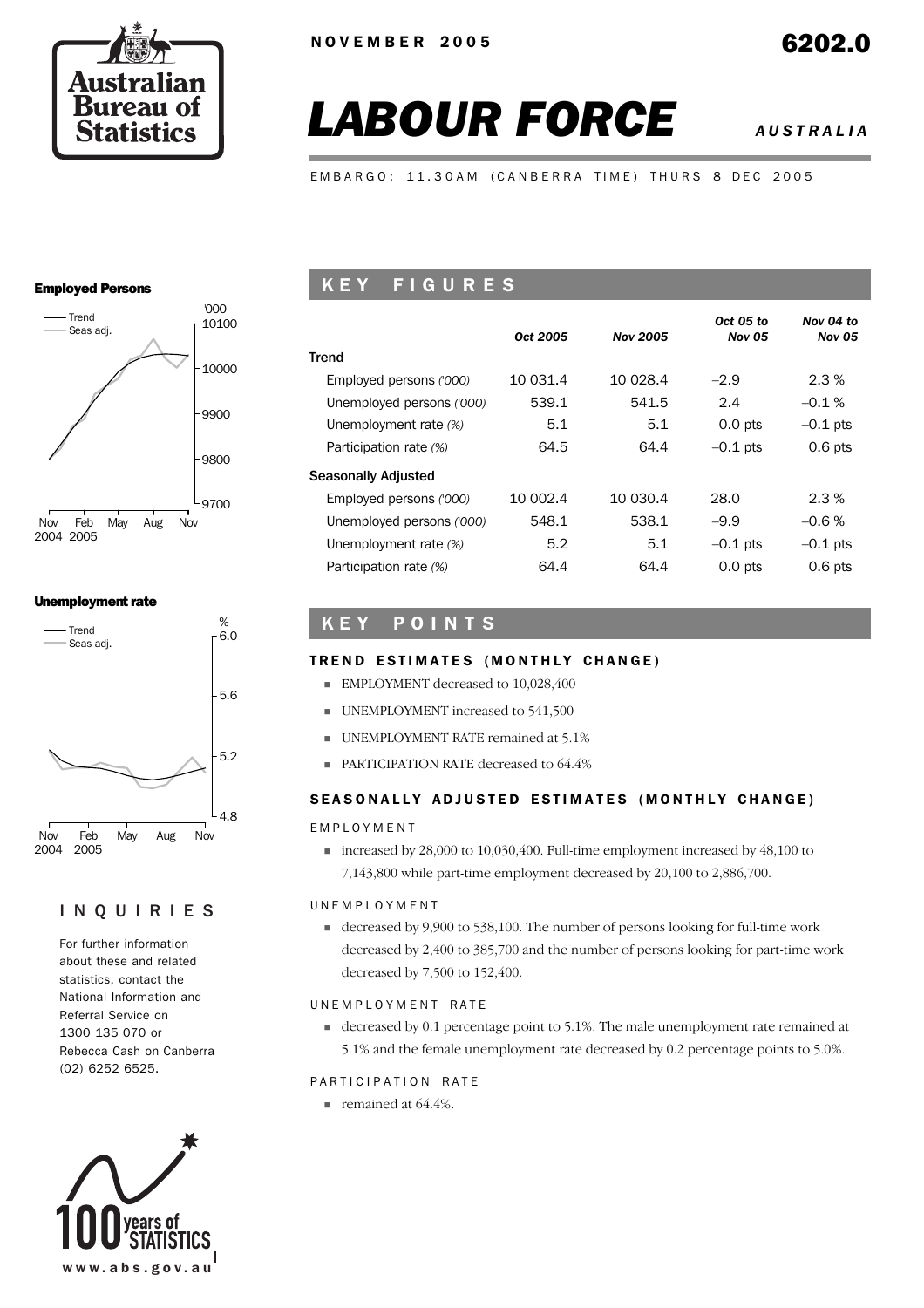# NOTES

| FORTHCOMING ISSUES | <b>ISSUE</b>                                                                       | <b>RELEASE DATE</b>                                                                          |  |  |  |  |  |  |  |
|--------------------|------------------------------------------------------------------------------------|----------------------------------------------------------------------------------------------|--|--|--|--|--|--|--|
|                    | December 2005                                                                      | 12 January 2006                                                                              |  |  |  |  |  |  |  |
|                    | January 2006                                                                       | 9 February 2006                                                                              |  |  |  |  |  |  |  |
|                    | February 2006                                                                      | 9 March 2006                                                                                 |  |  |  |  |  |  |  |
|                    | March 2006                                                                         | 6 April 2006                                                                                 |  |  |  |  |  |  |  |
|                    | April 2006                                                                         | 11 May 2006                                                                                  |  |  |  |  |  |  |  |
|                    | May 2006                                                                           | 8 June 2006                                                                                  |  |  |  |  |  |  |  |
|                    | .                                                                                  |                                                                                              |  |  |  |  |  |  |  |
| ROUNDING           |                                                                                    | Estimates of monthly change shown on the front cover have been calculated using              |  |  |  |  |  |  |  |
|                    |                                                                                    | unrounded estimates, and may be different from, but are more accurate than,                  |  |  |  |  |  |  |  |
|                    |                                                                                    | movements obtained from the rounded estimates. The graphs on the front cover also            |  |  |  |  |  |  |  |
|                    | depict unrounded estimates.                                                        |                                                                                              |  |  |  |  |  |  |  |
|                    |                                                                                    |                                                                                              |  |  |  |  |  |  |  |
| SAMPLING ERRORS    | The estimates in this publication are based on a sample survey. Because the entire |                                                                                              |  |  |  |  |  |  |  |
|                    |                                                                                    | population is not enumerated, the published estimates and the movements derived from         |  |  |  |  |  |  |  |
|                    |                                                                                    | them are subject to sampling variability. Standard errors give a measure of this variability |  |  |  |  |  |  |  |
|                    | and appear on pages 27 and 28.                                                     |                                                                                              |  |  |  |  |  |  |  |
|                    |                                                                                    | The 95% confidence intervals below provide another way of looking at the variability         |  |  |  |  |  |  |  |
|                    |                                                                                    | inherent in estimates from sample surveys. The interval bounded by the two limits is the     |  |  |  |  |  |  |  |
|                    |                                                                                    | 95% confidence interval. A 95% confidence interval has a 95% chance of including the         |  |  |  |  |  |  |  |
|                    | true value of the estimate.                                                        |                                                                                              |  |  |  |  |  |  |  |
|                    |                                                                                    |                                                                                              |  |  |  |  |  |  |  |
|                    |                                                                                    | MOVEMENTS IN SEASONALLY ADJUSTED SERIES BETWEEN OCTOBER                                      |  |  |  |  |  |  |  |
|                    | AND NOVEMBER 2005                                                                  |                                                                                              |  |  |  |  |  |  |  |
|                    | Monthly                                                                            |                                                                                              |  |  |  |  |  |  |  |
|                    | change                                                                             | 95% Confidence interval                                                                      |  |  |  |  |  |  |  |
|                    |                                                                                    |                                                                                              |  |  |  |  |  |  |  |
|                    | <b>Total Employment</b>                                                            | 28 000<br>$-23600$<br>79 600<br>to                                                           |  |  |  |  |  |  |  |
|                    | <b>Total Unemployment</b><br>Unemployment rate                                     | $-9900$<br>$-37300$<br>17 500<br>to<br>$-0.1$ pts<br>$-0.3$ pts<br>$0.1$ pts<br>to           |  |  |  |  |  |  |  |
|                    | Participation rate                                                                 | 0.0pts<br>$-0.4$ pts<br>to<br>0.4pts                                                         |  |  |  |  |  |  |  |
|                    |                                                                                    |                                                                                              |  |  |  |  |  |  |  |

Dennis Trewin Australian Statistician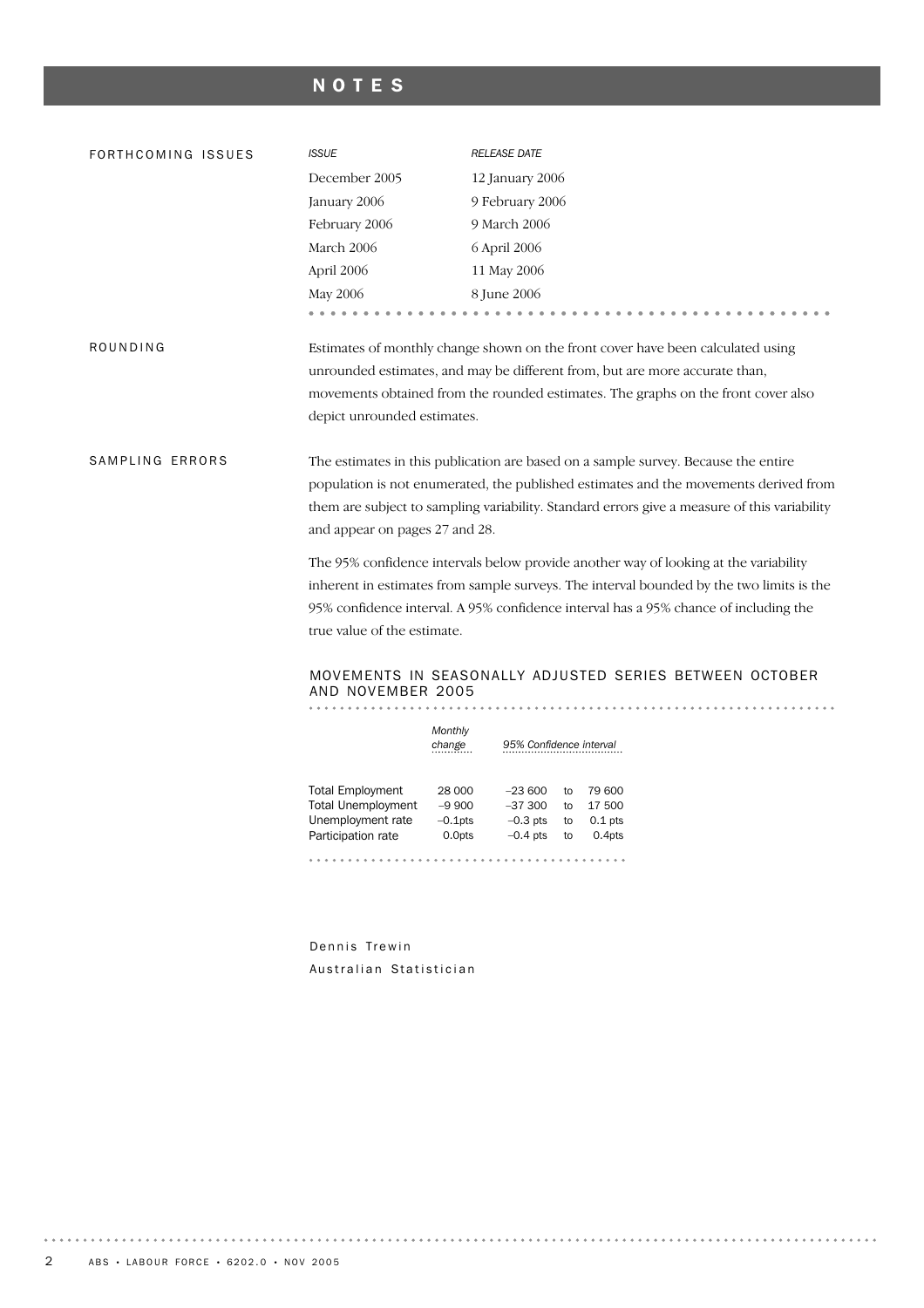EMPLOYED PERSONS

The trend estimate of employed persons generally rose from 8,325,400 in November 1995 to 9,056,500 in September 2000. The trend then fell slightly to 9,034,500 in January 2001, before generally rising to stand at 10,032,300 in September 2005. The trend has fallen slightly since then to stand at 10,028,400 in November 2005.



### UNEMPLOYED PERSONS

The trend estimate of unemployed persons rose from 736,700 in November 1995 to 771,800 in February 1997. The trend then generally fell to 583,400 in September 2000 before rising to 685,500 in October 2001. The trend then fell to 532,700 in July 2005 before rising to stand at 541,500 in November 2005.



Series break at April 2001; see paragraph 13 of Explanatory Notes.

#### UNEMPLOYMENT RATE

The trend unemployment rate rose from 8.1% in November 1995 to 8.4% in February 1997, before falling to 6.1% in September 2000. After rising to 7.0% in October 2001, the trend has since generally fallen to stand at 5.1% in November 2005.

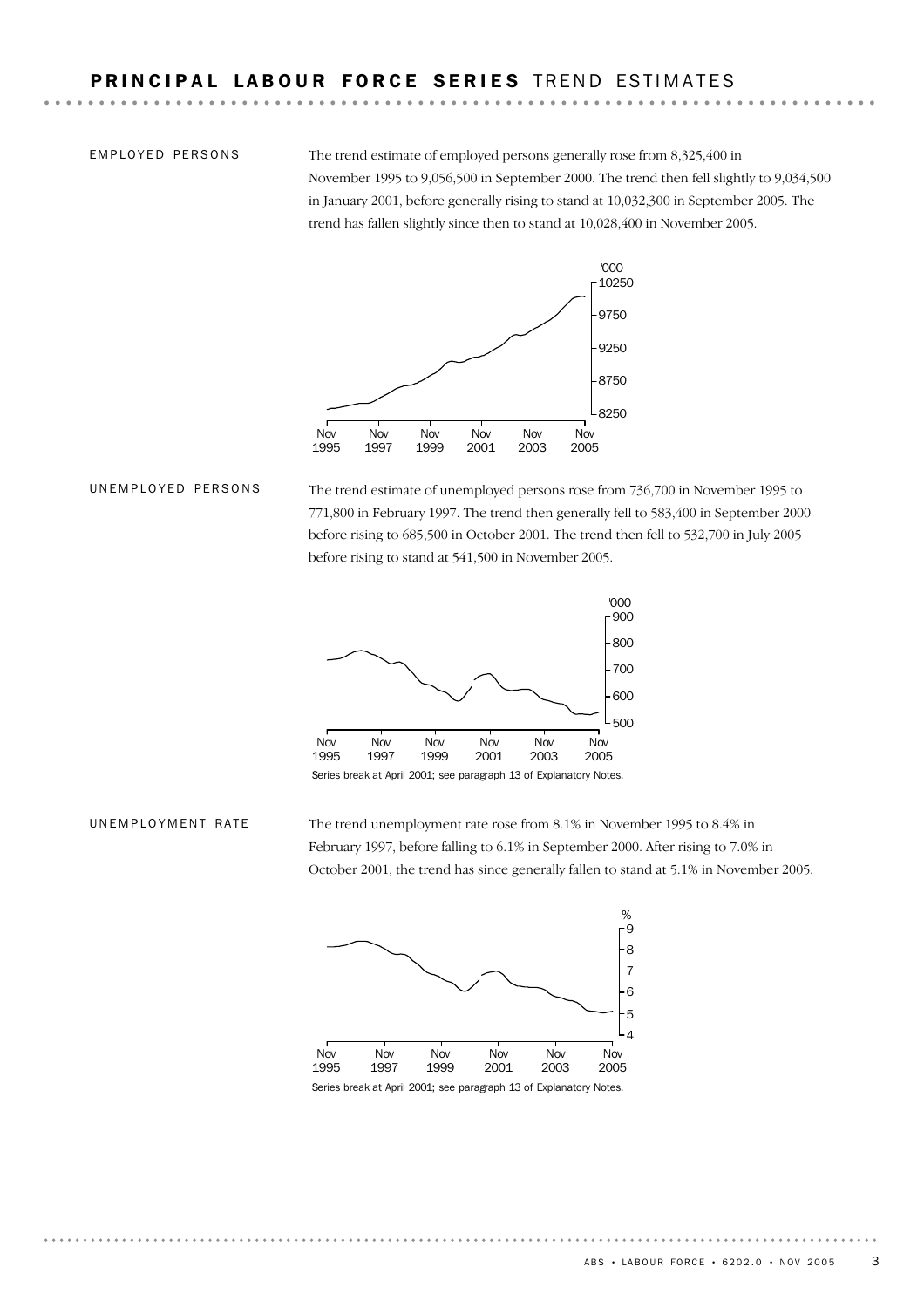### EMPLOYED MALES

TOTAL

The trend estimate of employed males rose from 4,724,900 in November 1995 to 5,055,000 in September 2000, before falling to stand at 5,031,000 in March 2001. The trend then rose to 5,529,100 in August 2005, before falling to 5,520,800 in November 2005.



### MALES EMPLOYED FULL TIME

The trend estimate for males employed full time generally rose from 4,203,200 in November 1995 to 4,400,400 in August 2000, before falling to 4,334,800 in June 2001. The trend then generally rose to 4,722,100 in July 2005, before falling to stand at 4,710,700 in November 2005.



The trend estimate of males employed part time rose from 521,700 in November 1995 to 631,100 in March 1999, before falling to 613,200 in September 1999. The trend has since generally risen to stand at 810,100 in November 2005.



## MALES EMPLOYED PART TIME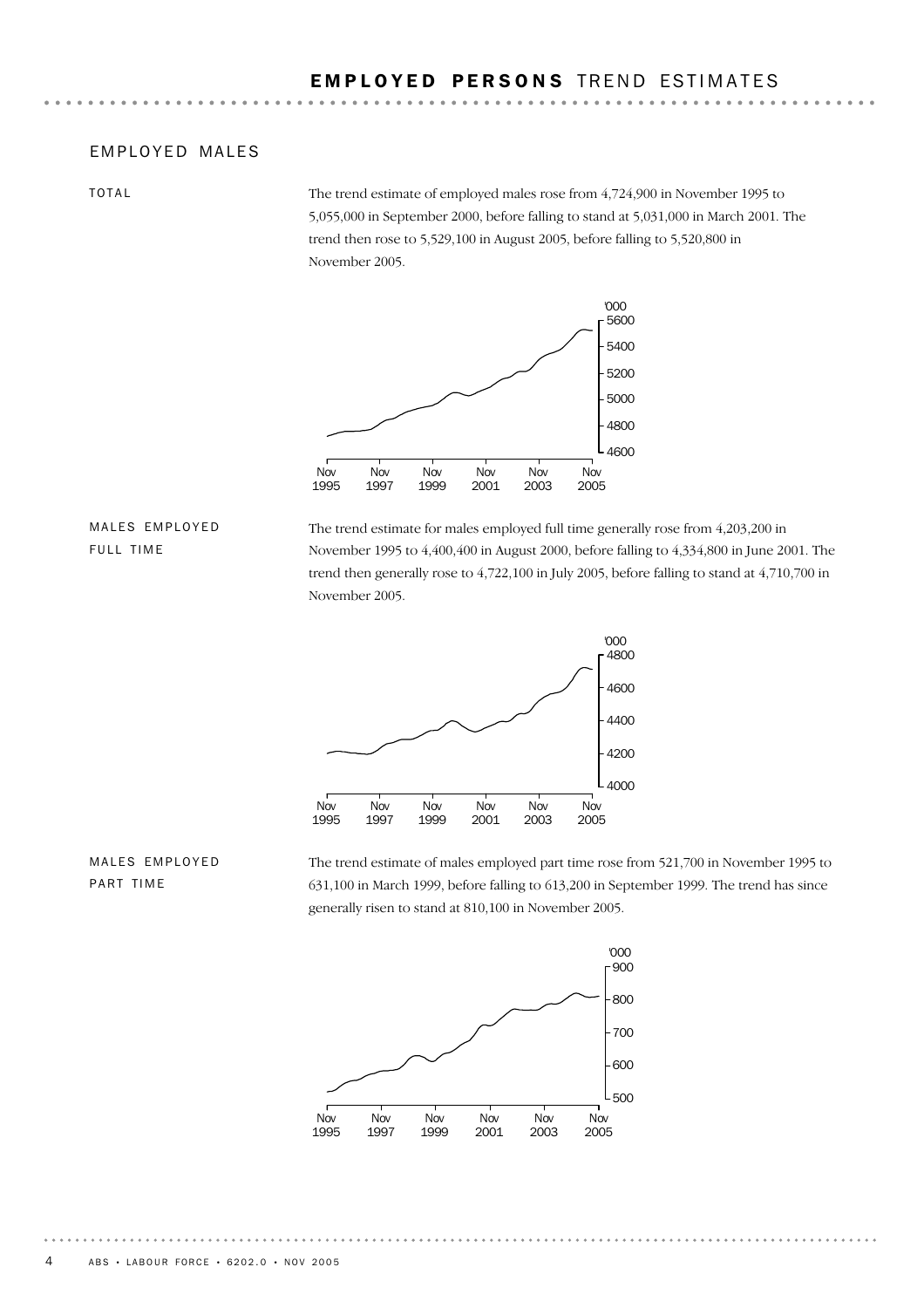### EMPLOYED FEMALES

TOTAL

The trend estimate of employed females rose from 3,600,500 in November 1995 to 4,242,200 in March 2003, with strong growth in late 2002. The trend estimate then fell to 4,226,800 in July 2003, before rising to stand at 4,507,600 in November 2005.



### FEMALES EMPLOYED FULL TIME

The trend estimate of females employed full time generally rose from 2,067,200 in November 1995 to 2,266,800 in March 2001. The trend then fell to 2,215,300 in January 2002, before generally rising to 2,442,500 in June 2005. The trend has since fallen to stand at 2,423,400 in November 2005.



## FEMALES EMPLOYED PART TIME

The trend estimate of females employed part time rose from 1,533,300 in November 1995 to 1,952,400 in March 2003. The trend then fell to 1,929,800 in December 2003. The trend estimate has since risen steadily to stand at 2,084,200 in November 2005.

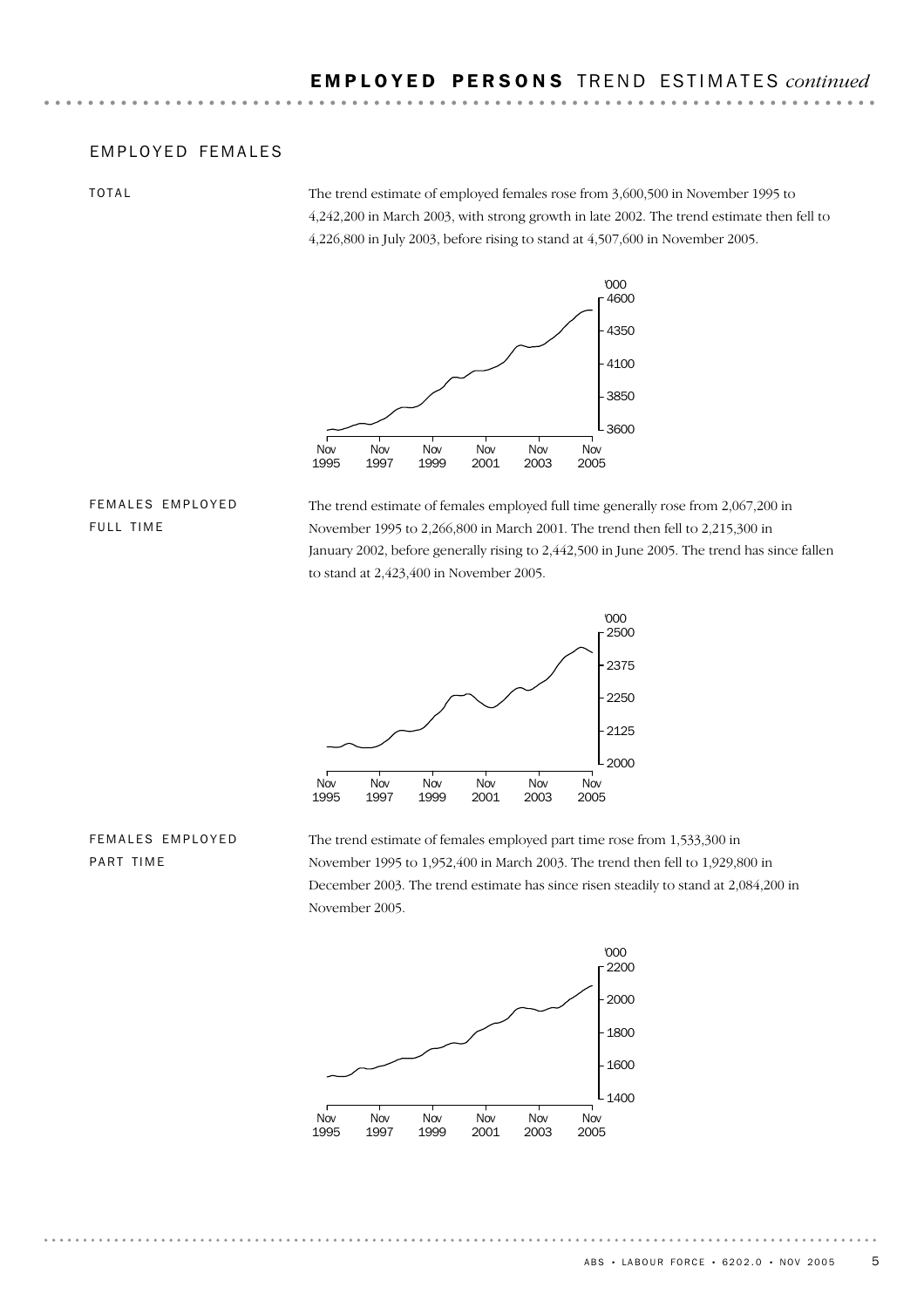|                       | <b>EMPLOYED</b>          |                |                       | UNEMPLOYED     |                |                     | UNEMPLOYMENT<br>RATE |            |               |
|-----------------------|--------------------------|----------------|-----------------------|----------------|----------------|---------------------|----------------------|------------|---------------|
|                       |                          |                |                       |                |                |                     |                      |            |               |
|                       |                          |                |                       | Looking        |                |                     | Looking              |            |               |
|                       | Full                     | Part           |                       | for $f/t$      |                |                     | for f/t              |            | Participation |
|                       | time                     | time           | Total                 | work           | Total          | Labour force        | work                 | Total      | rate          |
|                       | '000                     | '000           | '000                  | '000           | '000           | '000                | $\%$                 | %          | %             |
|                       |                          |                |                       |                |                |                     |                      |            |               |
|                       |                          |                |                       |                | MALES          |                     |                      |            |               |
| November 2002         | 4 4 1 4 .2               | 770.7          | 5 185.0               | 285.0          | 351.2          | 5 5 3 6.1           | 6.1                  | 6.3        | 71.7          |
| November 2003<br>2004 | 4521.4                   | 781.6          | 5 303.0               | 256.7          | 312.7          | 5 615.8             | 5.4                  | 5.6        | 71.6          |
| November<br>December  | 4596.6<br>4 6 1 0.4      | 814.8<br>818.2 | 5 4 1 1.5<br>5 4 28.6 | 233.6<br>229.7 | 295.0<br>289.5 | 5 706.5<br>5 7 18.1 | 4.8<br>4.7           | 5.2<br>5.1 | 71.6<br>71.7  |
| 2005                  |                          |                |                       |                |                |                     |                      |            |               |
| January               | 4 6 27.8                 | 819.4          | 5 4 4 7.2             | 226.8          | 285.7          | 5 7 3 2.9           | 4.7                  | 5.0        | 71.8          |
| February              | 4 647.3                  | 818.7          | 5 4 66.0              | 224.5          | 283.2          | 5 749.1             | 4.6                  | 4.9        | 71.9          |
| March                 | 4 6 6 7.8                | 816.3          | 5 4 8 4.1             | 222.6          | 281.6          | 5 7 6 5 . 7         | 4.6                  | 4.9        | 72.0          |
| April                 | 4 6 88.5                 | 812.7          | 5 501.2               | 221.2          | 280.2          | 5 781.4             | 4.5                  | 4.8        | 72.2          |
| May                   | 4 706.1                  | 809.4          | 5 5 1 5 .5            | 220.5          | 279.4          | 5 7 9 4.8           | 4.5                  | 4.8        | 72.3          |
| June                  | 4 7 1 7 .5               | 807.3          | 5 5 2 4.8             | 221.3          | 279.8          | 5 804.6             | 4.5                  | 4.8        | 72.3          |
| July                  | 4722.1                   | 806.7          | 5 5 28.8              | 223.5          | 281.8          | 5810.6              | 4.5                  | 4.8        | 72.3          |
|                       |                          | 807.1          |                       | 226.7          | 285.2          |                     |                      |            | 72.2          |
| August<br>September   | 4 7 2 2.0                |                | 5 5 2 9.1             |                |                | 5 8 1 4 . 3         | 4.6                  | 4.9        |               |
| October               | 4 7 1 9.1                | 808.0          | 5 5 2 7 . 1           | 230.4          | 289.4          | 5 816.5             | 4.7                  | 5.0        | 72.2          |
| November              | 4 7 1 5 . 1<br>4 7 1 0.7 | 809.0<br>810.1 | 5 5 2 4.0<br>5 5 20.8 | 234.2<br>237.8 | 293.7<br>297.5 | 5817.7<br>5818.3    | 4.7<br>4.8           | 5.0<br>5.1 | 72.1<br>72.1  |
|                       |                          |                |                       |                |                |                     |                      |            |               |
|                       |                          |                |                       |                | <b>FEMALES</b> |                     |                      |            |               |
| November 2002         | 2 2 7 7 .0               | 1917.7         | 4 194.8               | 173.5          | 273.7          | 4 4 68.4            | 7.1                  | 6.1        | 55.9          |
| November 2003<br>2004 | 2 3 0 3.2                | 1930.8         | 4 2 3 4 .0            | 175.0          | 275.6          | 4 509.6             | 7.1                  | 6.1        | 55.6          |
| November              | 2 407.3                  | 1980.0         | 4 3 8 7 . 4           | 152.4          | 247.1          | 4 6 3 4 .5          | 6.0                  | 5.3        | 56.3          |
| December              | 2 4 1 3.1                | 1991.0         | 4 4 0 4 .1            | 153.3          | 246.5          | 4 650.6             | 6.0                  | 5.3        | 56.4          |
| 2005                  |                          |                |                       |                |                |                     |                      |            |               |
| January               | 2 4 1 7 . 9              | 2 001.1        | 4 4 18.9              | 155.5          | 248.4          | 4 6 67.4            | 6.0                  | 5.3        | 56.6          |
| February              | 2 4 2 2.8                | 2 0 1 0.0      | 4 4 3 2.8             | 157.9          | 251.6          | 4 684.4             | 6.1                  | 5.4        | 56.7          |
| March                 | 2 4 2 8.4                | 2 0 18.7       | 4 4 4 7 . 1           | 158.7          | 254.3          | 4 701.3             | 6.1                  | 5.4        | 56.9          |
| April                 | 2 4 3 4.7                | 2 0 2 7 . 4    | 4 4 6 2.1             | 157.8          | 255.2          | 4 7 1 7 . 3         | 6.1                  | 5.4        | 57.0          |
| May                   | 2 440.1                  | 2 0 3 6.3      | 4 4 7 6.4             | 155.7          | 254.7          | 4 7 3 1 . 1         | 6.0                  | 5.4        | 57.1          |
| June                  | 2 4 4 2.5                | 2 0 4 5 .5     | 4 4 8 8.0             | 153.1          | 253.0          | 4 740.9             | 5.9                  | 5.3        | 57.2          |
| July                  | 2 441.4                  | 2 0 5 4.9      | 4 4 9 6.3             | 151.2          | 250.9          | 4 747.1             | 5.8                  | 5.3        | 57.2          |
| August                | 2 437.9                  | 2 0 6 3.8      | 4 501.7               | 149.9          | 248.9          | 4 750.6             | 5.8                  | 5.2        | 57.2          |
| September             | 2 4 3 3.1                | 2072.1         | 4 505.2               | 149.1          | 247.1          | 4 7 5 2.3           | 5.8                  | 5.2        | 57.1          |
| October               | 2 4 2 7 .8               | 2079.5         | 4 507.3               | 148.5          | 245.4          | 4 7 5 2.8           | 5.8                  | 5.2        | 57.1          |
| November              | 2 4 2 3 . 4              | 2 0 8 4 . 2    | 4 507.6               | 148.2          | 244.0          | 4 751.6             | 5.8                  | 5.1        | 57.0          |
|                       |                          |                |                       |                |                |                     |                      |            | $\cdots$      |
|                       |                          |                |                       |                | PERSONS        |                     |                      |            |               |
| November 2002         | 6 691.3                  | 2 688.5        | 9 3 7 9 . 7           | 458.6          | 624.8          | 10 004.6            | 6.4                  | 6.2        | 63.7          |
| November 2003<br>2004 | 6824.6                   | 2 7 1 2 . 4    | 9 537.1               | 431.6          | 588.3          | 10 125.4            | 5.9                  | 5.8        | 63.5          |
| November              | 7 004.0                  | 2 7 9 4 . 9    | 9 7 9 8.8             | 386.0          | 542.2          | 10 341.0            | 5.2                  | 5.2        | 63.8          |
| December              | 7 0 23.5                 | 2 809.2        | 9 832.7               | 383.0          | 536.1          | 10 368.7            | 5.2                  | 5.2        | 63.9          |
| 2005                  |                          |                |                       |                |                |                     |                      |            |               |
| January               | 7 045.7                  | 2820.5         | 9 866.1               | 382.3          | 534.1          | 10 400.3            | 5.1                  | 5.1        | 64.0          |
| February              | 7 0 7 0.1                | 2828.7         | 9898.7                | 382.4          | 534.8          | 10 433.5            | 5.1                  | 5.1        | 64.2          |
| March                 | 7 096.2                  | 2835.0         | 9 9 3 1.2             | 381.4          | 535.8          | 10 467.0            | 5.1                  | 5.1        | 64.3          |
| April                 | 7 1 2 3 . 2              | 2 840.1        | 9 9 63.3              | 379.0          | 535.4          | 10 498.8            | 5.1                  | 5.1        | 64.5          |
| May                   | 7 146.2                  | 2845.7         | 9 9 9 1.9             | 376.2          | 534.0          | 10 525.9            | 5.0                  | 5.1        | 64.6          |
| June                  | 7 159.9                  | 2852.8         | 10 012.7              | 374.5          | 532.8          | 10 545.5            | 5.0                  | 5.1        | 64.6          |
| July                  | 7 1 6 3.5                | 2861.6         | 10 025.1              | 374.6          | 532.7          | 10 557.8            | 5.0                  | 5.0        | 64.6          |
|                       |                          |                |                       |                |                |                     |                      |            |               |
| August                | 7 159.9                  | 2870.9         | 10 030.8              | 376.6          | 534.1          | 10 564.9            | 5.0                  | 5.1        | 64.6          |
| September             | 7 152.2                  | 2 880.1        | 10 032.3              | 379.5          | 536.5          | 10 568.8            | 5.0                  | 5.1        | 64.5          |
| October               | 7 142.9                  | 2888.5         | 10 031.4              | 382.7          | 539.1          | 10 570.5            | 5.1                  | 5.1        | 64.5          |
| November              | 7 134.1                  | 2894.3         | 10 028.4              | 386.0          | 541.5          | 10 569.9            | 5.1                  | 5.1        | 64.4          |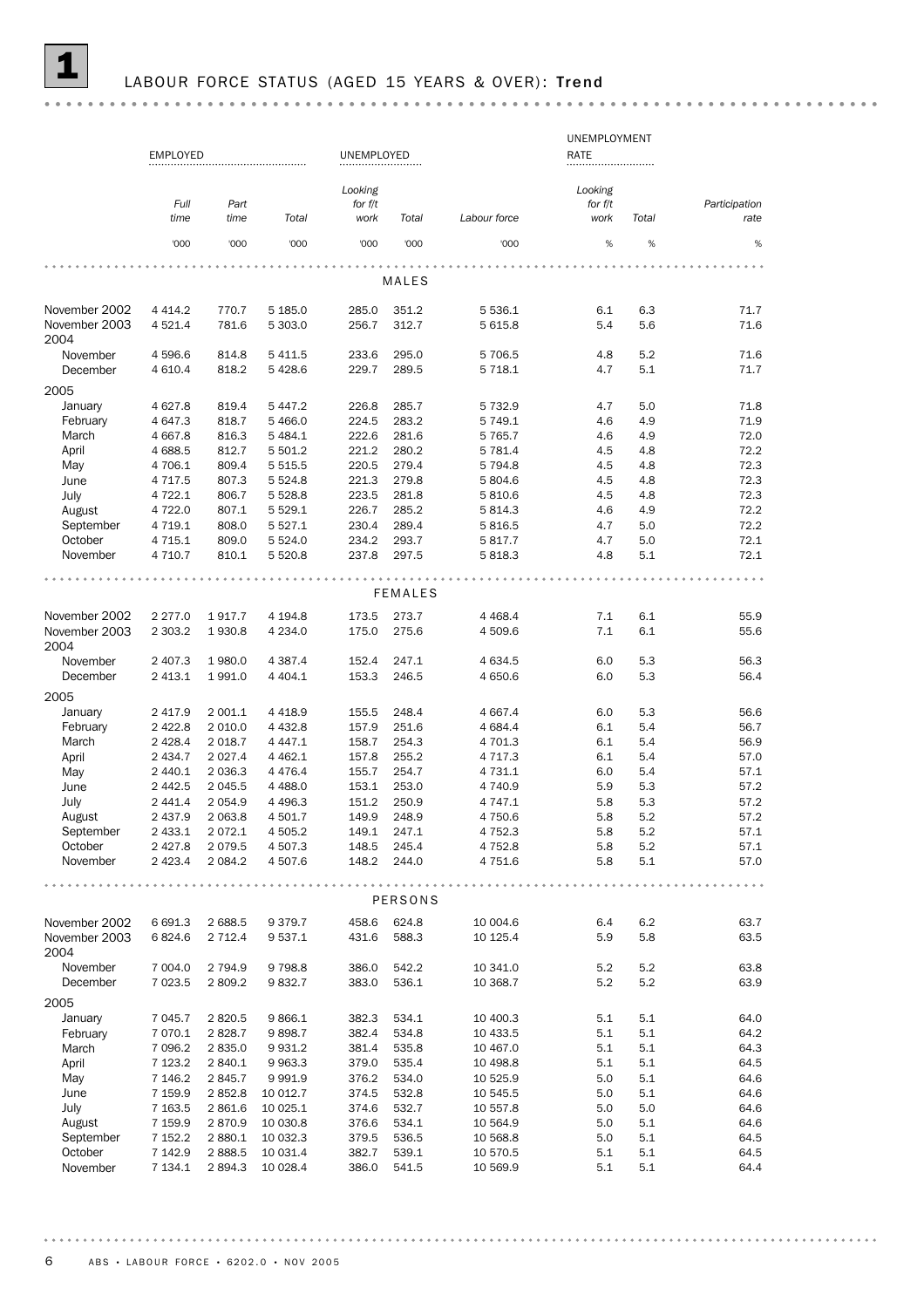|                       |                   |                |                       |                |                |                      | UNEMPLOYMENT |            |               |
|-----------------------|-------------------|----------------|-----------------------|----------------|----------------|----------------------|--------------|------------|---------------|
|                       | <b>EMPLOYED</b>   |                |                       | UNEMPLOYED     |                |                      | RATE         |            |               |
|                       |                   |                |                       |                |                |                      |              |            |               |
|                       |                   |                |                       | Looking        |                |                      | Looking      |            |               |
|                       | Full              | Part           |                       | for $f/t$      |                |                      | for $f/t$    |            | Participation |
|                       | time              | time           | Total                 | work           | Total          | Labour force         | work         | Total      | rate          |
|                       | '000              | '000           | '000                  | '000           | '000           | '000                 | $\%$         | $\%$       | $\%$          |
|                       |                   |                |                       |                |                |                      |              |            |               |
|                       |                   |                |                       |                | MALES          |                      |              |            |               |
| November 2002         | 4 4 0 9.1         | 777.6          | 5 186.7               | 283.6          | 350.9          | 5 5 3 7 . 5          | 6.0          | 6.3        | 71.8          |
| November 2003<br>2004 | 4523.3            | 780.3          | 5 303.5               | 248.6          | 304.7          | 5 608.2              | 5.2          | 5.4        | 71.5          |
| November<br>December  | 4 599.9<br>4598.9 | 815.9<br>819.8 | 5 4 1 5.8<br>5 4 18.7 | 237.6<br>228.7 | 296.8<br>286.8 | 5 7 1 2.6<br>5 705.5 | 4.9<br>4.7   | 5.2<br>5.0 | 71.7<br>71.5  |
| 2005                  |                   |                |                       |                |                |                      |              |            |               |
| January               | 4 632.6           | 824.5          | 5 4 5 7.1             | 228.9          | 284.0          | 5 741.1              | 4.7          | 4.9        | 71.9          |
| February              | 4 647.5           | 811.0          | 5 4 5 8.4             | 220.5          | 281.8          | 5 740.3              | 4.5          | 4.9        | 71.8          |
| March                 | 4 6 6 6.2         | 819.3          | 5 485.4               | 221.7          | 283.1          | 5768.6               | 4.5          | 4.9        | 72.1          |
| April                 | 4 691.2           | 818.0          | 5 509.2               | 224.7          | 281.8          | 5 791.1              | 4.6          | 4.9        | 72.3          |
| May                   | 4 700.8           | 806.3          | 5 507.2               | 223.9          | 284.7          | 5 7 9 1.8            | 4.5          | 4.9        | 72.2          |
|                       |                   |                |                       |                |                |                      |              |            |               |
| June                  | 4 7 2 4 . 2       | 804.1          | 5 5 28.3              | 219.1          | 276.2          | 5 804.5              | 4.4          | 4.8        | 72.3          |
| July                  | 4 7 2 0.9         | 805.6          | 5 5 2 6.5             | 216.0          | 273.6          | 5 800.1              | 4.4          | 4.7        | 72.2          |
| August                | 4 7 4 7 . 7       | 802.4          | 5 550.0               | 228.4          | 286.6          | 5836.6               | 4.6          | 4.9        | 72.5          |
| September             | 4 7 1 5.9         | 811.3          | 5 5 2 7 . 2           | 231.3          | 290.4          | 5817.6               | 4.7          | 5.0        | 72.2          |
| October               | 4 6 8 4.7         | 818.3          | 5 503.0               | 238.1          | 298.4          | 5 801.4              | 4.8          | 5.1        | 71.9          |
| November              | 4 7 1 8.4         | 803.2          | 5 5 2 1.6             | 239.0          | 298.9          | 5820.5               | 4.8          | 5.1        | 72.0          |
|                       |                   |                |                       |                | <b>FEMALES</b> |                      |              |            |               |
| November 2002         | 2 2 6 7 . 7       | 1916.4         | 4 184.1               | 179.6          | 276.3          | 4 4 6 0.4            | 7.3          | 6.2        | 55.8          |
| November 2003<br>2004 | 2 302.4           | 1942.0         | 4 2 4 4 .3            | 176.9          | 278.5          | 4 5 2 2.8            | 7.1          | 6.2        | 55.7          |
| November              | 2 4 1 1.7         | 1972.7         | 4 3 8 4 .4            | 146.4          | 244.5          | 4 6 28.9             | 5.7          | 5.3        | 56.2          |
| December              | 2 4 0 8.5         | 1995.8         | 4 4 0 4 .3            | 151.7          | 242.6          | 4 646.9              | 5.9          | 5.2        | 56.4          |
| 2005                  |                   |                |                       |                |                |                      |              |            |               |
| January               | 2 409.6           | 2 0 0 6.2      | 4 4 1 5.8             | 157.6          | 249.3          | 4 6 6 5.1            | 6.1          | 5.3        | 56.5          |
| February              | 2 433.9           | 1995.8         | 4 4 2 9.6             | 160.9          | 252.5          | 4 682.1              | 6.2          | 5.4        | 56.7          |
| March                 | 2 4 2 0.0         | 2 0 38.4       | 4 4 5 8.4             | 159.5          | 257.8          | 4 7 1 6.3            | 6.2          | 5.5        | 57.1          |
| April                 | 2 4 3 8.9         | 2 0 1 4 .0     | 4 4 5 2.9             | 160.4          | 257.2          | 4 7 1 0.1            | 6.2          | 5.5        | 56.9          |
| May                   | 2 4 2 6.4         | 2 043.8        | 4 4 7 0.2             | 154.0          | 254.1          | 4 7 2 4 .3           | 6.0          | 5.4        | 57.1          |
| June                  | 2 4 5 9.4         | 2 0 3 2.2      | 4 4 9 1.7             | 151.5          | 250.9          | 4 742.6              | 5.8          | 5.3        | 57.2          |
| July                  | 2 4 4 3.9         | 2 0 5 9.2      | 4 503.1               | 151.7          | 253.2          | 4 7 5 6.3            | 5.8          | 5.3        | 57.3          |
| August                | 2 4 3 6.0         | 2079.2         | 4 5 1 5 . 3           | 145.5          | 244.5          | 4 7 5 9.7            | 5.6          | 5.1        | 57.3          |
| September             | 2440.6            | 2 0 5 5.4      | 4 4 9 6.0             | 152.3          | 248.9          | 4 744.9              | 5.9          | 5.2        | 57.0          |
| October               | 2 411.0           | 2 0 8 8.4      | 4 4 9 9.4             | 150.0          | 249.6          | 4 749.0              | 5.9          | 5.3        | 57.0          |
| November              | 2 4 2 5.4         | 2 083.5        | 4 508.9               | 146.8          | 239.3          | 4 7 4 8.1            | 5.7          | 5.0        | 57.0          |
|                       |                   |                | 0.0.0.0.0.0.0.        |                |                |                      |              |            | $- - -$       |
|                       |                   |                |                       |                | PERSONS        |                      |              |            |               |
| November 2002         | 6676.8            | 2 694.0        | 9 3 7 0 . 7           | 463.2          | 627.2          | 9997.9               | 6.5          | 6.3        | 63.6          |
| November 2003<br>2004 | 6825.6            | 2 7 2 2.2      | 9 547.9               | 425.5          | 583.2          | 10 131.1             | 5.9          | 5.8        | 63.5          |
| November              | 7 011.6           | 2 7 8 8.7      | 9800.3                | 384.0          | 541.3          | 10 341.5             | 5.2          | 5.2        | 63.8          |
| December              | 7 007.3           | 2 8 1 5.6      | 9822.9                | 380.4          | 529.4          | 10 352.4             | 5.1          | 5.1        | 63.8          |
| 2005                  |                   |                |                       |                |                |                      |              |            |               |
| January               | 7 042.2           | 2830.7         | 9872.8                | 386.6          | 533.3          | 10 406.2             | 5.2          | 5.1        | 64.1          |
| February              | 7 081.3           | 2806.7         | 9888.0                | 381.4          | 534.3          | 10 422.4             | 5.1          | 5.1        | 64.1          |
| March                 | 7 0 8 6.2         | 2857.7         | 9943.9                | 381.2          | 541.0          | 10 484.8             | 5.1          | 5.2        | 64.5          |
| April                 | 7 130.1           | 2832.0         | 9 9 6 2.1             | 385.1          | 539.0          | 10 501.1             | 5.1          | 5.1        | 64.5          |
| May                   | 7 127.2           | 2850.2         | 9977.4                | 377.9          | 538.7          | 10 516.1             | 5.0          | 5.1        | 64.5          |
| June                  | 7 183.6           | 2836.3         | 10 019.9              | 370.7          | 527.1          | 10 547.1             | 4.9          | 5.0        | 64.6          |
| July                  | 7 1 6 4.8         | 2864.8         | 10 029.6              | 367.6          | 526.8          | 10 556.4             | 4.9          | 5.0        | 64.6          |
| August                | 7 183.7           | 2881.6         | 10 065.3              | 373.9          | 531.0          | 10 596.3             | 4.9          | 5.0        | 64.8          |
| September             | 7 156.5           | 2866.7         | 10 023.2              | 383.6          | 539.3          | 10 562.5             | 5.1          | 5.1        | 64.5          |
| October               | 7 0 9 5.7         | 2 906.7        | 10 002.4              | 388.1          | 548.1          | 10 550.5             | 5.2          | 5.2        | 64.4          |
|                       |                   |                |                       |                |                |                      |              |            |               |
| November              | 7 143.8           | 2886.7         | 10 030.4              | 385.7          | 538.1          | 10 568.6             | 5.1          | 5.1        | 64.4          |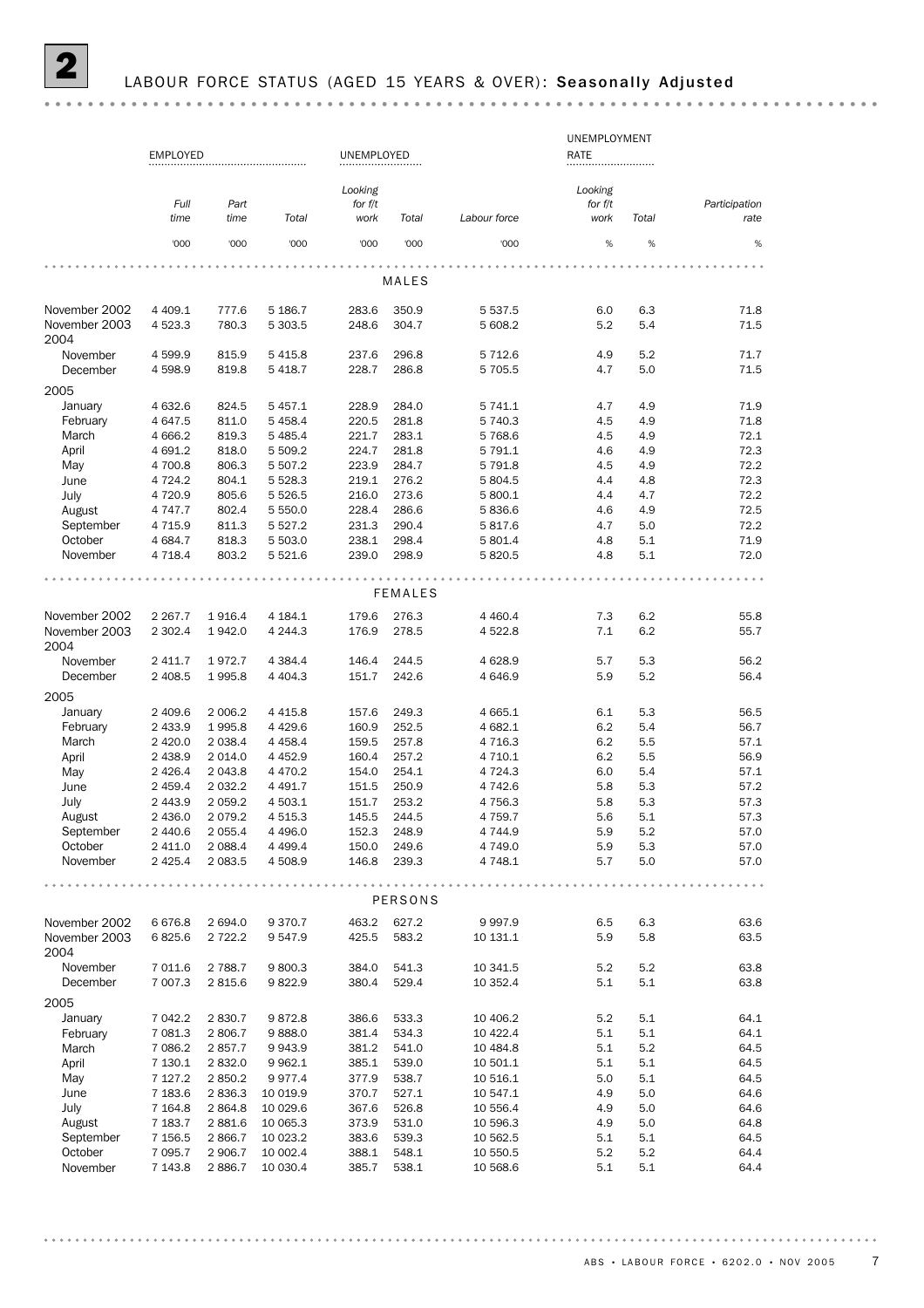|                       | <b>EMPLOYED</b>     |                        |                        | UNEMPLOYED                 |                |                        |                           | Civilian                                   | UNEMPLOYMENT<br><b>RATE</b>  |            |                       |
|-----------------------|---------------------|------------------------|------------------------|----------------------------|----------------|------------------------|---------------------------|--------------------------------------------|------------------------------|------------|-----------------------|
|                       | Full<br>time        | Part<br>time           | Total                  | Looking<br>for f/t<br>work | Total          | Labour<br>force        | Not in<br>labour<br>force | population<br>aged 15<br>years<br>and over | Looking<br>for $f/t$<br>work | Total      | Participation<br>rate |
|                       | '000                | '000                   | '000                   | '000                       | '000           | '000                   | '000                      | '000                                       | $\%$                         | $\%$       | %                     |
|                       |                     |                        |                        |                            |                | MALES                  |                           |                                            |                              |            |                       |
| November 2002         | 4 4 0 0.2           | 767.9                  | 5 168.1                | 269.9                      | 328.6          | 5 4 9 6.8              | 2 2 2 0 .0                | 7 7 1 6.8                                  | 5.8                          | 6.0        | 71.2                  |
| November 2003<br>2004 | 4 5 1 2.0           | 771.2                  | 5 283.2                | 235.6                      | 284.1          | 5 5 6 7 . 3            | 2 2 7 1.9                 | 7839.2                                     | 5.0                          | 5.1        | 71.0                  |
| November<br>December  | 4 5 8 8.2<br>4675.8 | 806.1<br>815.0         | 5 3 9 4 . 3<br>5 490.8 | 223.9<br>225.1             | 274.9<br>284.7 | 5 669.2<br>5 7 7 5 . 5 | 2 300.4<br>2 2 0 4.4      | 7969.6<br>7979.9                           | 4.7<br>4.6                   | 4.8<br>4.9 | 71.1<br>72.4          |
| 2005                  |                     |                        |                        |                            |                |                        |                           |                                            |                              |            |                       |
| January               | 4 630.0             | 784.6                  | 5 4 1 4.6              | 256.5                      | 314.0          | 5 7 28.6               | 2 2 5 9.2                 | 7987.8                                     | 5.2                          | 5.5        | 71.7                  |
| February              | 4674.7              | 776.7                  | 5 4 5 1.4              | 241.7                      | 309.8          | 5 761.2                | 2 2 3 4.6                 | 7 995.8                                    | 4.9                          | 5.4        | 72.1                  |
| March                 | 4 6 68.5            | 829.0                  | 5 4 9 7.5              | 220.4                      | 290.0          | 5 787.5                | 2 2 1 6.2                 | 8 0 0 3.7                                  | 4.5                          | 5.0        | 72.3                  |
| April                 | 4 6 8 4 .3          | 835.3                  | 5 5 1 9.6              | 227.3                      | 288.6          | 5 808.1                | 2 2 0 3.8                 | 8 0 1 2.0                                  | 4.6                          | 5.0        | 72.5                  |
| May                   | 4683.0              | 813.7                  | 5 4 9 6.6              | 225.6                      | 289.6          | 5 786.3                | 2 2 3 4 . 1               | 8 0 20.4                                   | 4.6                          | 5.0        | 72.1                  |
| June                  | 4 692.1             | 829.3                  | 5 5 2 1.4              | 218.4                      | 271.2          | 5 792.5                | 2 2 3 6.2                 | 8 0 28.7                                   | 4.4                          | 4.7        | 72.1                  |
| July                  | 4 7 1 5 . 4         | 812.1                  | 5 5 2 7 . 5            | 201.8                      | 252.1          | 5 7 7 9.6              | 2 2 5 9.0                 | 8 0 38.6                                   | 4.1                          | 4.4        | 71.9                  |
| August                | 4 691.4             | 806.7                  | 5 4 98.1               | 218.7                      | 271.5          | 5 769.6                | 2 2 7 9 . 0               | 8 0 48.6                                   | 4.5                          | 4.7        | 71.7                  |
| September             | 4 7 3 7 .9          | 808.9                  | 5 5 4 6.8              | 232.7                      | 295.9          | 5 842.7                | 2 2 1 5 . 7               | 8 0 58.5                                   | 4.7                          | 5.1        | 72.5                  |
| October<br>November   | 4683.7              | 838.6<br>793.2         | 5 5 2 2.3<br>5 4 9 9.4 | 225.4<br>224.6             | 281.4<br>276.2 | 5 803.7                | 2 2 6 5 .5                | 8 0 6 9.2                                  | 4.6<br>4.6                   | 4.8<br>4.8 | 71.9<br>71.5          |
|                       | 4 706.2             |                        |                        |                            |                | 5 7 7 5.6              | 2 3 0 4.4                 | 8 0 8 0.0                                  |                              |            |                       |
|                       |                     |                        |                        |                            |                | FEMALES                |                           |                                            |                              |            |                       |
| November 2002         | 2 2 7 0 . 7         | 1921.3                 | 4 192.0                | 168.6                      | 254.7          | 4 4 4 6.7              | 3 5 4 5.8                 | 7992.5                                     | 6.9                          | 5.7        | 55.6                  |
| November 2003<br>2004 | 2 3 0 7.6           | 1943.9                 | 4 2 5 1.5              | 165.3                      | 256.1          | 4 507.6                | 3 609.4                   | 8 1 1 7 .0                                 | 6.7                          | 5.7        | 55.5                  |
| November              | 2 4 18.9            | 1973.3                 | 4 3 9 2.2              | 136.4                      | 224.1          | 4 6 1 6.3              | 3 6 2 1.9                 | 8 2 3 8.2                                  | 5.3                          | 4.9        | 56.0                  |
| December              | 2 4 68.7            | 1987.6                 | 4 4 5 6.3              | 154.2                      | 243.8          | 4 700.1                | 3 5 4 5.4                 | 8 2 4 5 .5                                 | 5.9                          | 5.2        | 57.0                  |
| 2005                  |                     |                        |                        |                            |                |                        |                           |                                            |                              |            |                       |
| January               | 2 430.9             | 1919.1                 | 4 3 5 0.0              | 174.7                      | 265.2          | 4 615.2                | 3 6 3 6.4                 | 8 2 5 1.5                                  | 6.7                          | 5.7        | 55.9                  |
| February              | 2 459.0             | 1955.7                 | 4 4 1 4 .7             | 185.3                      | 291.1          | 4 705.8                | 3 5 5 1.7                 | 8 2 5 7 . 5                                | 7.0                          | 6.2        | 57.0                  |
| March                 | 2 406.8             | 2 0 5 6.9              | 4 4 6 3.7              | 168.6                      | 281.5          | 4 7 4 5.2              | 3 5 18.4                  | 8 2 6 3.6                                  | 6.5                          | 5.9        | 57.4                  |
| April                 | 2 409.5             | 2 043.8                | 4 4 5 3.4              | 160.7                      | 257.3          | 4 710.6                | 3 5 6 1.0                 | 8 2 7 1.6                                  | 6.3                          | 5.5        | 56.9                  |
| May                   | 2 3 9 5.3           | 2077.7                 | 4 4 7 3 .0             | 151.9                      | 252.6          | 4 7 2 5.6              | 3 5 5 4.2                 | 8 2 7 9.8                                  | 6.0                          | 5.3        | 57.1                  |
| June                  | 2 4 2 1.2           | 2075.9                 | 4 4 9 7.2              | 149.6                      | 243.0          | 4 740.1                | 3 547.7                   | 8 2 8 7 . 8                                | 5.8                          | 5.1        | 57.2                  |
| July                  | 2 4 4 5.1           | 2 0 4 8.9              | 4 4 9 4 .0             | 142.5                      | 235.0          | 4 729.0                | 3 5 68.7                  | 8 2 9 7 . 7                                | 5.5                          | 5.0        | 57.0                  |
| August                | 2 3 8 7 . 2         | 2 0 9 1.3              | 4 4 7 8.6              | 133.5                      | 229.8          | 4 708.4                | 3 599.3                   | 8 3 0 7.6                                  | 5.3                          | 4.9        | 56.7                  |
| September             | 2 4 8 8.9           | 2 0 5 2.1              | 4 541.1                | 150.7                      | 250.8          | 4 791.9                | 3 5 2 5 . 6               | 8 3 1 7 .5                                 | 5.7                          | 5.2        | 57.6                  |
| October<br>November   | 2 403.7<br>2 433.7  | 2 105.9<br>2 0 8 3 . 8 | 4 509.6<br>4 517.6     | 137.0<br>136.3             | 233.0<br>219.3 | 4 742.7<br>4 7 3 6.8   | 3 5 8 3.4<br>3 5 9 7 . 9  | 8 3 2 6 .0<br>8 3 3 4.8                    | 5.4<br>5.3                   | 4.9<br>4.6 | 57.0<br>56.8          |
|                       |                     |                        |                        |                            |                |                        |                           |                                            |                              |            | 0.0.1                 |
|                       |                     |                        |                        |                            |                | PERSONS                |                           |                                            |                              |            |                       |
| November 2002         | 6670.9              | 2 689.2                | 9 3 6 0.1              | 438.5                      | 583.4          | 9943.5                 | 5 7 6 5.8                 | 15 709.3                                   | 6.2                          | 5.9        | 63.3                  |
| November 2003<br>2004 | 6819.6              | 2 7 1 5 . 1            | 9 5 3 4.8              | 400.9                      | 540.2          | 10 074.9               | 5 881.3                   | 15 956.2                                   | 5.6                          | 5.4        | 63.1                  |
| November<br>December  | 7 007.1<br>7 144.5  | 2 7 7 9.4<br>2802.6    | 9 7 8 6.5<br>9 9 4 7.1 | 360.3<br>379.3             | 499.0<br>528.6 | 10 285.5<br>10 475.6   | 5922.3<br>5 7 4 9.7       | 16 207.8<br>16 225.4                       | 4.9<br>5.0                   | 4.9<br>5.0 | 63.5<br>64.6          |
| 2005                  |                     |                        |                        |                            |                |                        |                           |                                            |                              |            |                       |
| January               | 7 060.9             | 2 703.7                | 9 7 64.6               | 431.2                      | 579.2          | 10 343.7               | 5895.6                    | 16 239.3                                   | 5.8                          | 5.6        | 63.7                  |
| February              | 7 133.7             | 2 7 3 2.3              | 9866.0                 | 427.0                      | 600.9          | 10 467.0               | 5 7 8 6.3                 | 16 253.3                                   | 5.6                          | 5.7        | 64.4                  |
| March                 | 7 0 7 5.3           | 2885.9                 | 9 9 6 1.2              | 389.0                      | 571.4          | 10 532.6               | 5 7 3 4.6                 | 16 267.2                                   | 5.2                          | 5.4        | 64.7                  |
| April                 | 7 093.8             | 2879.1                 | 9972.9                 | 388.1                      | 545.8          | 10 518.8               | 5 7 64.8                  | 16 283.6                                   | 5.2                          | 5.2        | 64.6                  |
| May                   | 7078.2              | 2 8 9 1.4              | 9 9 6 9.7              | 377.5                      | 542.2          | 10 511.9               | 5788.3                    | 16 300.2                                   | 5.1                          | 5.2        | 64.5                  |
| June                  | 7 1 1 3 . 3         | 2 905.2                | 10 018.5               | 368.0                      | 514.1          | 10 532.6               | 5 7 8 3.9                 | 16 316.6                                   | 4.9                          | 4.9        | 64.6                  |
| July                  | 7 160.6             | 2 861.0                | 10 021.6               | 344.3                      | 487.1          | 10 508.7               | 5827.7                    | 16 336.3                                   | 4.6                          | 4.6        | 64.3                  |
| August                | 7078.7              | 2898.0                 | 9976.7                 | 352.2                      | 501.3          | 10 478.0               | 5878.2                    | 16 356.2                                   | 4.7                          | 4.8        | 64.1                  |

November 7 139.9 2 877.1 10 017.0 360.8 495.5 10 512.4 5 902.4 16 414.8 4.8 4.7 64.0 October 7 087.4 2 944.5 10 031.9 362.4 514.5 10 546.4 5 848.9 16 395.3 4.9 4.9 64.3 September 7 226.8 2 861.1 10 087.9 383.4 546.7 10 634.6 5 741.4 16 376.0 5.0 5.1 64.9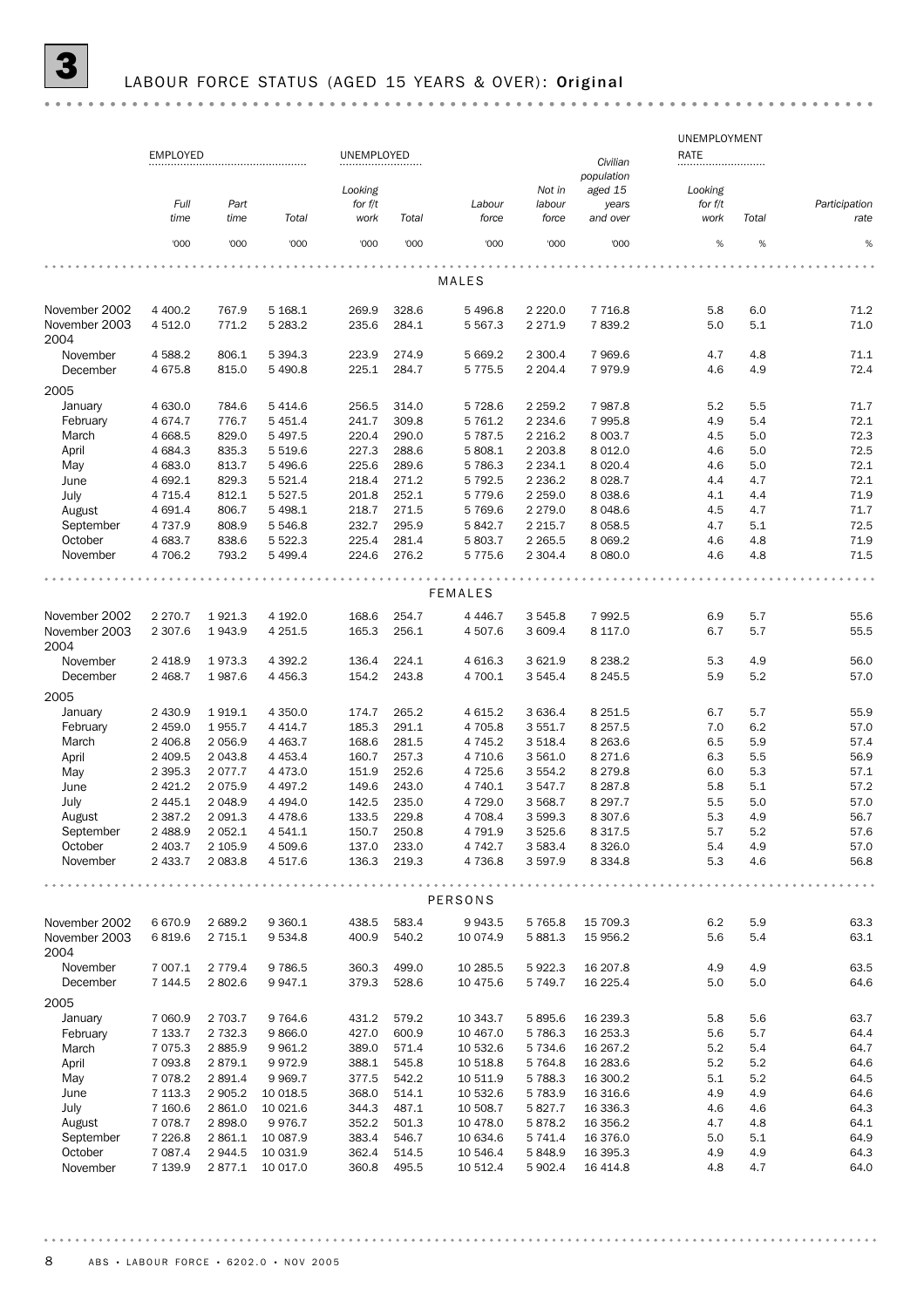### LABOUR FORCE STATUS (AGED 15 YEARS & OVER)-New South Wales

### 

|                       | <b>TREND</b>             |                      |                |            |                | SEASONALLY ADJUSTED  | Civilian               |                |            |              |                      |
|-----------------------|--------------------------|----------------------|----------------|------------|----------------|----------------------|------------------------|----------------|------------|--------------|----------------------|
|                       |                          |                      |                |            |                |                      |                        |                |            |              | population           |
|                       |                          |                      | Total          | Unemp-     | Partici-       |                      |                        | Total          | Unemp-     | Partici-     | aged 15              |
|                       | Employed                 | Total                | unemp-         | loyment    | pation         | Employed             | Total                  | unemp-         | loyment    | pation       | years                |
|                       | full time                | employed             | loyed          | rate       | rate           | full time            | employed               | loyed          | rate       | rate         | and over             |
|                       | '000                     | '000                 | '000           | $\%$       | $\%$           | '000                 | '000                   | '000           | %          | %            | '000                 |
|                       |                          |                      |                |            |                |                      |                        |                |            |              |                      |
|                       |                          |                      |                |            | <b>MALES</b>   |                      |                        |                |            |              |                      |
| November 2002         | 1 491.7                  | 1 740.1              | 111.1          | 6.0        | 71.0           | 1 490.3              | 1 7 3 7 . 7            | 111.9          | 6.0        | 70.9         | 2 608.9              |
| November 2003<br>2004 | 1 5 1 9.8                | 1768.1               | 98.9           | 5.3        | 70.8           | 1 5 2 6 .5           | 1768.6                 | 95.9           | 5.1        | 70.7         | 2637.3               |
| November              | 1 506.3                  | 1 7 7 7 .6           | 94.8           | 5.1        | 70.1           | 1 502.3              | 1778.3                 | 98.2           | 5.2        | 70.3         | 2 668.0              |
| December              | 1 507.9                  | 1780.1               | 94.6           | 5.0        | 70.2           | 1 511.2              | 1781.0                 | 93.3           | 5.0        | 70.2         | 2670.3               |
| 2005                  |                          |                      |                |            |                |                      |                        |                |            |              |                      |
| January               | 1 512.1                  | 1 783.7              | 95.0           | 5.1        | 70.3           | 1510.7               | 1 787.2                | 94.3           | 5.0        | 70.4         | 2672.1               |
| February              | 1 5 1 8.8                | 1788.0               | 95.6           | 5.1        | 70.5           | 1518.6               | 1784.5                 | 95.6           | 5.1        | 70.3         | 2673.9               |
| March                 | 1 5 2 7 . 2              | 1792.0               | 95.8           | 5.1        | 70.6           | 1 518.5              | 1781.9                 | 96.1           | 5.1        | 70.2         | 2675.6               |
| April                 | 1 535.7                  | 1 7 9 5.1            | 95.7           | 5.1        | 70.6           | 1541.1               | 1809.1                 | 96.7           | 5.1        | 71.2         | 2677.1               |
| May                   | 1 541.9                  | 1796.7               | 95.7           | 5.1        | 70.6           | 1541.5               | 1795.5                 | 99.2           | 5.2        | 70.7         | 2678.6               |
| June                  | 1 544.3                  | 1796.4               | 96.5           | 5.1        | 70.6           | 1557.4               | 1798.9                 | 96.4           | 5.1        | 70.7         | 2 680.1              |
| July                  | 1 542.6                  | 1794.6               | 98.2           | 5.2        | 70.6           | 1 537.0              | 1790.0                 | 88.5           | 4.7        | 70.0         | 2682.6               |
| August                | 1 538.2                  | 1792.0               | 100.8          | 5.3        | 70.5           | 1 543.1              | 1793.5                 | 102.4          | 5.4        | 70.6         | 2685.1               |
| September             | 1 533.0                  | 1789.6               | 103.8          | 5.5        | 70.5           | 1 532.5              | 1791.0                 | 107.7          | 5.7        | 70.6         | 2687.6               |
| October               | 1 5 2 7 . 9              | 1 7 8 7 . 4          | 106.8          | 5.6        | 70.4           | 1 517.0              | 1784.0                 | 109.0          | 5.8        | 70.4         | 2689.8               |
| November              | 1523.7                   | 1786.5               | 109.3          | 5.8        | 70.4           | 1526.9               | 1787.6                 | 109.0          | 5.7        | 70.5         | 2 692.0              |
|                       |                          |                      |                |            |                |                      |                        |                |            |              |                      |
|                       |                          |                      |                |            | <b>FEMALES</b> |                      |                        |                |            |              |                      |
| November 2002         | 777.8                    | 1 3 8 2.4            | 88.2           | 6.0        | 54.5           | 780.8                | 1 3 8 9.9              | 91.6           | 6.2        | 54.9         | 2696.8               |
| November 2003<br>2004 | 793.2                    | 1 3 9 9.1            | 87.2           | 5.9        | 54.5           | 793.5                | 1 4 0 4.7              | 89.4           | 6.0        | 54.8         | 2 7 2 5.6            |
| November              | 812.6                    | 1 4 2 3 . 4          | 80.3           | 5.3        | 54.6           | 807.5                | 1419.8                 | 78.9           | 5.3        | 54.4         | 2 7 5 4.4            |
| December              | 811.4                    | 1427.9               | 81.2           | 5.4        | 54.8           | 809.5                | 1425.6                 | 81.0           | 5.4        | 54.7         | 2 7 5 5.8            |
| 2005                  |                          |                      |                |            |                |                      |                        |                |            |              |                      |
| January               | 809.5                    | 1 4 3 1.6            | 82.7           | 5.5        | 54.9           | 806.9                | 1 4 3 5.1              | 81.5           | 5.4        | 55.0         | 2757.0               |
| February              | 807.7                    | 1 4 3 4 .9           | 83.8           | 5.5        | 55.1           | 821.8                | 1 4 3 4.9              | 83.3           | 5.5        | 55.0         | 2 7 5 8.3            |
| March                 | 806.5                    | 1 4 3 8.9            | 83.6           | 5.5        | 55.2           | 793.3                | 1443.6                 | 92.4           | 6.0        | 55.7         | 2759.5               |
| April                 | 805.9                    | 1 4 4 4 .0           | 82.0           | 5.4        | 55.3           | 808.5                | 1 4 3 9.3              | 78.1           | 5.1        | 55.0         | 2 761.4              |
|                       | 805.4                    | 1 4 4 9.6            | 79.6           | 5.2        | 55.3           | 798.2                | 1 4 4 1.6              | 78.2           | 5.1        | 55.0         | 2 7 6 3 . 3          |
| May                   |                          |                      |                |            |                |                      |                        |                |            |              |                      |
| June                  | 805.3                    | 1 4 5 5.0            | 77.1           | 5.0        | 55.4           | 819.5                | 1455.8                 | 78.0           | 5.1        | 55.5         | 2 7 6 5.2            |
| July                  | 805.8                    | 1459.6               | 75.1           | 4.9        | 55.4           | 800.1                | 1 4 6 7 . 4            | 74.8           | 4.8        | 55.7         | 2 767.9              |
| August                | 806.9                    | 1462.9               | 74.0           | 4.8        | 55.5           | 803.5                | 1470.4                 | 70.8           | 4.6        | 55.6         | 2 770.7              |
| September             | 808.1                    | 1464.8               | 73.4           | 4.8        | 55.5           | 810.5                | 1 4 6 0.4              | 74.0           | 4.8        | 55.3         | 2 7 7 3.4            |
| October               | 809.3                    | 1465.9               | 73.3           | 4.8        | 55.5           | 803.8                | 1459.6                 | 75.5           | 4.9        | 55.3         | 2 775.2              |
| November              | 811.2                    | 1466.1               | 73.0           | 4.7        | 55.4           | 818.5                | 1466.8                 | 72.8           | 4.7        | 55.4         | 2 7 7 7 . 2          |
|                       |                          |                      |                |            | PERSONS        |                      |                        |                |            |              |                      |
| November 2002         |                          |                      |                |            |                |                      |                        |                |            |              |                      |
| November 2003         | 2 2 6 9.5<br>2 3 1 3 . 0 | 3 1 2 2.5<br>3 167.2 | 199.3<br>186.0 | 6.0<br>5.5 | 62.6<br>62.5   | 2 271.1<br>2 3 2 0.0 | 3 1 2 7 . 6<br>3 173.3 | 203.5<br>185.2 | 6.1<br>5.5 | 62.8<br>62.6 | 5 305.7<br>5 3 6 2.9 |
| 2004                  |                          |                      |                |            |                |                      |                        |                |            |              |                      |
| November              | 2 3 18.9                 | 3 201.0              | 175.1          | 5.2        | 62.2           | 2 3 0 9.9            | 3 198.1                | 177.1          | 5.2        | 62.2         | 5422.3               |
| December              | 2 3 1 9 . 3              | 3 208.0              | 175.8          | 5.2        | 62.4           | 2 3 2 0.7            | 3 206.6                | 174.2          | 5.2        | 62.3         | 5426.2               |
| 2005                  |                          |                      |                |            |                |                      |                        |                |            |              |                      |
| January               | 2 3 2 1.6                | 3 2 1 5 . 3          | 177.7          | 5.2        | 62.5           | 2 3 1 7 .6           | 3 2 2 2 . 4            | 175.8          | 5.2        | 62.6         | 5 4 2 9.1            |
| February              | 2 3 2 6.5                | 3 2 2 2 . 9          | 179.3          | 5.3        | 62.6           | 2 340.4              | 3 2 1 9 . 4            | 178.8          | 5.3        | 62.6         | 5 432.1              |
| March                 | 2 3 3 3 . 7              | 3 2 3 0.9            | 179.4          | 5.3        | 62.7           | 2 3 1 1.8            | 3 2 2 5 .5             | 188.4          | 5.5        | 62.8         | 5 4 3 5.1            |
| April                 | 2 3 4 1.6                | 3 2 3 9 . 1          | 177.7          | 5.2        | 62.8           | 2 3 4 9.5            | 3 2 4 8.4              | 174.7          | 5.1        | 62.9         | 5 4 38.5             |
| May                   | 2 3 4 7 . 3              | 3 2 4 6.2            | 175.3          | 5.1        | 62.9           | 2 3 3 9.7            | 3 2 3 7 . 0            | 177.4          | 5.2        | 62.7         | 5 4 4 1.9            |
| June                  | 2 3 4 9.6                | 3 2 5 1.4            | 173.6          | 5.1        | 62.9           | 2 3 7 6.9            | 3 2 5 4.6              | 174.4          | 5.1        | 63.0         | 5 4 4 5 . 3          |
| July                  | 2 3 4 8.5                | 3 2 5 4.2            | 173.3          | 5.1        | 62.9           | 2 3 3 7 . 1          | 3 2 5 7 . 4            | 163.3          | 4.8        | 62.8         | 5 4 5 0.5            |
|                       | 2 3 4 5.2                | 3 2 5 4 .9           | 174.8          |            | 62.9           | 2 3 4 6.5            |                        | 173.2          | 5.0        | 63.0         | 5 4 5 5.7            |
| August                |                          |                      |                | 5.1        |                |                      | 3 2 6 3 .9             |                |            |              |                      |
| September             | 2 341.1                  | 3 2 5 4 . 4          | 177.3          | 5.2        | 62.8           | 2 3 4 3 .0           | 3 2 5 1.4              | 181.8          | 5.3        | 62.9         | 5 460.9              |
| October               | 2 3 3 7 . 2              | 3 2 5 3 . 3          | 180.0          | 5.2        | 62.8           | 2 3 2 0.8            | 3 2 4 3 . 6            | 184.5          | 5.4        | 62.7         | 5 4 6 5.0            |
| November              | 2 3 3 4.8                | 3 2 5 2.6            | 182.3          | 5.3        | 62.8           | 2 3 4 5.4            | 3 2 5 4 . 4            | 181.8          | 5.3        | 62.8         | 5 4 6 9.2            |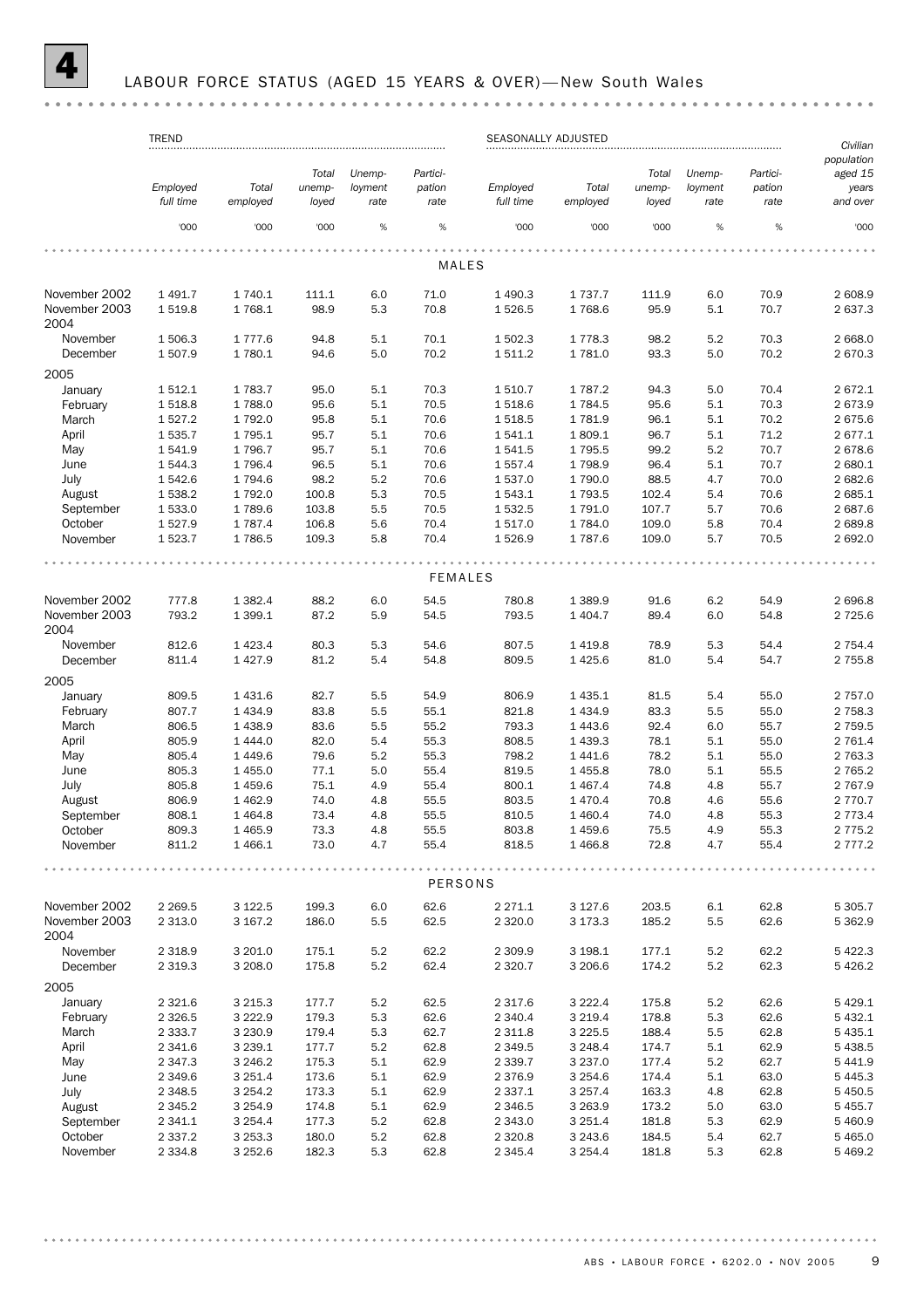# 5 LABOUR FORCE STATUS (AGED 15 YEARS & OVER)— Victoria

### 

|                       | <b>TREND</b><br>SEASONALLY ADJUSTED |                        |                 |                 |                |                       |                         |                 |                 |                |                                   |
|-----------------------|-------------------------------------|------------------------|-----------------|-----------------|----------------|-----------------------|-------------------------|-----------------|-----------------|----------------|-----------------------------------|
|                       |                                     |                        | Total           | Unemp-          | Partici-       |                       |                         | Total           | Unemp-          | Partici-       | Civilian<br>population<br>aged 15 |
|                       | Employed<br>full time               | Total<br>employed      | unemp-<br>loyed | loyment<br>rate | pation<br>rate | Employed<br>full time | Total<br>employed       | unemp-<br>loyed | loyment<br>rate | pation<br>rate | years<br>and over                 |
|                       | '000                                | '000                   | '000            | $\%$            | $\%$           | '000                  | '000                    | '000            | %               | %              | '000                              |
|                       |                                     |                        |                 |                 | MALES          |                       |                         |                 |                 |                |                                   |
| November 2002         | 1 0 9 2.0                           | 1 2 8 0.5              | 82.5            | 6.1             | 71.4           | 1 0 9 2.6             | 1 2 8 2.8               | 80.8            | 5.9             | 71.4           | 1909.7                            |
| November 2003         | 1 111.7                             | 1 3 1 5 . 9            | 71.9            | 5.2             | 71.5           | 1 1 0 4 .9            | 1 3 1 3 .8              | 67.8            | 4.9             | 71.2           | 1939.6                            |
| 2004                  |                                     |                        |                 |                 |                |                       |                         |                 |                 |                |                                   |
| November              | 1 141.0                             | 1 3 4 3.2              | 81.8            | 5.7             | 72.3           | 1 144.0               | 1 341.9                 | 81.2            | 5.7             | 72.2           | 1972.0                            |
| December              | 1 1 4 3 . 1                         | 1 3 4 6 . 6            | 80.1            | 5.6             | 72.3           | 1 140.3               | 1 3 4 7 . 2             | 78.7            | 5.5             | 72.2           | 1974.4                            |
| 2005                  |                                     |                        |                 |                 |                |                       |                         |                 |                 |                |                                   |
| January               | 1 1 4 5 .5                          | 1 3 5 0.8              | 78.4            | 5.5             | 72.3           | 1 150.4               | 1 3 5 1 . 0             | 76.7            | 5.4             | 72.2           | 1976.1                            |
| February              | 1 1 48.2                            | 1 3 5 5.4              | 77.0            | 5.4             | 72.4           | 1 1 4 3 . 8           | 1 3 5 3.7               | 78.3            | 5.5             | 72.4           | 1977.8                            |
| March                 | 1 151.7                             | 1 3 6 1 . 0            | 75.7            | 5.3             | 72.6           | 1 1 5 0 . 7           | 1 360.8                 | 76.7            | 5.3             | 72.6           | 1979.5                            |
| April<br>May          | 1 1 5 6.2<br>1 1 6 1 . 2            | 1 3 6 7 . 1<br>1372.9  | 74.3<br>72.8    | 5.2<br>5.0      | 72.7<br>72.9   | 1 1 58.0<br>1 1 5 9.6 | 1 3 6 7 . 7<br>1 370.7  | 74.1<br>73.4    | 5.1<br>5.1      | 72.7<br>72.8   | 1982.0<br>1984.5                  |
| June                  | 1 1 65.8                            | 1377.1                 | 71.5            | 4.9             | 72.9           | 1 1 6 3 . 1           | 1377.6                  | 71.4            | 4.9             | 72.9           | 1987.1                            |
| July                  | 1 169.1                             | 1378.8                 | 71.0            | 4.9             | 72.9           | 1 172.7               | 1 3 7 9 . 7             | 71.4            | 4.9             | 72.9           | 1989.3                            |
| August                | 1 171.0                             | 1 3 7 8.5              | 71.2            | 4.9             | 72.8           | 1 179.7               | 1 3 9 0.9               | 66.1            | 4.5             | 73.2           | 1991.6                            |
| September             | 1 171.8                             | 1376.7                 | 72.0            | 5.0             | 72.7           | 1 1 66.6              | 1370.5                  | 73.8            | 5.1             | 72.4           | 1993.8                            |
| October               | 1 172.1                             | 1 3 7 4 . 3            | 73.1            | 5.0             | 72.5           | 1 1 6 9.6             | 1371.6                  | 74.2            | 5.1             | 72.4           | 1996.2                            |
| November              | 1 172.0                             | 1371.6                 | 74.2            | 5.1             | 72.4           | 1 171.0               | 1 3 6 7 . 2             | 76.4            | 5.3             | 72.2           | 1998.5                            |
|                       |                                     |                        |                 |                 |                |                       |                         |                 |                 |                |                                   |
|                       |                                     |                        |                 |                 | <b>FEMALES</b> |                       |                         |                 |                 |                |                                   |
| November 2002         | 576.1                               | 1 0 6 2.4              | 61.7            | 5.5             | 56.0           | 571.8                 | 1 0 5 5.6               | 65.3            | 5.8             | 55.8           | 2 0 0 7.7                         |
| November 2003<br>2004 | 565.2                               | 1 0 5 0.1              | 65.8            | 5.9             | 54.8           | 568.1                 | 1 0 5 1.7               | 65.6            | 5.9             | 54.8           | 2 037.8                           |
| November              | 586.5<br>588.7                      | 1 0 9 9.7              | 68.2<br>67.1    | 5.8<br>5.7      | 56.5<br>56.6   | 591.0<br>590.4        | 1 0 9 9.0               | 67.8<br>67.5    | 5.8<br>5.7      | 56.4<br>56.8   | 2 0 68.5<br>2070.1                |
| December              |                                     | 1 104.2                |                 |                 |                |                       | 1 108.2                 |                 |                 |                |                                   |
| 2005                  |                                     |                        |                 |                 |                |                       |                         |                 |                 |                |                                   |
| January               | 591.4                               | 1 107.8                | 66.4            | 5.7             | 56.7           | 588.9                 | 1 109.7                 | 66.2            | 5.6             | 56.8           | 2071.5                            |
| February              | 593.9                               | 1 1 1 0 . 1            | 66.4            | 5.6             | 56.8           | 594.9                 | 1 1 1 0 . 0             | 65.8            | 5.6             | 56.7           | 2072.8                            |
| March                 | 595.9                               | 1 1 1 0.9              | 66.8            | 5.7             | 56.8           | 596.9                 | 1 106.5                 | 65.0            | 5.6             | 56.5           | 2074.1                            |
| April                 | 596.6                               | 1 109.9                | 67.5            | 5.7             | 56.7           | 592.5                 | 1 107.3                 | 69.7            | 5.9             | 56.7           | 2076.3                            |
| May                   | 596.5                               | 1 108.0                | 68.5            | 5.8             | 56.6           | 601.8                 | 1 1 1 7 .0              | 69.3            | 5.8             | 57.1           | 2078.5                            |
| June<br>July          | 595.8<br>594.9                      | 1 106.1                | 69.5<br>70.3    | 5.9             | 56.5<br>56.4   | 598.6<br>593.3        | 1 1 1 2 .5<br>1 0 9 1.2 | 66.5<br>71.9    | 5.6<br>6.2      | 56.7<br>55.8   | 2 080.7<br>2 083.0                |
| August                | 594.2                               | 1 1 0 5 . 3<br>1 105.6 | 70.6            | 6.0<br>6.0      | 56.4           | 586.2                 | 1 106.3                 | 71.1            | 6.0             | 56.5           | 2 0 8 5.3                         |
| September             | 593.9                               | 1 107.2                | 70.6            | 6.0             | 56.4           | 596.1                 | 1 0 9 9.6               | 72.2            | 6.2             | 56.1           | 2 0 8 7 .5                        |
| October               | 594.0                               | 1 109.5                | 70.3            | 6.0             | 56.5           | 598.9                 | 1 1 2 0 . 2             | 70.8            | 5.9             | 57.0           | 2 089.6                           |
| November              | 593.8                               | 1 1 1 1 .8             | 70.0            | 5.9             | 56.5           | 592.9                 | 1 1 1 5 . 2             | 67.0            | 5.7             | 56.5           | 2 091.8                           |
|                       |                                     |                        |                 |                 |                |                       |                         |                 |                 |                |                                   |
|                       |                                     |                        |                 |                 | PERSONS        |                       |                         |                 |                 |                |                                   |
| November 2002         | 1 668.1                             | 2 3 4 2.9              | 144.2           | 5.8             | 63.5           | 1 664.4               | 2 3 3 8.4               | 146.0           | 5.9             | 63.4           | 3917.3                            |
| November 2003<br>2004 | 1676.9                              | 2 3 6 6.0              | 137.7           | 5.5             | 62.9           | 1 673.0               | 2 3 6 5 .5              | 133.4           | 5.3             | 62.8           | 3977.5                            |
| November              | 1 7 2 7 .5                          | 2 4 4 2.9              | 150.1           | 5.8             | 64.2           | 1735.0                | 2 4 4 0.9               | 149.0           | 5.8             | 64.1           | 4 0 4 0.4                         |
| December              | 1 7 3 1.8                           | 2 450.9                | 147.2           | 5.7             | 64.2           | 1 730.8               | 2 4 5 5.4               | 146.2           | 5.6             | 64.3           | 4 0 4 4 .5                        |
| 2005                  |                                     |                        |                 |                 |                |                       |                         |                 |                 |                |                                   |
| January               | 1736.8                              | 2 458.6                | 144.8           | 5.6             | 64.3           | 1 739.3               | 2 460.7                 | 142.8           | 5.5             | 64.3           | 4 0 4 7 .5                        |
| February              | 1 742.1                             | 2 4 6 5.6              | 143.4           | 5.5             | 64.4           | 1738.7                | 2 4 6 3.7               | 144.1           | 5.5             | 64.4           | 4 0 5 0.6                         |
| March                 | 1 747.6                             | 2 4 7 1.9              | 142.5           | 5.5             | 64.5           | 1747.6                | 2 467.3                 | 141.7           | 5.4             | 64.4           | 4 0 5 3.6                         |
| April<br>May          | 1 752.8<br>1 757.7                  | 2 477.0<br>2 480.9     | 141.8<br>141.3  | 5.4<br>5.4      | 64.5<br>64.5   | 1750.6<br>1761.5      | 2 475.0<br>2 487.8      | 143.8<br>142.7  | 5.5<br>5.4      | 64.5<br>64.7   | 4 0 58.3<br>4 0 63.1              |
| June                  | 1761.6                              | 2 4 8 3.2              | 141.1           | 5.4             | 64.5           | 1761.7                | 2 490.1                 | 137.9           | 5.2             | 64.6           | 4 0 67.8                          |
| July                  | 1763.9                              | 2 4 8 4.1              | 141.3           | 5.4             | 64.5           | 1766.0                | 2 470.9                 | 143.3           | 5.5             | 64.2           | 4 0 7 2.3                         |
| August                | 1 765.1                             | 2 4 8 4.1              | 141.9           | 5.4             | 64.4           | 1765.9                | 2 497.3                 | 137.1           | 5.2             | 64.6           | 4 0 7 6.8                         |
| September             | 1 765.8                             | 2 4 8 3.9              | 142.6           | 5.4             | 64.4           | 1762.7                | 2 470.1                 | 146.0           | 5.6             | 64.1           | 4 0 8 1.4                         |
| October               | 1766.1                              | 2 4 8 3.8              | 143.4           | 5.5             | 64.3           | 1768.5                | 2 491.8                 | 145.0           | 5.5             | 64.5           | 4 0 8 5.8                         |
| November              | 1765.8                              | 2 4 8 3.4              | 144.2           | 5.5             | 64.3           | 1763.9                | 2 4 8 2.4               | 143.3           | 5.5             | 64.2           | 4 090.3                           |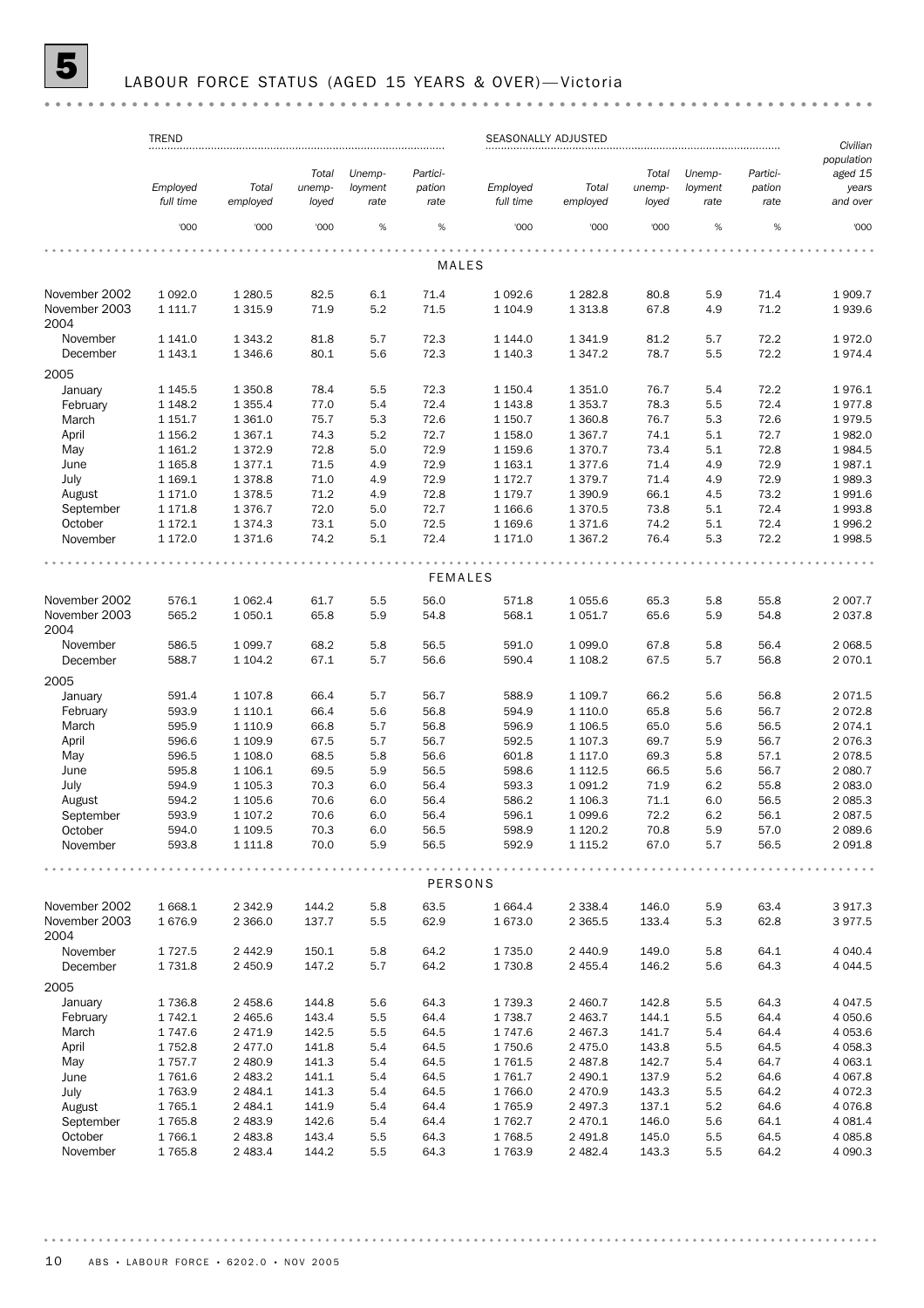# 6 LABOUR FORCE STATUS (AGED 15 YEARS & OVER)— Queensland

|                       | <b>TREND</b>            |                        |                          |                           |                            | SEASONALLY ADJUSTED   |                     |                          |                           |                            | Civilian                                   |
|-----------------------|-------------------------|------------------------|--------------------------|---------------------------|----------------------------|-----------------------|---------------------|--------------------------|---------------------------|----------------------------|--------------------------------------------|
|                       | Employed<br>full time   | Total<br>employed      | Total<br>unemp-<br>loyed | Unemp-<br>loyment<br>rate | Partici-<br>pation<br>rate | Employed<br>full time | Total<br>employed   | Total<br>unemp-<br>loyed | Unemp-<br>loyment<br>rate | Partici-<br>pation<br>rate | population<br>aged 15<br>years<br>and over |
|                       | '000                    | '000                   | '000                     | %                         | $\%$                       | '000                  | '000                | '000                     | %                         | $\%$                       | '000                                       |
|                       |                         |                        |                          |                           |                            |                       |                     |                          |                           |                            |                                            |
|                       |                         |                        |                          |                           | MALES                      |                       |                     |                          |                           |                            |                                            |
| November 2002         | 832.8                   | 986.6                  | 72.2                     | 6.8                       | 72.8                       | 833.1                 | 989.0               | 70.9                     | 6.7                       | 72.9                       | 1 4 5 4 .4                                 |
| November 2003<br>2004 | 868.7                   | 1014.4                 | 64.3                     | 6.0                       | 72.3                       | 865.1                 | 1015.4              | 59.8                     | 5.6                       | 72.0                       | 1 4 9 2.9                                  |
| November              | 911.7                   | 1 0 66.3               | 51.5                     | 4.6                       | 72.9                       | 912.8                 | 1 0 6 3.9           | 52.8                     | 4.7                       | 72.8                       | 1 533.3                                    |
| December              | 914.2                   | 1070.9                 | 49.7                     | 4.4                       | 72.9                       | 901.6                 | 1 0 6 5.1           | 51.6                     | 4.6                       | 72.7                       | 1536.7                                     |
| 2005                  |                         |                        |                          |                           |                            |                       |                     |                          |                           |                            |                                            |
| January               | 917.5                   | 1075.7                 | 48.6                     | 4.3                       | 73.0                       | 916.5                 | 1075.7              | 51.0                     | 4.5                       | 73.2                       | 1539.5                                     |
| February              | 922.1                   | 1 080.6                | 48.1                     | 4.3                       | 73.2                       | 924.6                 | 1078.0              | 43.7                     | 3.9                       | 72.7                       | 1542.3                                     |
| March                 | 927.5                   | 1 0 8 5.4              | 48.1                     | 4.2                       | 73.4                       | 934.4                 | 1 0 9 4.5           | 44.2                     | 3.9                       | 73.7                       | 1545.1                                     |
| April                 | 933.0                   | 1 0 8 9.8              | 48.5                     | 4.3                       | 73.6                       | 930.0                 | 1 0 9 2.3           | 50.2                     | 4.4                       | 73.8                       | 1547.6                                     |
| May<br>June           | 937.7<br>940.8          | 1 0 9 3.2<br>1 0 9 5.5 | 49.3<br>50.1             | 4.3<br>4.4                | 73.7<br>73.8               | 932.9<br>944.4        | 1 083.1<br>1 0 98.2 | 58.0<br>43.6             | 5.1<br>3.8                | 73.6<br>73.5               | 1 550.2<br>1 552.7                         |
| July                  | 942.9                   | 1 0 9 7 . 2            | 50.5                     | 4.4                       | 73.8                       | 946.3                 | 1 0 9 7 . 9         | 48.8                     | 4.3                       | 73.7                       | 1555.5                                     |
| August                | 944.8                   | 1 0 98.5               | 50.5                     | 4.4                       | 73.7                       | 944.0                 | 1 102.0             | 54.6                     | 4.7                       | 74.2                       | 1558.4                                     |
| September             | 946.4                   | 1 0 9 9.4              | 50.5                     | 4.4                       | 73.6                       | 944.6                 | 1 0 9 9.9           | 49.4                     | 4.3                       | 73.6                       | 1 561.2                                    |
| October               | 947.7                   | 1 0 9 9.9              | 50.4                     | 4.4                       | 73.5                       | 946.9                 | 1 0 9 7.5           | 50.4                     | 4.4                       | 73.4                       | 1 5 6 4.9                                  |
| November              | 948.4                   | 1 100.2                | 50.3                     | 4.4                       | 73.4                       | 949.4                 | 1 0 98.1            | 50.3                     | 4.4                       | 73.2                       | 1 568.7                                    |
|                       |                         |                        |                          |                           |                            |                       |                     |                          |                           |                            |                                            |
|                       |                         |                        |                          |                           | <b>FEMALES</b>             |                       |                     |                          |                           |                            |                                            |
| November 2002         | 427.5                   | 794.1                  | 66.0                     | 7.7                       | 57.5                       | 425.2                 | 788.9               | 65.4                     | 7.7                       | 57.1                       | 1 4 9 5.1                                  |
| November 2003<br>2004 | 443.1                   | 825.9                  | 58.6                     | 6.6                       | 57.6                       | 441.4                 | 828.9               | 59.7                     | 6.7                       | 57.9                       | 1 535.5                                    |
| November              | 488.8                   | 871.7                  | 48.4                     | 5.3                       | 58.5                       | 495.5                 | 871.5               | 47.6                     | 5.2                       | 58.4                       | 1572.8                                     |
| December              | 490.3                   | 877.1                  | 47.7                     | 5.2                       | 58.7                       | 488.7                 | 872.9               | 46.2                     | 5.0                       | 58.3                       | 1575.5                                     |
| 2005                  |                         |                        |                          |                           |                            |                       |                     |                          |                           |                            |                                            |
| January               | 490.2                   | 881.4                  | 47.7                     | 5.1                       | 58.9                       | 487.2                 | 880.4               | 49.5                     | 5.3                       | 58.9                       | 1577.8                                     |
| February              | 489.6                   | 885.0                  | 48.2                     | 5.2                       | 59.1                       | 491.6                 | 882.3               | 48.3                     | 5.2                       | 58.9                       | 1 580.2                                    |
| March                 | 489.2                   | 888.1                  | 49.4                     | 5.3                       | 59.2                       | 487.3                 | 897.2               | 45.8                     | 4.9                       | 59.6                       | 1582.5                                     |
| April                 | 489.9                   | 891.0                  | 51.1                     | 5.4                       | 59.4                       | 491.5                 | 889.3               | 53.4                     | 5.7                       | 59.5                       | 1584.9                                     |
| May                   | 491.4                   | 893.6                  | 52.7                     | 5.6                       | 59.6                       | 482.7                 | 889.1               | 52.5                     | 5.6                       | 59.3                       | 1 587.3                                    |
| June                  | 492.8                   | 895.5                  | 54.0                     | 5.7                       | 59.7                       | 498.1                 | 893.3               | 54.0                     | 5.7                       | 59.6                       | 1589.6                                     |
| July                  | 493.0                   | 896.9                  | 54.5                     | 5.7                       | 59.7                       | 496.8                 | 902.1               | 55.3                     | 5.8                       | 60.1                       | 1592.4                                     |
| August                | 492.0                   | 898.1                  | 54.2                     | 5.7                       | 59.7                       | 491.8                 | 896.6               | 56.1                     | 5.9                       | 59.7                       | 1 595.2                                    |
| September             | 490.1                   | 898.9                  | 53.5                     | 5.6                       | 59.6                       | 494.3                 | 902.9               | 53.4                     | 5.6                       | 59.8                       | 1 597.9                                    |
| October               | 487.7                   | 899.3                  | 52.5                     | 5.5                       | 59.5                       | 481.8                 | 896.1               | 51.3                     | 5.4                       | 59.2                       | 1 600.6                                    |
| November              | 485.5                   | 899.2                  | 51.6                     | 5.4                       | 59.3                       | 482.6                 | 897.3               | 49.9                     | 5.3                       | 59.1                       | 1 603.4                                    |
|                       |                         |                        |                          |                           | PERSONS                    |                       |                     |                          |                           |                            |                                            |
| November 2002         | 1 260.3                 | 1780.7                 | 138.2                    | 7.2                       | 65.1                       | 1 2 5 8.3             | 1777.9              | 136.3                    | $7.1\,$                   | 64.9                       | 2949.5                                     |
| November 2003<br>2004 | 1 3 1 1.8               | 1840.3                 | 122.9                    | 6.3                       | 64.8                       | 1 306.4               | 1844.2              | 119.5                    | 6.1                       | 64.8                       | 3 0 28.3                                   |
| November              | 1 400.5                 | 1938.0                 | 99.9                     | 4.9                       | 65.6                       | 1 408.3               | 1935.3              | 100.5                    | 4.9                       | 65.5                       | 3 106.1                                    |
| December              | 1 4 0 4 .5              | 1948.0                 | 97.4                     | 4.8                       | 65.7                       | 1 390.3               | 1938.0              | 97.8                     | 4.8                       | 65.4                       | 3 112.2                                    |
| 2005                  |                         |                        |                          |                           |                            |                       |                     |                          |                           |                            |                                            |
| January               | 1 407.8                 | 1957.1                 | 96.3                     | 4.7                       | 65.9                       | 1 403.7               | 1956.1              | 100.5                    | 4.9                       | 66.0                       | 3 117.4                                    |
| February              | 1 4 1 1.6               | 1965.6                 | 96.3                     | 4.7                       | 66.0                       | 1 4 1 6.2             | 1960.3              | 92.0                     | 4.5                       | 65.7                       | 3 1 2 2.5                                  |
| March                 | 1 4 1 6.7               | 1973.5                 | 97.5                     | 4.7                       | 66.2                       | 1 4 2 1.7             | 1991.7              | 90.0                     | 4.3                       | 66.6                       | 3 1 2 7 . 7                                |
| April                 | 1 4 2 2.9               | 1980.8                 | 99.6                     | 4.8                       | 66.4                       | 1 4 2 1.5             | 1981.6              | 103.6                    | 5.0                       | 66.6                       | 3 1 3 2.5                                  |
| May                   | 1 4 2 9.1               | 1986.9                 | 102.1                    | 4.9                       | 66.6                       | 1415.7                | 1972.2              | 110.5                    | 5.3                       | 66.4                       | 3 1 3 7 .5                                 |
| June                  | 1 433.5                 | 1991.0                 | 104.1                    | 5.0                       | 66.7                       | 1442.5                | 1991.5              | 97.6                     | 4.7                       | 66.5                       | 3 142.3                                    |
| July                  | 1 4 3 5.9               | 1994.1                 | 105.0                    | 5.0                       | 66.7                       | 1 4 4 3 . 1           | 1999.9              | 104.1                    | 4.9                       | 66.8                       | 3 147.9                                    |
| August                | 1 4 3 6.9               | 1996.5                 | 104.7                    | 5.0                       | 66.6                       | 1435.8                | 1998.6              | 110.7                    | 5.2                       | 66.9                       | 3 1 5 3 . 5                                |
| September             | 1 4 3 6.5               | 1998.2                 | 103.9                    | 4.9                       | 66.5                       | 1439.0                | 2 002.8             | 102.8                    | 4.9                       | 66.7                       | 3 159.1                                    |
| October<br>November   | 1 4 3 5.4<br>1 4 3 4 .0 | 1999.2<br>1999.4       | 102.9<br>101.9           | 4.9<br>4.8                | 66.4<br>66.3               | 1 4 28.7<br>1 4 3 1.9 | 1993.6<br>1995.4    | 101.8<br>100.1           | 4.9<br>4.8                | 66.2<br>66.1               | 3 165.5<br>3 172.1                         |
|                       |                         |                        |                          |                           |                            |                       |                     |                          |                           |                            |                                            |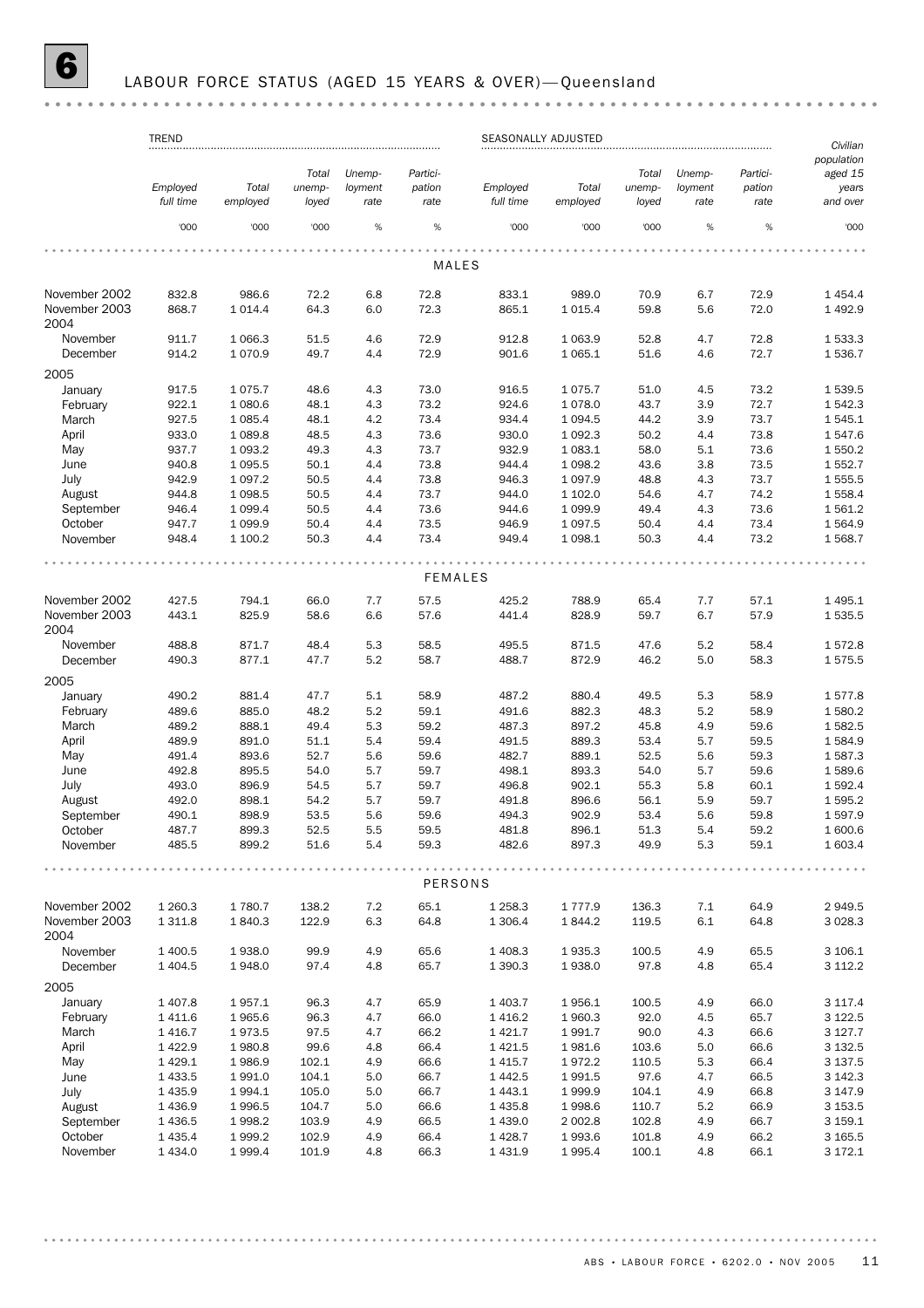### LABOUR FORCE STATUS (AGED 15 YEARS & OVER)-South Australia

#### TREND SEASONALLY ADJUSTED *Civilian population Total Unemp-Partici-Total Unemp-Particiaged 15 Employed Total unemployment pation Employed Total unemployment pation years full time employed loyed rate rate full time employed loyed rate rate and over* '000 '000 '000 % % '000 '000 '000 % % '000  $\frac{1}{2}$ MALES November 2002 331.1 388.7 26.9 6.5 68.9 329.4 387.3 27.4 6.6 68.8 603.0 November 2003 334.9 396.4 27.4 6.5 69.6 335.6 396.3 28.0 6.6 69.7 608.7 2004 November 336.7 401.3 24.6 5.8 69.3 338.0 402.7 22.1 5.2 69.1 614.4 December 338.2 401.7 24.3 5.7 69.3 338.0 402.4 23.0 5.4 69.2 614.8 2005 January 340.0 402.5 23.9 5.6 69.3 334.8 397.9 26.6 6.3 69.0 615.1 February 341.7 403.5 23.5 5.5 69.4 342.1 403.3 24.5 5.7 69.5 615.4 March 343.0 404.6 22.9 5.4 69.4 348.3 407.0 23.0 5.3 69.8 615.8 April 343.7 405.6 22.2 5.2 69.4 342.8 405.8 21.2 5.0 69.3 616.2 May 343.9 406.2 21.7 5.1 69.4 344.5 407.1 21.1 4.9 69.5 616.6 June 343.4 406.2 21.7 5.1 69.4 342.2 406.1 21.3 5.0 69.3 617.0 July 342.8 405.8 22.1 5.2 69.3 340.4 405.1 22.2 5.2 69.2 617.4 August 342.4 405.3 22.7 5.3 69.3 344.0 404.6 22.8 5.3 69.2 617.9 September 342.2 405.0 23.2 5.4 69.2 343.2 406.1 23.5 5.5 69.5 618.4 October 342.0 404.7 23.6 5.5 69.2 341.9 404.2 24.7 5.8 69.3 619.0 November 341.7 404.5 23.8 5.6 69.2 340.8 404.5 22.7 5.3 69.0 619.6 FEMALES November 2002 157.0 315.0 19.9 5.9 53.3 155.3 315.6 19.9 5.9 53.4 628.1 November 2003 158.1 320.0 22.7 6.6 54.1 157.6 318.8 22.8 6.7 54.0 633.1 2004 November 164.7 325.9 17.6 5.1 53.9 165.2 324.2 17.0 5.0 53.5 637.7 December 165.6 327.6 17.3 5.0 54.1 164.1 328.3 16.8 4.9 54.1 638.0 2005 January 166.3 329.2 17.4 5.0 54.3 168.7 330.1 17.5 5.0 54.5 638.1 February 166.9 330.8 17.6 5.1 54.6 165.6 331.9 17.0 4.9 54.7 638.2 March 167.5 332.2 17.8 5.1 54.8 167.4 331.7 17.6 5.0 54.7 638.4 April 168.3 333.5 17.7 5.0 55.0 168.1 331.9 19.4 5.5 55.0 638.7 May 168.9 334.6 17.3 4.9 55.1 168.9 334.5 17.1 4.9 55.0 639.0 June 169.3 335.4 16.6 4.7 55.1 168.5 335.5 17.5 5.0 55.2 639.3 July 169.3 336.0 15.9 4.5 55.0 170.2 338.2 14.0 4.0 55.0 639.7 August 169.0 336.4 15.3 4.4 54.9 171.6 336.9 14.9 4.2 55.0 640.1 September 168.6 336.5 15.0 4.3 54.9 168.5 335.4 15.5 4.4 54.8 640.5 October 168.3 336.6 14.8 4.2 54.8 162.3 334.8 15.1 4.3 54.6 641.0 November 168.0 336.5 14.7 4.2 54.8 171.7 338.0 14.9 4.2 55.0 641.5 . . . . . . . . . . . . . . . . . . . PERSONS November 2002 488.1 703.7 46.7 6.2 61.0 484.7 702.9 47.3 6.3 60.9 1 231.1 November 2003 492.9 716.3 50.0 6.5 61.7 493.2 715.2 50.7 6.6 61.7 1 241.8 2004 November 501.5 727.2 42.3 5.5 61.4 503.1 726.9 39.1 5.1 61.2 1 252.2 December 503.7 729.4 41.6 5.4 61.5 502.1 730.7 39.8 5.2 61.5 1 252.8 2005 January 506.3 731.7 41.3 5.3 61.7 503.4 728.0 44.2 5.7 61.6 1 253.2 February 508.6 734.3 41.1 5.3 61.8 507.8 735.2 41.5 5.3 62.0 1 253.7 March 510.5 736.8 40.7 5.2 62.0 515.8 738.7 40.6 5.2 62.1 1 254.1 April 512.0 739.1 39.9 5.1 62.1 510.9 737.8 40.6 5.2 62.0 1 254.9 May 512.8 740.8 39.0 5.0 62.1 513.4 741.6 38.3 4.9 62.1 1 255.6 June 512.7 741.7 38.3 4.9 62.1 510.7 741.5 38.8 5.0 62.1 1 256.3 July 512.0 741.8 38.0 4.9 62.0 510.6 743.3 36.2 4.6 62.0 1 257.1 August 511.4 741.7 38.0 4.9 62.0 515.6 741.5 37.8 4.8 61.9 1 258.0 September 510.8 741.5 38.2 4.9 61.9 511.7 741.5 39.0 5.0 62.0 1 258.9 October 510.3 741.3 38.3 4.9 61.9 504.2 739.0 39.8 5.1 61.8 1 260.0 November 509.8 741.0 38.6 4.9 61.8 512.5 742.5 37.6 4.8 61.9 1 261.1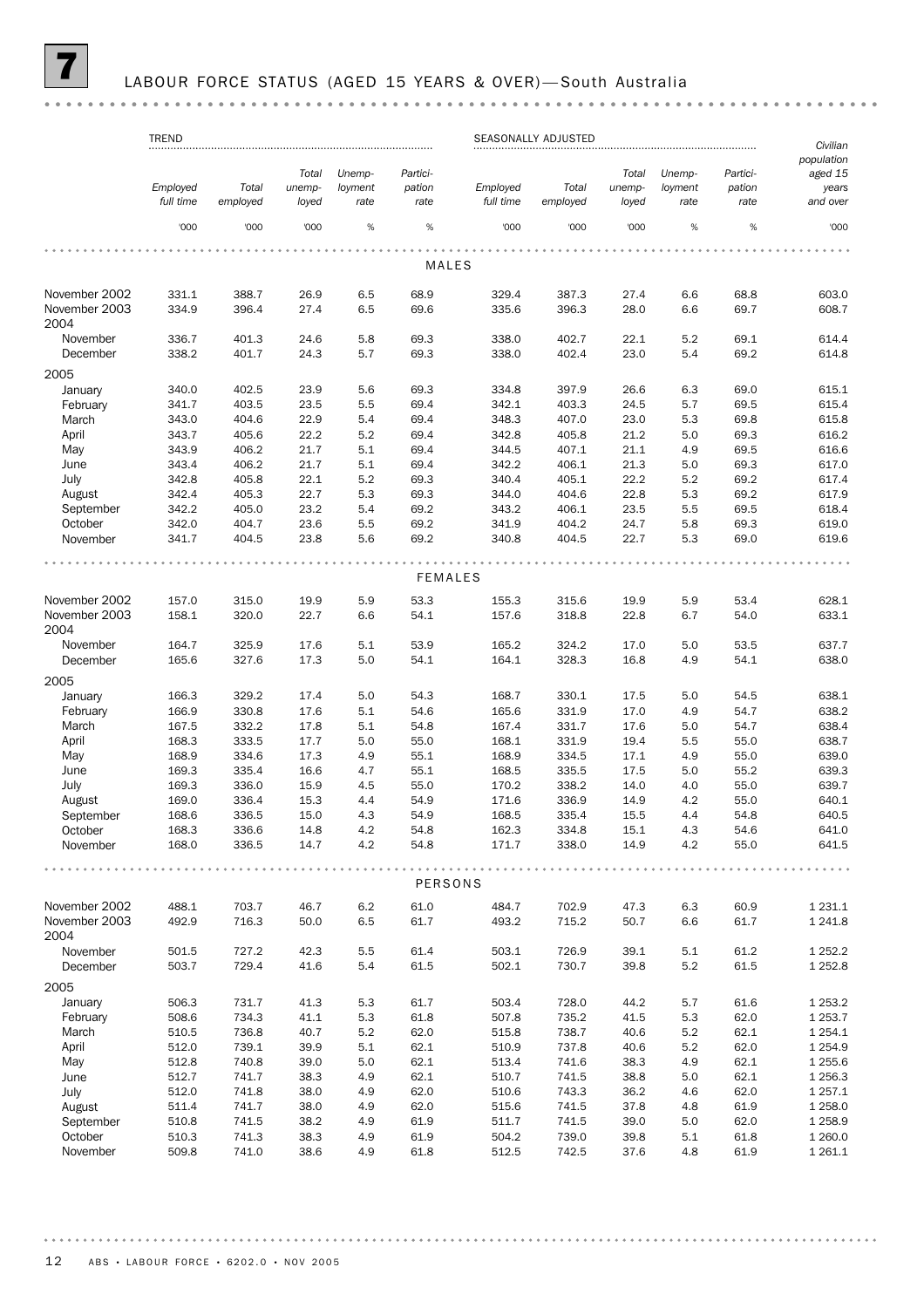# 8 LABOUR FORCE STATUS (AGED 15 YEARS & OVER)— Western Australia

|                       | <b>TREND</b><br>SEASONALLY ADJUSTED |             |        |         |                |           |             |        | Civilian |          |            |
|-----------------------|-------------------------------------|-------------|--------|---------|----------------|-----------|-------------|--------|----------|----------|------------|
|                       |                                     |             |        |         |                |           |             |        |          |          | population |
|                       |                                     |             | Total  | Unemp-  | Partici-       |           |             | Total  | Unemp-   | Partici- | aged 15    |
|                       | Employed                            | Total       | unemp- | loyment | pation         | Employed  | Total       | unemp- | loyment  | pation   | years      |
|                       | full time                           | employed    | loyed  | rate    | rate           | full time | employed    | loyed  | rate     | rate     | and over   |
|                       | '000                                | '000        | '000   | %       | %              | '000      | '000        | '000   | %        | %        | '000       |
|                       |                                     |             |        |         |                |           |             |        |          |          |            |
|                       |                                     |             |        |         | <b>MALES</b>   |           |             |        |          |          |            |
| November 2002         | 448.6                               | 532.7       | 37.7   | 6.6     | 75.0           | 442.4     | 531.0       | 38.9   | 6.8      | 74.9     | 761.0      |
| November 2003<br>2004 | 470.9                               | 548.9       | 33.1   | 5.7     | 74.9           | 473.4     | 548.4       | 33.5   | 5.8      | 74.9     | 776.6      |
| November              | 480.8                               | 563.4       | 25.1   | 4.3     | 74.2           | 481.2     | 565.7       | 23.8   | 4.0      | 74.3     | 793.2      |
| December              | 485.3                               | 567.7       | 25.0   | 4.2     | 74.6           | 483.0     | 564.8       | 25.5   | 4.3      | 74.3     | 794.4      |
| 2005                  |                                     |             |        |         |                |           |             |        |          |          |            |
| January               | 489.7                               | 571.5       | 25.0   | 4.2     | 75.0           | 492.7     | 572.4       | 24.1   | 4.0      | 75.0     | 795.2      |
| February              | 493.3                               | 574.8       | 25.3   | 4.2     | 75.4           | 492.2     | 573.0       | 25.1   | 4.2      | 75.1     | 796.1      |
| March                 | 495.8                               | 577.6       | 25.8   | 4.3     | 75.7           | 496.5     | 580.1       | 27.1   | 4.5      | 76.2     | 797.0      |
| April                 | 498.0                               | 580.1       | 26.5   | 4.4     | 76.0           | 499.6     | 579.8       | 25.5   | 4.2      | 75.8     | 798.1      |
| May                   | 500.1                               | 582.6       | 27.0   | 4.4     | 76.3           | 502.9     | 585.1       | 25.3   | 4.1      | 76.4     | 799.1      |
| June                  | 502.0                               | 584.8       | 26.9   | 4.4     | 76.4           | 492.4     | 580.6       | 29.5   | 4.8      | 76.2     | 800.2      |
| July                  | 503.6                               | 586.8       | 26.4   | 4.3     | 76.5           | 504.5     | 586.1       | 27.4   | 4.5      | 76.5     | 801.7      |
| August                | 504.8                               | 588.7       | 25.4   | 4.1     | 76.5           | 512.1     | 589.2       | 25.6   | 4.2      | 76.5     | 803.1      |
| September             | 505.5                               | 590.2       | 24.3   | 4.0     | 76.4           | 507.3     | 596.0       | 23.1   | 3.7      | 76.9     | 804.6      |
| October               | 505.7                               | 591.3       | 23.3   | 3.8     | 76.3           | 501.9     | 588.7       | 22.7   | 3.7      | 75.9     | 806.0      |
| November              | 505.6                               | 591.9       | 22.3   | 3.6     | 76.1           | 503.4     | 590.1       | 22.0   | 3.6      | 75.8     | 807.3      |
|                       |                                     |             |        |         |                |           |             |        |          |          |            |
|                       |                                     |             |        |         | <b>FEMALES</b> |           |             |        |          |          |            |
| November 2002         | 210.2                               | 422.0       | 24.7   | 5.5     | 57.9           | 206.9     | 415.3       | 22.2   | 5.1      | 56.7     | 772.0      |
| November 2003<br>2004 | 216.4                               | 418.4       | 29.6   | 6.6     | 56.8           | 219.2     | 419.4       | 30.6   | 6.8      | 57.1     | 788.1      |
| November              | 227.4                               | 441.0       | 23.4   | 5.0     | 57.8           | 229.8     | 442.4       | 21.9   | 4.7      | 57.8     | 804.0      |
| December              | 229.3                               | 443.5       | 23.7   | 5.1     | 58.0           | 225.5     | 440.7       | 22.4   | 4.8      | 57.5     | 804.9      |
| 2005                  |                                     |             |        |         |                |           |             |        |          |          |            |
| January               | 231.0                               | 445.9       | 24.3   | 5.2     | 58.4           | 230.8     | 444.5       | 25.3   | 5.4      | 58.3     | 805.6      |
| February              | 232.6                               | 448.6       | 25.0   | 5.3     | 58.7           | 234.2     | 449.5       | 24.4   | 5.1      | 58.8     | 806.3      |
| March                 | 234.4                               | 451.7       | 25.6   | 5.4     | 59.1           | 235.4     | 451.5       | 27.2   | 5.7      | 59.3     | 807.1      |
| April                 | 236.6                               | 455.1       | 25.9   | 5.4     | 59.5           | 236.7     | 454.0       | 26.2   | 5.5      | 59.4     | 808.1      |
| May                   | 238.7                               | 458.2       | 25.6   | 5.3     | 59.8           | 235.1     | 460.3       | 24.7   | 5.1      | 60.0     | 809.1      |
| June                  | 239.9                               | 460.4       | 24.8   | 5.1     | 59.9           | 239.1     | 459.8       | 24.9   | 5.1      | 59.8     | 810.1      |
| July                  | 240.0                               | 461.7       | 23.8   | 4.9     | 59.8           | 243.9     | 461.6       | 24.6   | 5.1      | 59.9     | 811.5      |
| August                | 239.2                               | 462.5       | 22.9   | 4.7     | 59.7           | 242.5     | 465.3       | 22.4   | 4.6      | 60.0     | 812.9      |
| September             | 237.7                               | 462.8       | 22.1   | 4.6     | 59.6           | 239.8     | 461.3       | 22.0   | 4.5      | 59.3     | 814.3      |
| October               | 235.8                               | 463.0       | 21.4   | 4.4     | 59.4           | 228.6     | 462.5       | 20.5   | 4.2      | 59.2     | 815.3      |
| November              | 233.9                               | 462.7       | 20.9   | 4.3     | 59.3           | 233.0     | 462.1       | 21.3   | 4.4      | 59.2     | 816.2      |
|                       |                                     |             |        |         |                |           |             |        |          |          |            |
|                       |                                     |             |        |         | PERSONS        |           |             |        |          |          |            |
| November 2002         | 658.8                               | 954.8       | 62.4   | 6.1     | 66.3           | 649.4     | 946.3       | 61.1   | 6.1      | 65.7     | 1 533.1    |
| November 2003<br>2004 | 687.3                               | 967.2       | 62.7   | 6.1     | 65.8           | 692.6     | 967.7       | 64.1   | 6.2      | 65.9     | 1564.6     |
| November              | 708.1                               | 1 0 0 4.5   | 48.5   | 4.6     | 65.9           | 711.0     | 1 008.1     | 45.7   | 4.3      | 66.0     | 1 597.2    |
| December              | 714.6                               | 1011.2      | 48.7   | 4.6     | 66.3           | 708.5     | 1 0 0 5.6   | 47.8   | 4.5      | 65.9     | 1 599.2    |
| 2005                  |                                     |             |        |         |                |           |             |        |          |          |            |
| January               | 720.8                               | 1017.4      | 49.3   | 4.6     | 66.6           | 723.5     | 1 0 1 7 .0  | 49.4   | 4.6      | 66.6     | 1 600.9    |
| February              | 725.9                               | 1 0 2 3.4   | 50.3   | 4.7     | 67.0           | 726.4     | 1 0 2 2.6   | 49.4   | 4.6      | 66.9     | 1 602.5    |
| March                 | 730.3                               | 1 0 29.3    | 51.5   | 4.8     | 67.4           | 731.9     | 1031.6      | 54.4   | 5.0      | 67.7     | 1604.1     |
| April                 | 734.6                               | 1 0 3 5.2   | 52.4   | 4.8     | 67.7           | 736.3     | 1 0 3 3.8   | 51.7   | 4.8      | 67.6     | 1606.2     |
| May                   | 738.8                               | 1 0 4 0.8   | 52.5   | 4.8     | 68.0           | 738.0     | 1 0 4 5.4   | 50.0   | 4.6      | 68.1     | 1 608.2    |
| June                  | 741.9                               | 1 0 4 5 .2  | 51.7   | 4.7     | 68.1           | 731.5     | 1 040.4     | 54.4   | 5.0      | 68.0     | 1610.3     |
| July                  | 743.6                               | 1 0 48.5    | 50.2   | 4.6     | 68.1           | 748.4     | 1 0 4 7 . 7 | 52.0   | 4.7      | 68.2     | 1613.2     |
| August                | 744.0                               | 1 0 5 1 . 1 | 48.3   | 4.4     | 68.0           | 754.6     | 1 0 5 4 .5  | 48.0   | 4.4      | 68.2     | 1616.0     |
| September             | 743.2                               | 1 0 5 3 .0  | 46.4   | 4.2     | 67.9           | 747.2     | 1057.3      | 45.1   | 4.1      | 68.1     | 1618.9     |
| October               | 741.5                               | 1 0 5 4 . 3 | 44.7   | 4.1     | 67.8           | 730.5     | 1 0 5 1 . 2 | 43.2   | 3.9      | 67.5     | 1621.2     |
| November              | 739.4                               | 1054.7      | 43.1   | 3.9     | 67.7           | 736.4     | 1 0 5 2.3   | 43.4   | 4.0      | 67.5     | 1623.5     |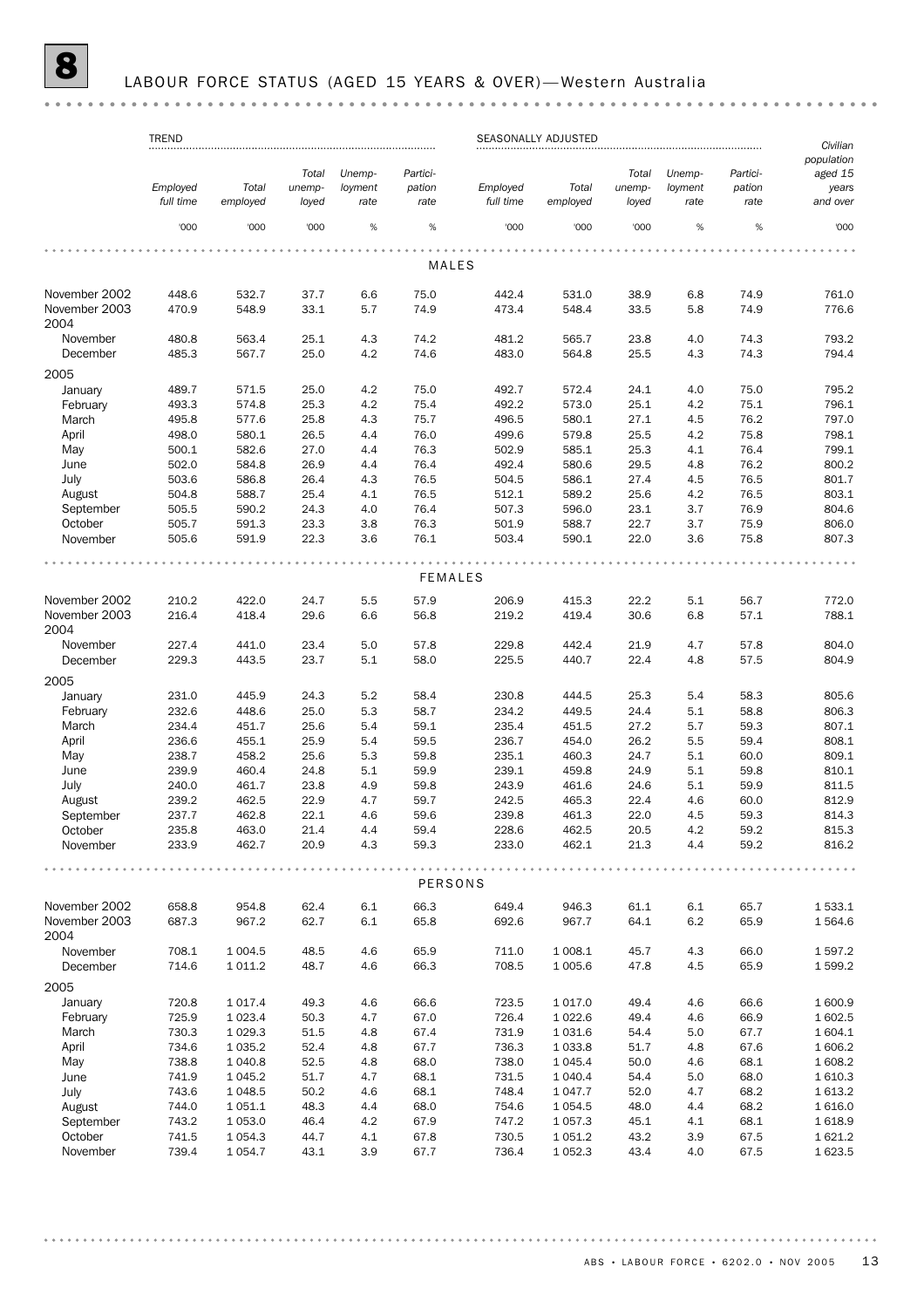# **9** LABOUR FORCE STATUS (AGED 15 YEARS & OVER)-Tasmania

|                                | <b>TREND</b>          |                |              |            |                | SEASONALLY ADJUSTED |                |              |            |              | Civilian<br>population |
|--------------------------------|-----------------------|----------------|--------------|------------|----------------|---------------------|----------------|--------------|------------|--------------|------------------------|
|                                |                       |                | Total        | Unemp-     | Partici-       |                     |                | Total        | Unemp-     | Partici-     | aged 15                |
|                                |                       |                |              |            |                |                     |                |              |            |              |                        |
|                                | Employed<br>full time | Total          | unemp-       | loyment    | pation         | Employed            | Total          | unemp-       | loyment    | pation       | years                  |
|                                |                       | employed       | loyed        | rate       | rate           | full time           | employed       | loyed        | rate       | rate         | and over               |
|                                | '000                  | '000           | '000         | %          | %              | '000                | '000           | '000         | $\%$       | %            | '000                   |
|                                |                       |                |              |            |                |                     |                |              |            |              |                        |
|                                |                       |                |              |            | MALES          |                     |                |              |            |              |                        |
| November 2002                  | 95.2                  | 111.2          | 11.6         | 9.4        | 66.8           | 95.5                | 112.7          | 10.3         | 8.4        | 66.9         | 183.7                  |
| November 2003<br>2004          | 97.9                  | 114.2          | 9.7          | 7.8        | 66.5           | 98.0                | 113.6          | 10.4         | 8.4        | 66.6         | 186.3                  |
| November                       | 98.8                  | 117.3          | 7.6          | 6.1        | 66.0           | 97.4                | 117.4          | 7.4          | 5.9        | 65.9         | 189.2                  |
| December                       | 98.7                  | 117.4          | 7.3          | 5.9        | 65.8           | 99.4                | 116.5          | 7.3          | 5.9        | 65.3         | 189.4                  |
| 2005                           |                       |                |              |            |                |                     |                |              |            |              |                        |
| January                        | 98.7                  | 117.6          | 7.2          | 5.8        | 65.9           | 98.1                | 116.8          | 6.7          | 5.4        | 65.1         | 189.6                  |
| February                       | 98.8                  | 118.1          | 7.4          | 5.9        | 66.1           | 99.2                | 118.4          | 7.2          | 5.7        | 66.2         | 189.8                  |
| March                          |                       |                |              |            |                |                     |                |              |            |              |                        |
|                                | 98.8                  | 118.5          | 7.6          | 6.0        | 66.4           | 99.4                | 119.6          | 7.9          | 6.2        | 67.1         | 189.9                  |
| April                          | 98.7                  | 118.9          | 7.7          | 6.1        | 66.6           | 98.8                | 118.5          | 8.7          | 6.8        | 66.9         | 190.1                  |
| May                            | 98.6                  | 119.1          | 7.8          | 6.1        | 66.7           | 98.1                | 119.2          | 7.4          | 5.9        | 66.5         | 190.2                  |
| June                           | 98.6                  | 119.2          | 7.8          | 6.2        | 66.7           | 99.2                | 120.1          | 7.6          | 5.9        | 67.1         | 190.4                  |
| July                           | 98.8                  | 119.4          | 7.9          | 6.2        | 66.8           | 97.6                | 117.8          | 8.0          | 6.3        | 66.0         | 190.5                  |
| August                         | 99.2                  | 119.8          | 8.0          | 6.3        | 67.0           | 99.3                | 119.9          | 7.6          | 6.0        | 66.8         | 190.7                  |
| September                      | 99.8                  | 120.4          | 8.2          | 6.4        | 67.4           | 99.9                | 120.2          | 8.2          | 6.4        | 67.3         | 190.9                  |
| October                        | 100.4                 | 121.0          | 8.5          | 6.5        | 67.8           | 100.6               | 121.2          | 8.8          | 6.8        | 68.1         | 191.0                  |
| November                       | 100.9                 | 121.6          | 8.8          | 6.7        | 68.3           | 101.6               | 122.7          | 8.9          | 6.8        | 68.9         | 191.0                  |
|                                |                       |                |              |            |                |                     |                |              |            |              |                        |
|                                |                       |                |              |            | <b>FEMALES</b> |                     |                |              |            |              |                        |
| November 2002                  | 44.2                  | 89.2           | 7.9          | 8.1        | 50.3           | 43.4                | 88.6           | 7.4          | 7.7        | 49.7         | 193.0                  |
| November 2003<br>2004          | 47.3                  | 95.3           | 6.1          | 6.0        | 51.8           | 47.0                | 95.1           | 6.1          | 6.0        | 51.7         | 195.7                  |
| November                       | 47.6                  | 97.7           | 5.8          | 5.6        | 52.1           | 47.9                | 97.8           | 5.9          | 5.7        | 52.3         | 198.4                  |
| December                       | 48.0                  | 98.2           | 5.8          | 5.6        | 52.4           | 47.4                | 97.6           | 5.3          | 5.2        | 51.8         | 198.6                  |
| 2005                           |                       |                |              |            |                |                     |                |              |            |              |                        |
| January                        | 48.4                  | 98.6           | 5.9          | 5.6        | 52.6           | 49.1                | 99.0           | 6.0          | 5.7        | 52.8         | 198.7                  |
| February                       | 48.7                  | 98.9           | 6.0          | 5.7        | 52.8           | 48.6                | 99.9           | 5.7          | 5.4        | 53.1         | 198.9                  |
| March                          | 49.2                  | 99.1           | 6.1          | 5.8        | 52.9           | 49.5                | 99.2           | 6.0          | 5.7        | 52.9         | 199.0                  |
| April                          | 49.7                  | 99.4           | 6.1          | 5.7        | 52.9           | 48.8                | 98.9           | 7.3          | 6.8        | 53.3         | 199.1                  |
| May                            | 50.4                  | 99.7           | 6.0          | 5.7        | 53.1           | 50.2                | 98.8           | 5.6          | 5.4        | 52.4         | 199.2                  |
|                                | 50.9                  | 100.2          | 6.0          | 5.7        | 53.3           | 50.7                | 99.9           | 5.8          | 5.5        | 53.0         | 199.4                  |
| June                           |                       |                |              |            |                |                     |                |              |            |              |                        |
| July                           | 51.0                  | 100.6          | 6.2          | 5.8        | 53.5           | 52.2                | 101.4          | 5.7          | 5.3        | 53.7         | 199.5                  |
| August                         | 50.9                  | 101.0          | 6.6          | 6.1        | 53.9           | 51.4                | 101.6          | 6.3          | 5.9        | 54.1         | 199.6                  |
| September                      | 50.5                  | 101.2          | 7.1          | 6.5        | 54.2           | 51.7                | 101.7          | 6.6          | 6.1        | 54.2         | 199.7                  |
| October                        | 50.0                  | 101.3          | 7.6          | 7.0        | 54.5           | 47.4                | 100.2          | 9.0          | 8.3        | 54.7         | 199.8                  |
| November                       | 49.4                  | 101.3          | 8.2          | 7.5        | 54.8           | 49.6                | 101.2          | 8.1          | 7.4        | 54.7         | 199.9                  |
|                                |                       |                |              |            | PERSONS        |                     |                |              |            |              |                        |
|                                |                       |                |              |            |                |                     |                |              |            |              |                        |
| November 2002<br>November 2003 | 139.4<br>145.2        | 200.4<br>209.5 | 19.5<br>15.8 | 8.9<br>7.0 | 58.4<br>59.0   | 138.9<br>145.0      | 201.3<br>208.7 | 17.7<br>16.5 | 8.1<br>7.3 | 58.1<br>59.0 | 376.8<br>382.1         |
| 2004                           |                       |                |              |            |                |                     |                |              |            |              |                        |
| November                       | 146.5                 | 215.0          | 13.4         | 5.9        | 58.9           | 145.3               | 215.2          | 13.2         | 5.8        | 58.9         | 387.6                  |
| December                       | 146.6                 | 215.5          | 13.1         | 5.7        | 58.9           | 146.8               | 214.0          | 12.6         | 5.6        | 58.4         | 388.1                  |
| 2005                           |                       |                |              |            |                |                     |                |              |            |              |                        |
| January                        | 147.1                 | 216.3          | 13.1         | 5.7        | 59.1           | 147.2               | 215.8          | 12.7         | 5.6        | 58.8         | 388.3                  |
| February                       | 147.6                 | 217.0          | 13.4         | 5.8        | 59.3           | 147.9               | 218.2          | 12.9         | 5.6        | 59.5         | 388.6                  |
| March                          | 148.0                 | 217.7          | 13.6         | 5.9        | 59.5           | 148.9               | 218.8          | 13.9         | 6.0        | 59.8         | 388.9                  |
| April                          | 148.5                 | 218.3          | 13.8         | 5.9        | 59.6           | 147.6               | 217.5          | 16.0         | 6.8        | 60.0         | 389.2                  |
| May                            | 149.0                 | 218.8          | 13.8         | 5.9        | 59.7           | 148.3               | 217.9          | 13.0         | 5.6        | 59.3         | 389.5                  |
| June                           | 149.4                 | 219.3          | 13.8         | 5.9        | 59.8           | 150.0               | 220.0          | 13.4         | 5.7        | 59.9         | 389.7                  |
|                                |                       |                |              |            |                |                     |                |              |            |              |                        |
| July                           | 149.8                 | 220.0          | 14.1         | 6.0        | 60.0           | 149.8               | 219.2          | 13.6         | 5.9        | 59.7         | 390.0                  |
| August                         | 150.1                 | 220.8          | 14.6         | 6.2        | 60.3           | 150.7               | 221.5          | 13.9         | 5.9        | 60.3         | 390.3                  |
| September                      | 150.3                 | 221.6          | 15.3         | 6.5        | 60.7           | 151.6               | 221.8          | 14.8         | 6.3        | 60.6         | 390.6                  |
| October                        | 150.4                 | 222.3          | 16.1         | 6.8        | 61.0           | 147.9               | 221.4          | 17.9         | 7.5        | 61.2         | 390.8                  |
| November                       | 150.4                 | 222.9          | 17.0         | 7.1        | 61.4           | 151.2               | 223.9          | 17.1         | 7.1        | 61.6         | 390.9                  |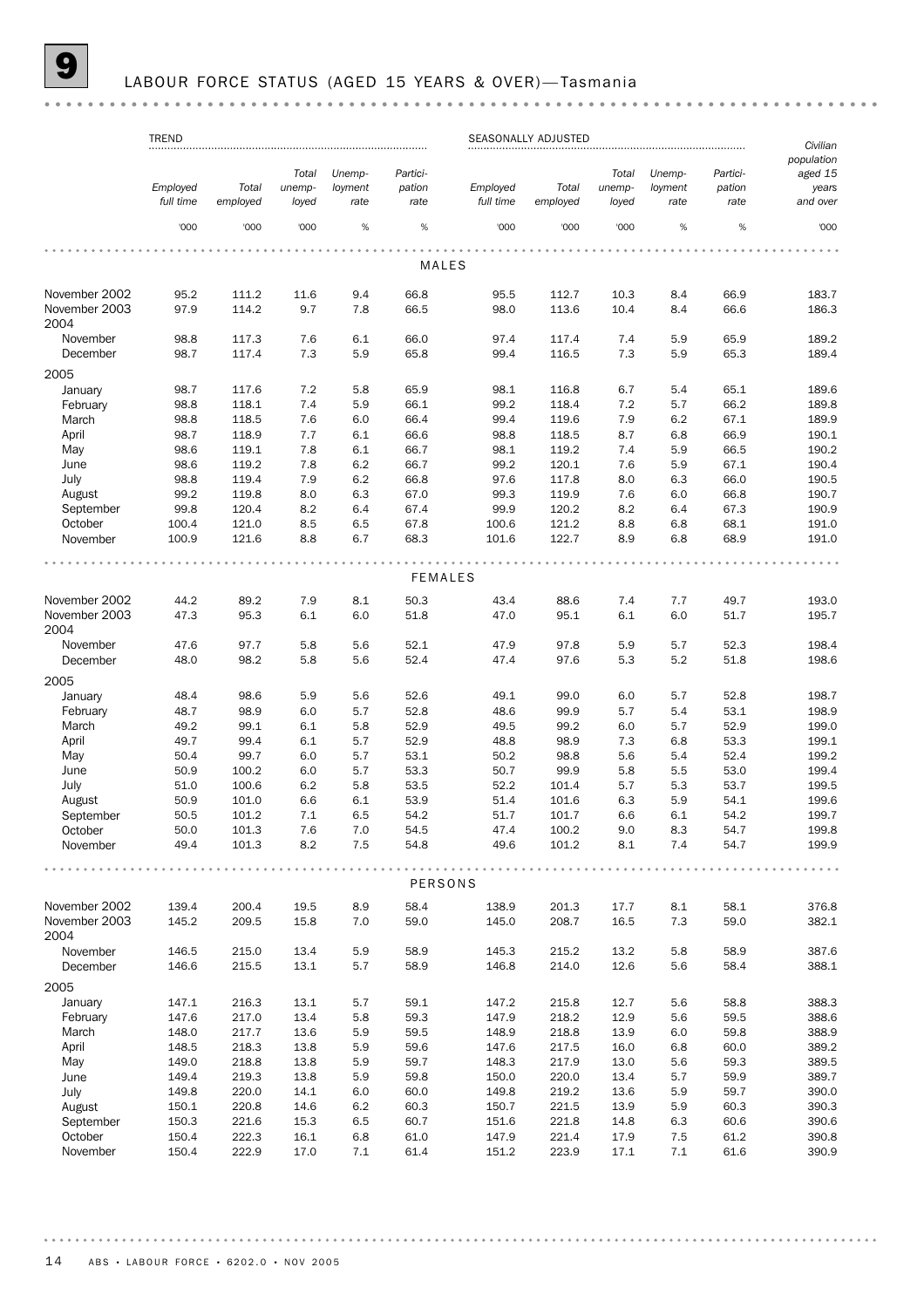|                                | <b>TREND</b>          |                   |                     |                      |                       | Civilian<br>population       |
|--------------------------------|-----------------------|-------------------|---------------------|----------------------|-----------------------|------------------------------|
|                                | Employed<br>full time | Total<br>employed | Total<br>unemployed | Unemployment<br>rate | Participation<br>rate | aged 15<br>years<br>and over |
|                                | '000                  | '000              | '000                | %                    | %                     | '000                         |
|                                |                       |                   | MALES               |                      |                       |                              |
|                                |                       |                   |                     |                      |                       |                              |
| November 2002<br>November 2003 | 45.0<br>43.4          | 54.0<br>53.8      | 3.3<br>2.6          | 5.7<br>4.6           | 77.8<br>76.4          | 73.6<br>73.8                 |
| 2004                           |                       |                   |                     |                      |                       |                              |
| November                       | 43.4                  | 50.8              | 4.1                 | 7.5                  | 73.7                  | 74.6                         |
| December                       | 43.7                  | 51.1              | 4.0                 | 7.2                  | 73.7                  | 74.7                         |
| 2005<br>January                | 43.9                  | 51.3              | 3.9                 | 7.0                  | 73.6                  | 74.9                         |
| February                       | 43.8                  | 51.3              | 3.8                 | 6.8                  | 73.3                  | 75.2                         |
| March                          | 43.4                  | 51.1              | 3.6                 | 6.6                  | 72.7                  | 75.4                         |
| April                          | 42.9                  | 50.9              | 3.3                 | 6.1                  | 71.9                  | 75.4                         |
| May                            | 42.5                  | 50.7              | 3.0                 | 5.6                  | 71.2                  | 75.4                         |
| June                           | 42.4                  | 50.8              | 2.8                 | 5.2                  | 70.9                  | 75.4                         |
| July                           | 42.6                  | 51.2              | 2.6                 | 4.9                  | 71.2                  | 75.6                         |
| August                         | 43.0                  | 51.7              | 2.6                 | 4.8                  | 71.7                  | 75.8                         |
| September                      | 43.3                  | 52.3              | 2.6                 | 4.7                  | 72.3                  | 75.9                         |
| October                        | 43.6                  | 52.9              | 2.7                 | 4.8                  | 73.0                  | 76.2                         |
| November                       | 43.9                  | 53.4              | 2.7                 | 4.9                  | 73.6                  | 76.5                         |
|                                |                       |                   | <b>FEMALES</b>      |                      |                       |                              |
|                                |                       |                   |                     |                      |                       |                              |
| November 2002                  | 30.4                  | 44.8              | 2.3                 | 4.8                  | 67.9                  | 69.2                         |
| November 2003<br>2004          | 28.6                  | 42.4              | 2.5                 | 5.5                  | 64.7                  | 69.4                         |
| November                       | 29.4                  | 43.7<br>43.5      | 2.6<br>2.4          | 5.5<br>5.2           | 65.9                  | 70.1<br>70.2                 |
| December                       | 29.5                  |                   |                     |                      | 65.5                  |                              |
| 2005                           |                       |                   |                     |                      |                       |                              |
| January                        | 29.4                  | 43.3              | 2.3                 | 5.0                  | 64.9                  | 70.2                         |
| February                       | 29.3                  | 43.0              | 2.2                 | 4.9                  | 64.3                  | 70.3                         |
| March                          | 29.3                  | 42.8              | 2.2                 | 4.9                  | 63.9                  | 70.4                         |
| April                          | 29.7                  | 42.8              | 2.2                 | 4.9                  | 63.9                  | 70.5                         |
| May                            | 30.3                  | 43.1              | 2.2                 | 4.9                  | 64.2                  | 70.6                         |
| June                           | 30.9                  | 43.6              | 2.2                 | 4.7                  | 64.7                  | 70.7                         |
| July                           | 31.4                  | 44.1              | 2.1                 | 4.6                  | 65.2                  | 70.9                         |
| August                         | 31.5                  | 44.4              | 2.1                 | 4.6                  | 65.4                  | 71.0                         |
| September                      | 31.4                  | 44.4              | 2.1                 | 4.6                  | 65.4                  | 71.2                         |
| October                        | 31.1                  | 44.4              | 2.2                 | 4.7                  | 65.2                  | 71.4                         |
| November                       | 30.8                  | 44.2              | 2.2                 | 4.8                  | 65.0                  | 71.7                         |
|                                |                       |                   | PERSONS             |                      |                       |                              |
| November 2002                  | 75.3                  | 98.8              | 5.5                 | 5.3                  | 73.0                  | 142.8                        |
| November 2003<br>2004          | 72.0                  | 96.1              | 5.1                 | 5.0                  | 70.7                  | 143.2                        |
| November                       | 72.8                  | 94.5              | 6.7                 | 6.6                  | 69.9                  | 144.7                        |
| December                       | 73.2                  | 94.7              | 6.4                 | 6.3                  | 69.7                  | 144.8                        |
| 2005                           |                       |                   |                     |                      |                       |                              |
| January                        | 73.3                  | 94.6              | 6.2                 | 6.1                  | 69.4                  | 145.2                        |
| February                       | 73.1                  | 94.3              | 6.0                 | 6.0                  | 69.0                  | 145.5                        |
| March                          | 72.7                  | 93.9              | 5.8                 | 5.8                  | 68.5                  | 145.8                        |
| April                          | 72.6                  | 93.7              | 5.6                 | 5.6                  | 68.0                  | 145.9                        |
| May                            | 72.8                  | 93.8              | 5.2                 | 5.3                  | 67.8                  | 146.0                        |
| June                           | 73.4                  | 94.4              | 4.9                 | 5.0                  | 67.9                  | 146.1                        |
| July                           | 74.0                  | 95.3              | 4.7                 | 4.7                  | 68.3                  | 146.4                        |
| August                         | 74.5                  | 96.1              | 4.7                 | 4.7                  | 68.7                  | 146.8                        |
| September                      | 74.7                  | 96.8              | 4.7                 | 4.7                  | 69.0                  | 147.1                        |
| October                        | 74.7                  | 97.3              | 4.8                 | 4.7                  | 69.2                  | 147.6                        |
| November                       | 74.7                  | 97.6              | $5.0\,$             | 4.8                  | 69.4                  | 148.1                        |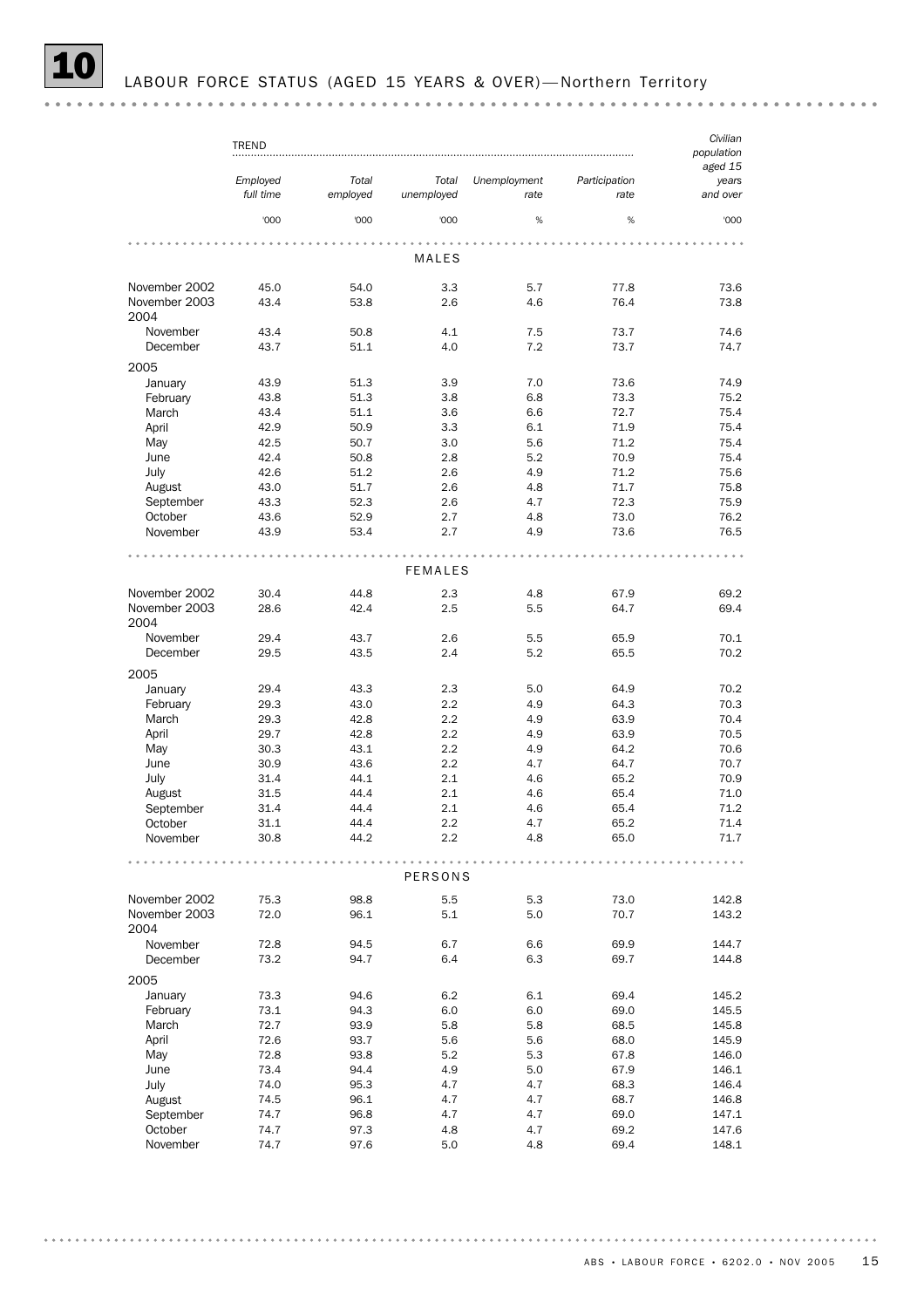|                       | TREND                 |                   |                     |                      |                       | Civilian<br>population<br>aged 15 |
|-----------------------|-----------------------|-------------------|---------------------|----------------------|-----------------------|-----------------------------------|
|                       | Employed<br>full time | Total<br>employed | Total<br>unemployed | Unemployment<br>rate | Participation<br>rate | years<br>and over                 |
|                       | '000                  | '000              | '000                | %                    | %                     | '000                              |
|                       |                       |                   | MALES               |                      |                       |                                   |
| November 2002         | 78.7                  | 91.5              | 4.8                 | 4.9                  | 78.6                  | 122.5                             |
| November 2003<br>2004 | 75.2                  | 91.7              | 3.8                 | 4.0                  | 77.1                  | 124.0                             |
| November              | 79.2                  | 92.0              | 4.5                 | 4.7                  | 77.0                  | 125.0                             |
| December              | 79.6                  | 92.8              | 4.4                 | 4.5                  | 77.6                  | 125.1                             |
| 2005<br>January       | 79.7                  | 93.4              | 4.1                 | 4.2                  | 78.0                  | 125.2                             |
| February              | 79.6                  | 93.8              | 3.8                 | 3.9                  | 78.0                  | 125.3                             |
| March                 | 79.4                  | 94.0              | 3.5                 | 3.6                  | 77.7                  | 125.4                             |
| April                 | 79.3                  | 94.0              | 3.3                 | 3.4                  | 77.4                  | 125.6                             |
| May                   | 79.3                  | 94.0              | 3.1                 | 3.2                  | 77.2                  | 125.8                             |
| June                  | 79.5                  | 94.0              | 3.0                 | 3.1                  | 77.1                  | 126.0                             |
| July                  | 79.5                  | 94.1              | 3.0                 | 3.1                  | 77.0                  | 126.0                             |
| August                | 79.4                  | 94.1              | 3.0                 | 3.1                  | 77.0                  | 126.1                             |
| September             | 79.2                  | 94.0              | 3.0                 | 3.1                  | 76.9                  | 126.1                             |
| October               | 78.9                  | 93.9              | 3.1                 | 3.2                  | 76.8                  | 126.3                             |
| November              | 78.6                  | 93.7              | 3.1                 | 3.2                  | 76.6                  | 126.4                             |
|                       |                       |                   | <b>FEMALES</b>      |                      |                       |                                   |
| November 2002         | 55.1                  | 85.5              | 3.1                 | 3.5                  | 67.8                  | 130.6                             |
| November 2003         | 52.6                  | 84.2              | 3.4                 | 3.9                  | 66.4                  | 131.9                             |
| 2004                  |                       |                   |                     |                      |                       |                                   |
| November<br>December  | 52.7<br>53.2          | 86.6<br>87.3      | 2.8<br>2.7          | 3.1<br>3.0           | 67.6<br>68.0          | 132.3<br>132.4                    |
| 2005                  |                       |                   |                     |                      |                       |                                   |
| January               | 53.9                  | 87.7              | 2.6                 | 2.9                  | 68.2                  | 132.5                             |
| February              | 54.7                  | 87.7              | 2.6                 | 2.9                  | 68.2                  | 132.5                             |
| March                 | 55.3                  | 87.5              | 2.7                 | 3.0                  | 68.1                  | 132.6                             |
| April                 | 55.7                  | 87.2              | 2.8                 | 3.1                  | 67.9                  | 132.6                             |
| May                   | 55.7                  | 86.9              | 2.9                 | 3.2                  | 67.7                  | 132.7                             |
| June                  | 55.4                  | 86.7              | 2.9                 | 3.2                  | 67.5                  | 132.7                             |
| July                  | 54.8                  | 86.6              | 2.9                 | 3.3                  | 67.4                  | 132.8                             |
| August                | 54.2                  | 86.4              | 3.0                 | 3.4                  | 67.2                  | 132.9                             |
| September             | 53.6                  | 86.0              | 3.1                 | 3.5                  | 67.0                  | 132.9                             |
| October               | 53.0                  | 85.7              | 3.2                 | 3.6                  | 66.8                  | 133.1                             |
| November              | 52.5                  | 85.4              | 3.2                 | 3.6                  | 66.6                  | 133.2                             |
|                       |                       |                   | PERSONS             |                      |                       |                                   |
| November 2002         | 133.8                 | 177.0             | 7.8                 | 4.2                  | 73.1                  | 253.1                             |
| November 2003<br>2004 | 127.9                 | 175.9             | 7.2                 | 3.9                  | 71.6                  | 255.9                             |
| November              | 131.9                 | 178.6             | 7.3                 | 3.9                  | 72.2                  | 257.4                             |
| December              | 132.8                 | 180.1             | 7.1                 | 3.8                  | 72.7                  | 257.5                             |
| 2005                  |                       |                   |                     |                      |                       |                                   |
| January               | 133.6                 | 181.1             | 6.7                 | 3.6                  | 72.9                  | 257.7                             |
| February              | 134.3                 | 181.5             | 6.5                 | 3.4                  | 72.9                  | 257.8                             |
| March                 | 134.7                 | 181.5             | 6.3                 | 3.3                  | 72.8                  | 257.9                             |
| April                 | 135.0                 | 181.2             | 6.1                 | 3.2                  | 72.5                  | 258.2                             |
| May                   | 135.0                 | 180.9             | 5.9                 | 3.2                  | 72.3                  | 258.4                             |
| June                  | 134.8                 | 180.8             | 5.9                 | 3.2                  | 72.2                  | 258.7                             |
| July                  | 134.4                 | 180.7             | 5.9                 | 3.2                  | 72.1                  | 258.8                             |
| August                | 133.7                 | 180.4             | 6.0                 | 3.2                  | 72.0                  | 258.9                             |
| September             | 132.8                 | 180.0             | 6.1                 | 3.3                  | 71.8                  | 259.1                             |
| October               | 131.9                 | 179.6             | 6.2                 | 3.3                  | 71.7                  | 259.3                             |
| November              | 131.1                 | 179.1             | 6.3                 | 3.4                  | 71.5                  | 259.6                             |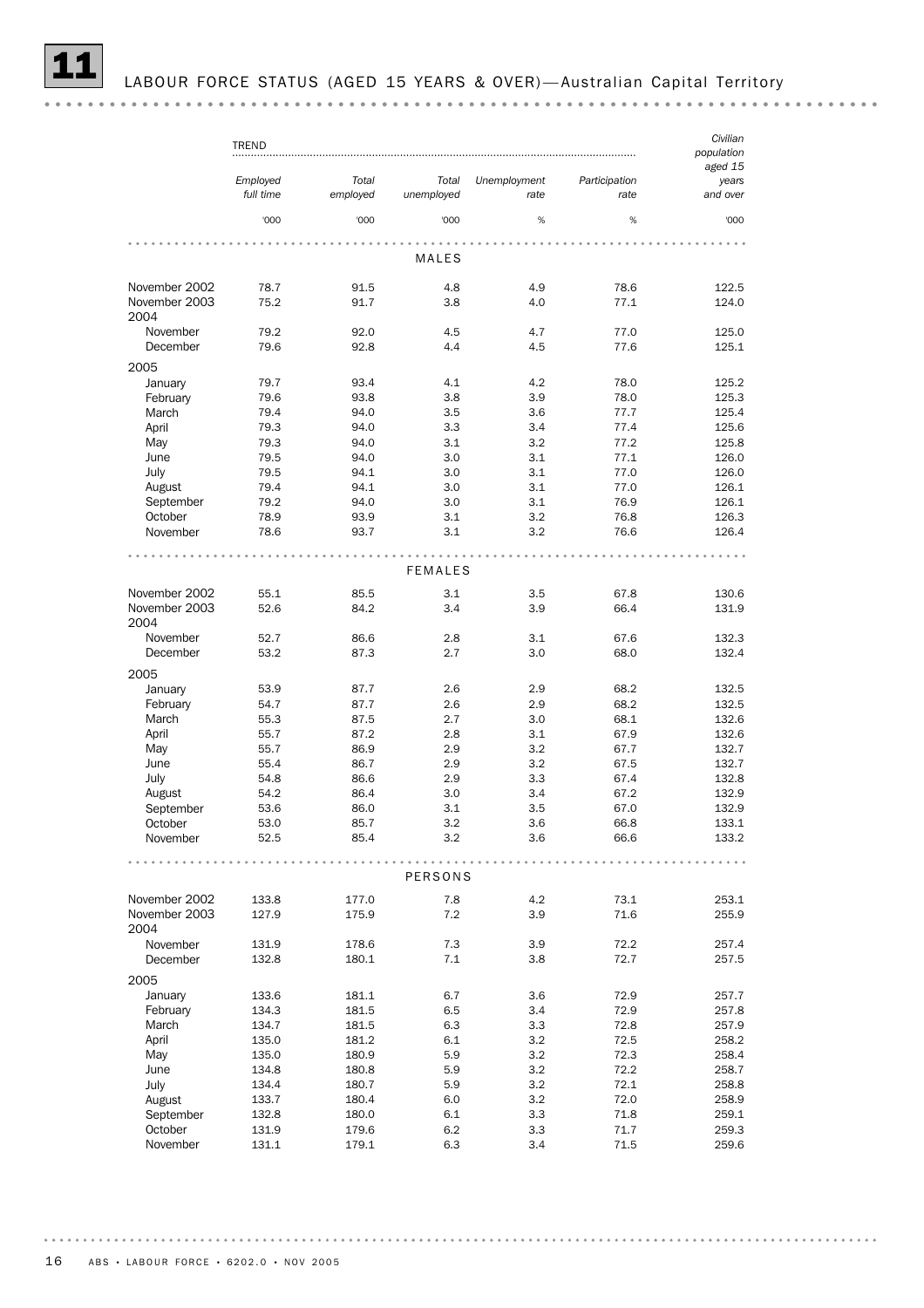

|                                     |                 |                 |                          |             |                |           |             |             | UNEMPLOYMENT |        |               |
|-------------------------------------|-----------------|-----------------|--------------------------|-------------|----------------|-----------|-------------|-------------|--------------|--------|---------------|
|                                     | <b>EMPLOYED</b> |                 |                          | UNEMPLOYED  |                |           |             | Civilian    | RATE         |        |               |
|                                     |                 |                 |                          |             |                |           |             | population  |              |        |               |
|                                     |                 |                 |                          | Looking     |                |           | Not in      | aged 15     | Looking      |        |               |
|                                     | Full            | Part            |                          | for f/t     |                | Labour    | labour      | years       | for f/t      |        | Participation |
|                                     | time            | time            | Total                    | work        | Total          | force     | force       | and over    | work         | Total  | rate          |
|                                     | '000            | '000            | '000                     | '000        | '000           | '000      | '000        | '000        | %            | %      | %             |
|                                     |                 |                 |                          |             |                |           |             |             |              |        |               |
|                                     |                 |                 |                          |             | <b>MALES</b>   |           |             |             |              |        |               |
| <b>New South Wales</b>              | 1521.5          | 257.6           | 1 7 7 9 . 1              | 86.0        | 104.3          | 1883.4    | 808.6       | 2 692.0     | 5.3          | 5.5    | 70.0          |
| Victoria                            | 1 1 6 7 . 2     | 193.1           | 1 360.3                  | 56.4        | 69.9           | 1 430.2   | 568.3       | 1998.5      | 4.6          | 4.9    | 71.6          |
| Queensland                          | 948.9           | 147.2           | 1 0 9 6.1                | 35.9        | 45.0           | 1 141.1   | 427.6       | 1568.7      | 3.6          | 3.9    | 72.7          |
| South Australia                     | 338.9           | 64.1            | 403.0                    | 17.6        | 22.0           | 425.0     | 194.6       | 619.6       | 4.9          | 5.2    | 68.6          |
| Western Australia                   | 504.6           | 85.4            | 589.9                    | 17.7        | 20.7           | 610.6     | 196.7       | 807.3       | 3.4          | 3.4    | 75.6          |
| Tasmania                            | 102.9           | 20.4            | 123.3                    | 7.2         | 8.8            | 132.1     | 58.9        | 191.0       | 6.5          | 6.7    | 69.1          |
| Northern Territory                  | 44.0            | 9.8             | 53.8                     | $*1.9$      | $*3.0$         | 56.8      | 19.6        | 76.5        | $*4.2$       | $*5.3$ | 74.3          |
| <b>Australian Capital Territory</b> | 78.1            | 15.7            | 93.8                     | 1.9         | 2.5            | 96.4      | 30.0        | 126.4       | 2.4          | 2.6    | 76.2          |
| Australia                           | 4706.2          | 793.2           | 5 499.4                  | 224.6       | 276.2          | 5 7 7 5.6 | 2 3 0 4.4   | 8 0 8 0.0   | 4.6          | 4.8    | 71.5          |
|                                     |                 |                 |                          |             |                |           |             |             |              |        |               |
|                                     |                 |                 |                          |             | <b>FEMALES</b> |           |             |             |              |        |               |
| <b>New South Wales</b>              | 815.5           | 647.6           | 1 4 6 3.1                | 47.1        | 69.8           | 1 533.0   | 1 244.2     | 2 7 7 7 . 2 | 5.5          | 4.6    | 55.2          |
| Victoria                            | 597.5           | 523.6           | 1 1 2 1 . 2              | 32.5        | 59.6           | 1 180.7   | 911.0       | 2 0 9 1.8   | 5.2          | 5.0    | 56.4          |
| Queensland                          | 483.8           | 417.5           | 901.3                    | 28.4        | 44.3           | 945.6     | 657.8       | 1 603.4     | 5.5          | 4.7    | 59.0          |
| South Australia                     | 170.3           | 166.0           | 336.2                    | 8.8         | 13.5           | 349.7     | 291.8       | 641.5       | 4.9          | 3.8    | 54.5          |
| Western Australia                   | 233.6           | 231.8           | 465.4                    | 11.9        | 19.3           | 484.6     | 331.5       | 816.2       | 4.8          | 4.0    | 59.4          |
| Tasmania                            | 49.5            | 51.4            | 100.8                    | 4.9         | 7.8            | 108.6     | 91.3        | 199.9       | 9.1          | 7.2    | 54.3          |
| Northern Territory                  | 30.3            | 13.6            | 43.9                     | $*1.0$      | $*2.5$         | 46.3      | 25.3        | 71.7        | $*3.3$       | $*5.3$ | 64.7          |
| <b>Australian Capital Territory</b> | 53.3            | 32.4            | 85.7                     | 1.7         | 2.6            | 88.3      | 44.9        | 133.2       | 3.1          | 2.9    | 66.3          |
| Australia                           |                 | 2 433.7 2 083.8 | 4 517.6                  | 136.3       | 219.3          | 4736.8    | 3 5 9 7.9   | 8 3 3 4.8   | 5.3          | 4.6    | 56.8          |
|                                     |                 |                 |                          |             |                |           |             |             |              |        |               |
|                                     |                 |                 |                          |             | PERSONS        |           |             |             |              |        |               |
| <b>New South Wales</b>              | 2 3 3 7 . 1     | 905.2           | 3 2 4 2 . 3              | 133.1       | 174.1          | 3 4 1 6.3 | 2 0 5 2.8   | 5 4 69.2    | 5.4          | 5.1    | 62.5          |
| Victoria                            | 1764.7          | 716.7           | 2 4 8 1.4                | 88.9        | 129.5          | 2 610.9   | 1 4 7 9 . 4 | 4 0 9 0.3   | 4.8          | 5.0    | 63.8          |
| Queensland                          | 1 4 3 2.7       | 564.7           | 1997.4                   | 64.3        | 89.3           | 2 0 8 6.7 | 1 0 8 5.4   | 3 172.1     | 4.3          | 4.3    | 65.8          |
| South Australia                     | 509.1           | 230.1           | 739.2                    | 26.3        | 35.5           | 774.7     | 486.4       | 1 2 6 1 . 1 | 4.9          | 4.6    | 61.4          |
| Western Australia                   | 738.1           | 317.2           | 1 0 5 5.3                | 29.6        | 40.0           | 1 0 9 5.3 | 528.2       | 1 623.5     | 3.9          | 3.6    | 67.5          |
| Tasmania                            | 152.4           | 71.7            | 224.1                    | 12.1        | 16.6           | 240.7     | 150.2       | 390.9       | 7.4          | 6.9    | 61.6          |
| Northern Territory                  | 74.3            | 23.4            | 97.7                     | $*3.0$      | 5.5            | 103.2     | 45.0        | 148.1       | $*3.8$       | 5.3    | 69.6          |
| <b>Australian Capital Territory</b> | 131.5           | 48.1            | 179.5                    | 3.7         | 5.1            | 184.6     | 75.0        | 259.6       | 2.7          | 2.8    | 71.1          |
| Australia                           |                 |                 | 7 139.9 2 877.1 10 017.0 | 360.8 495.5 |                | 10 512.4  | 5902.4      | 16 4 14.8   | 4.8          | 4.7    | 64.0          |
|                                     |                 |                 |                          |             |                |           |             |             |              |        |               |

\* estimate is subject to sampling variability too high for most practical purposes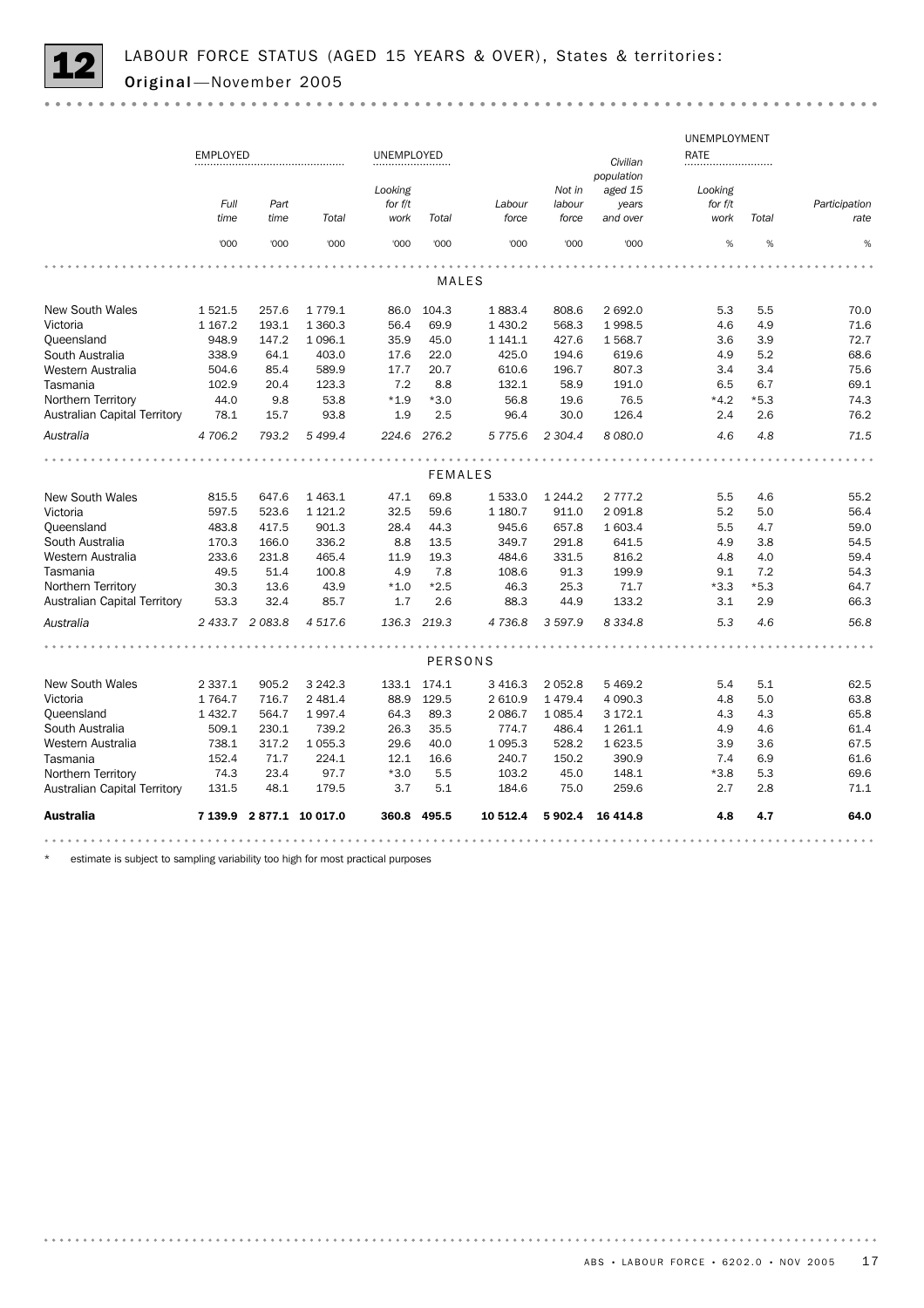

# PERSONS AGED 15-19 YEARS, Labour Force Status: Trend

|                                |                |                 |                 |              | UNEMPLOYMENT    |              |                       |                     |                                  |  |  |  |  |
|--------------------------------|----------------|-----------------|-----------------|--------------|-----------------|--------------|-----------------------|---------------------|----------------------------------|--|--|--|--|
|                                |                | <b>EMPLOYED</b> |                 | UNEMPLOYED   | RATE            |              |                       | Unemployment        |                                  |  |  |  |  |
|                                |                |                 | Looking         |              | Looking         |              |                       | Employment<br>to    | to population<br>ratio - looking |  |  |  |  |
|                                | Full<br>time   | Total           | for f/t<br>work | Total        | for f/t<br>work | Total        | Participation<br>rate | population<br>ratio | for full-time<br>work            |  |  |  |  |
|                                | '000           | '000            | '000            | '000         | %               | $\%$         | %                     | %                   | %                                |  |  |  |  |
|                                |                |                 |                 |              |                 |              |                       |                     |                                  |  |  |  |  |
|                                |                |                 |                 |              | MALES           |              |                       |                     |                                  |  |  |  |  |
| November 2002<br>November 2003 | 140.3<br>153.7 | 336.8<br>350.0  | 37.0<br>34.4    | 72.3<br>65.8 | 20.9<br>18.3    | 17.7<br>15.8 | 58.8<br>59.0          | 48.4<br>49.7        | 5.3<br>4.9                       |  |  |  |  |
| 2004                           |                |                 |                 |              |                 |              |                       |                     |                                  |  |  |  |  |
| November<br>December           | 154.3<br>157.7 | 351.2<br>354.8  | 35.0<br>34.9    | 67.6<br>66.7 | 18.5<br>18.1    | 16.2<br>15.8 | 58.8<br>59.2          | 49.3<br>49.8        | 4.9<br>4.9                       |  |  |  |  |
| 2005                           |                |                 |                 |              |                 |              |                       |                     |                                  |  |  |  |  |
| January                        | 161.0          | 359.5           | 34.8            | 65.9         | 17.8            | 15.5         | 59.7                  | 50.4                | 4.9                              |  |  |  |  |
| February                       | 163.6          | 363.9           | 34.6            | 65.4         | 17.5            | 15.2         | 60.2                  | 51.0                | 4.9                              |  |  |  |  |
| March                          | 164.9          | 366.6           | 34.5            | 65.2         | 17.3            | 15.1         | 60.5                  | 51.4                | 4.8                              |  |  |  |  |
| April                          | 165.1<br>164.4 | 367.4<br>365.8  | 34.6<br>34.9    | 65.1<br>65.2 | 17.3<br>17.5    | 15.0<br>15.1 | 60.6<br>60.4          | 51.5<br>51.2        | 4.9<br>4.9                       |  |  |  |  |
| May<br>June                    | 163.0          | 362.2           | 35.5            | 65.7         | 17.9            | 15.4         | 59.9                  | 50.7                | 5.0                              |  |  |  |  |
| July                           | 161.5          | 357.6           | 36.2            | 66.6         | 18.3            | 15.7         | 59.4                  | 50.0                | 5.1                              |  |  |  |  |
| August                         | 159.9          | 353.2           | 36.9            | 67.6         | 18.7            | 16.1         | 58.9                  | 49.4                | 5.2                              |  |  |  |  |
| September                      | 158.4          | 349.6           | 37.4            | 68.7         | 19.1            | 16.4         | 58.5                  | 48.9                | 5.2                              |  |  |  |  |
| October                        | 157.2          | 346.8           | 37.8            | 69.7         | 19.4            | 16.7         | 58.2                  | 48.5                | 5.3                              |  |  |  |  |
| November                       | 156.3          | 344.9           | 38.1            | 70.4         | 19.6            | 16.9         | 58.1                  | 48.2                | 5.3                              |  |  |  |  |
|                                |                |                 |                 |              |                 |              |                       |                     |                                  |  |  |  |  |
|                                |                |                 |                 |              | <b>FEMALES</b>  |              |                       |                     |                                  |  |  |  |  |
| November 2002                  | 78.4           | 344.2           | 27.5            | 63.9         | 26.0            | 15.7         | 61.1                  | 51.5                | 4.1                              |  |  |  |  |
| November 2003<br>2004          | 81.2           | 348.9           | 27.9            | 63.0         | 25.6            | 15.3         | 60.9                  | 51.5                | 4.1                              |  |  |  |  |
| November<br>December           | 89.2<br>88.8   | 354.1<br>355.2  | 25.5<br>25.7    | 61.4<br>60.1 | 22.2<br>22.4    | 14.8<br>14.5 | 60.8<br>60.7          | 51.8<br>51.9        | 3.7<br>3.8                       |  |  |  |  |
| 2005                           |                |                 |                 |              |                 |              |                       |                     |                                  |  |  |  |  |
| January                        | 87.8           | 356.7           | 26.1            | 59.2         | 22.9            | 14.2         | 60.8                  | 52.2                | 3.8                              |  |  |  |  |
| February                       | 86.9           | 358.6           | 26.7            | 58.9         | 23.5            | 14.1         | 61.0                  | 52.4                | 3.9                              |  |  |  |  |
| March                          | 86.3           | 361.0           | 27.0            | 59.2         | 23.8            | 14.1         | 61.4                  | 52.8                | 4.0                              |  |  |  |  |
| April                          | 85.9           | 363.9           | 27.1            | 60.1         | 24.0            | 14.2         | 62.0                  | 53.2                | 4.0                              |  |  |  |  |
| May                            | 85.6           | 366.2           | 27.0            | 61.4         | 24.0            | 14.3         | 62.5                  | 53.5                | 3.9                              |  |  |  |  |
| June                           | 85.1           | 367.3           | 27.0            | 62.9         | 24.1            | 14.6         | 62.9                  | 53.7                | 3.9                              |  |  |  |  |
| July                           | 84.3           | 366.7           | 27.0            | 64.1         | 24.3            | 14.9         | 63.0                  | 53.6                | 3.9                              |  |  |  |  |
| August                         | 83.4           | 365.1           | 27.1            | 65.0         | 24.5            | 15.1         | 62.9                  | 53.4                | 4.0                              |  |  |  |  |
| September                      | 82.4           | 362.8           | 27.2            | 65.7         | 24.8            | 15.3         | 62.6                  | 53.0                | 4.0                              |  |  |  |  |
| October<br>November            | 81.5<br>80.8   | 360.4<br>358.2  | 27.2<br>27.3    | 66.2<br>66.4 | 25.0<br>25.3    | 15.5<br>15.6 | 62.4<br>62.1          | 52.7<br>52.3        | 4.0<br>4.0                       |  |  |  |  |
|                                |                |                 |                 |              |                 |              |                       |                     |                                  |  |  |  |  |
|                                |                |                 |                 |              | <b>PERSONS</b>  |              |                       |                     |                                  |  |  |  |  |
| November 2002                  | 218.7          | 681.0           | 64.5            | 136.2        | 22.8            | 16.7         | 60.0                  | 50.0                | 4.7                              |  |  |  |  |
| November 2003<br>2004          | 234.8          | 698.8           | 62.3            | 128.8        | 21.0            | 15.6         | 59.9                  | 50.6                | 4.5                              |  |  |  |  |
| November                       | 243.5          | 705.2           | 60.6            | 129.0        | 19.9            | 15.5         | 59.7                  | 50.5                | 4.3                              |  |  |  |  |
| December                       | 246.4          | 710.0           | 60.6            | 126.8        | 19.7            | 15.1         | 59.9                  | 50.8                | 4.3                              |  |  |  |  |
| 2005<br>January                | 248.8          | 716.2           | 60.9            | 125.1        | 19.7            | 14.9         | 60.2                  | 51.3                | 4.4                              |  |  |  |  |
| February                       | 250.5          | 722.5           | 61.3            | 124.3        | 19.7            | 14.7         | 60.6                  | 51.7                | 4.4                              |  |  |  |  |
| March                          | 251.2          | 727.7           | 61.6            | 124.5        | 19.7            | 14.6         | 61.0                  | 52.1                | 4.4                              |  |  |  |  |
| April                          | 251.0          | 731.3           | 61.7            | 125.2        | 19.7            | 14.6         | 61.3                  | 52.3                | 4.4                              |  |  |  |  |
| May                            | 250.0          | 732.0           | 61.9            | 126.5        | 19.9            | 14.7         | 61.4                  | 52.4                | 4.4                              |  |  |  |  |
| June                           | 248.1          | 729.4           | 62.5            | 128.6        | 20.1            | 15.0         | 61.4                  | 52.2                | 4.5                              |  |  |  |  |
| July                           | 245.8          | 724.4           | 63.2            | 130.7        | 20.5            | 15.3         | 61.1                  | 51.8                | 4.5                              |  |  |  |  |
| August                         | 243.3          | 718.3           | 63.9            | 132.7        | 20.8            | 15.6         | 60.8                  | 51.4                | 4.6                              |  |  |  |  |
| September                      | 240.8          | 712.4           | 64.6            | 134.5        | 21.1            | 15.9         | 60.5                  | 50.9                | 4.6                              |  |  |  |  |
| October                        | 238.7          | 707.2           | 65.0            | 135.8        | 21.4            | 16.1         | 60.3                  | 50.5                | 4.6                              |  |  |  |  |
| November                       | 237.1          | 703.1           | 65.4            | 136.8        | 21.6            | 16.3         | 60.0                  | 50.2                | 4.7                              |  |  |  |  |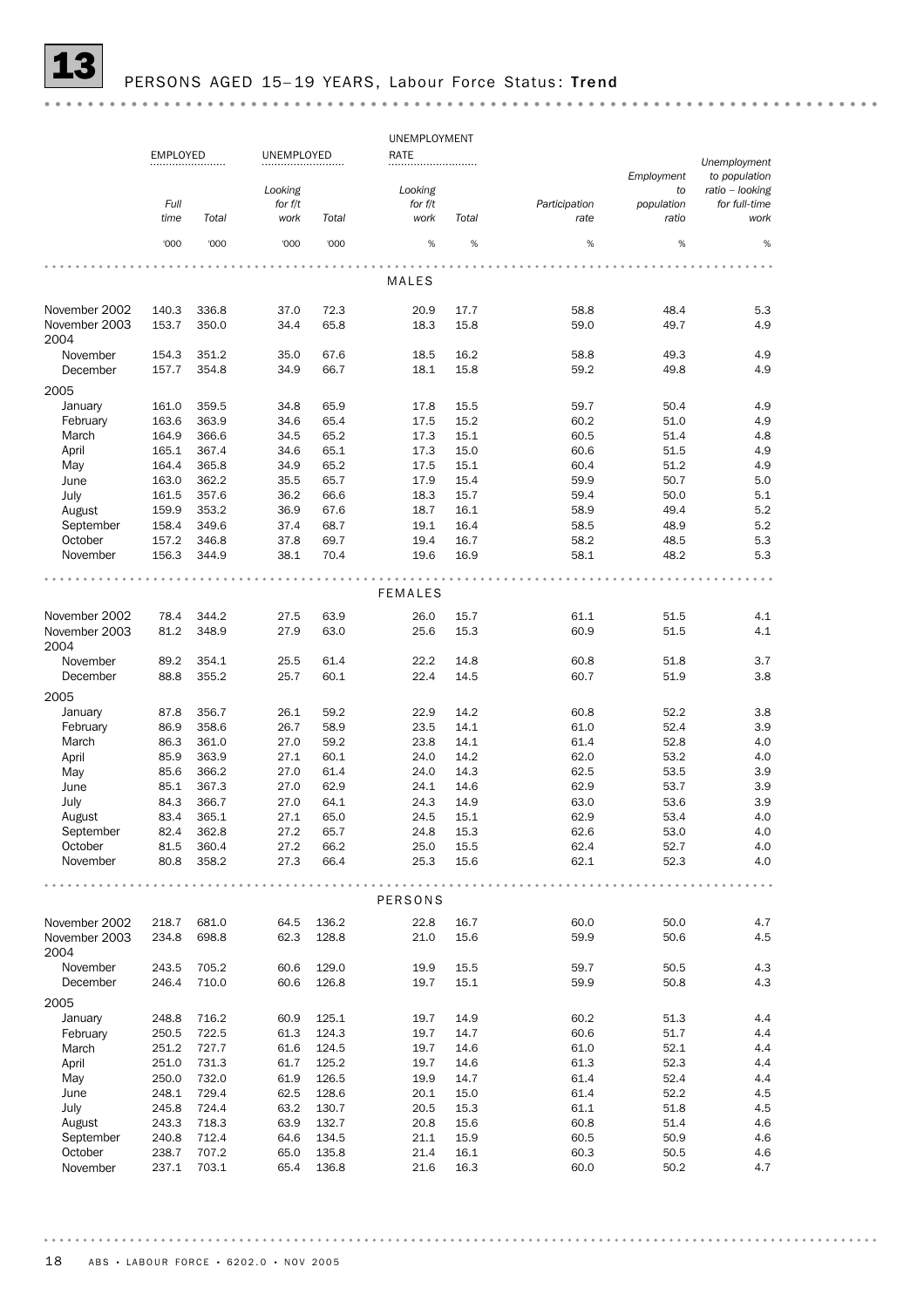

### PERSONS AGED 15-19 YEARS, Labour Force Status: Seasonally Adjusted

UNEMPLOYMENT EMPLOYED UNEMPLOYED RATE *Unemployment Employment to population Looking ratio – looking Looking to Full for f/t for f/t Participation population for full-time Total work Total work Total ratio time rate work* '000 '000 '000 '000 % % % % % MALES November 2002 138.1 337.2 38.0 73.8 21.6 18.0 59.1 48.5 5.5 November 2003 154.5 349.8 32.4 62.0 17.3 15.1 58.4 49.6 4.6 2004 November 153.3 351.0 35.1 66.5 18.6 15.9 58.6 49.3 4.9 December 153.5 354.5 36.3 67.3 19.1 16.0 59.2 49.7 5.1 2005 January 168.8 359.8 35.2 65.1 17.3 15.3 59.6 50.5 4.9 February 164.1 364.0 34.6 66.7 17.4 15.5 60.4 51.0 4.9 March 163.3 368.1 33.1 63.9 16.8 14.8 60.5 51.6 4.6 April 164.6 369.4 34.4 64.2 17.3 14.8 60.7 51.7 4.8 May 164.3 366.7 36.2 67.6 18.1 15.6 60.8 51.3 5.1 June 163.4 364.5 35.5 65.0 17.9 15.1 60.1 51.0 5.0 July 161.5 353.2 34.8 66.3 17.7 15.8 58.7 49.4 4.9 August 161.1 354.8 37.9 65.3 19.0 15.5 58.8 49.6 5.3 September 159.8 351.4 37.5 68.1 19.0 16.2 58.7 49.2 5.2 October 149.4 337.1 38.4 75.6 20.4 18.3 57.7 47.1 5.4 November 161.3 352.1 37.7 67.4 18.9 16.1 58.6 49.2 5.3 FEMALES November 2002 78.0 343.3 28.8 63.8 27.0 15.7 61.0 51.4 4.3 November 2003 83.6 352.6 28.6 64.4 25.5 15.4 61.6 52.1 4.2 2004 November 88.1 353.2 22.1 59.8 20.1 14.5 60.4 51.7 3.2 December 90.9 355.9 30.0 67.0 24.8 15.8 61.8 52.0 4.4 2005 January 85.2 354.6 23.5 53.1 21.6 13.0 59.6 51.8 3.4 February 85.9 361.5 28.0 57.3 24.6 13.7 61.2 52.9 4.1 March 87.0 359.5 26.0 62.3 23.0 14.8 61.7 52.6 3.8 April 87.2 361.3 28.9 61.7 24.9 14.6 61.8 52.8 4.2 May 83.8 364.7 26.3 58.6 23.9 13.9 61.9 53.3 3.8 June 86.8 374.1 26.6 59.4 23.5 13.7 63.4 54.7 3.9 July 83.6 366.1 27.3 71.1 24.7 16.3 63.9 53.5 4.0 August 83.0 366.9 25.4 62.2 23.4 14.5 62.7 53.6 3.7 September 84.2 364.2 28.2 66.1 25.1 15.4 62.9 53.2 4.1 October 80.6 352.4 29.0 67.9 26.5 16.2 61.4 51.5 4.2 November 79.7 360.4 25.5 63.7 24.3 15.0 62.0 52.7 3.7 . . . . . . . . . . . . . . . . . . . . . . . . . . . . . . . . . . . . . . . . . . . PERSONS November 2002 216.0 680.5 66.9 137.6 23.6 16.8 60.0 49.9 4.9 November 2003 238.1 702.4 60.9 126.4 20.4 15.2 60.0 50.8 4.4 2004 November 241.3 704.2 57.3 126.3 19.2 15.2 59.5 50.5 4.1 December 244.4 710.4 66.3 134.3 21.3 15.9 60.5 50.9 4.7 2005 January 254.0 714.4 58.7 118.2 18.8 14.2 59.6 51.1 4.2 February 250.0 725.5 62.6 124.0 20.0 14.6 60.8 51.9 4.5 April 251.9 730.6 63.3 125.9 20.1 14.7 61.3 52.3 4.5 March 250.2 727.6 59.1 126.2 19.1 14.8 61.1 52.1 4.2 May 248.1 731.4 62.5 126.2 20.1 14.7 61.3 52.3 4.5 June 250.2 738.5 62.2 124.3 19.9 14.4 61.7 52.8 4.4 July 245.1 719.3 62.1 137.4 20.2 16.0 61.3 51.4 4.4 August 244.1 721.7 63.3 127.5 20.6 15.0 60.7 51.6 4.5 September 244.0 715.5 65.7 134.3 21.2 15.8 60.8 51.2 4.7 October 229.9 689.5 67.4 143.6 22.7 17.2 59.5 49.3 4.8 November 241.0 712.5 63.2 131.2 20.8 15.5 60.3 50.9 4.5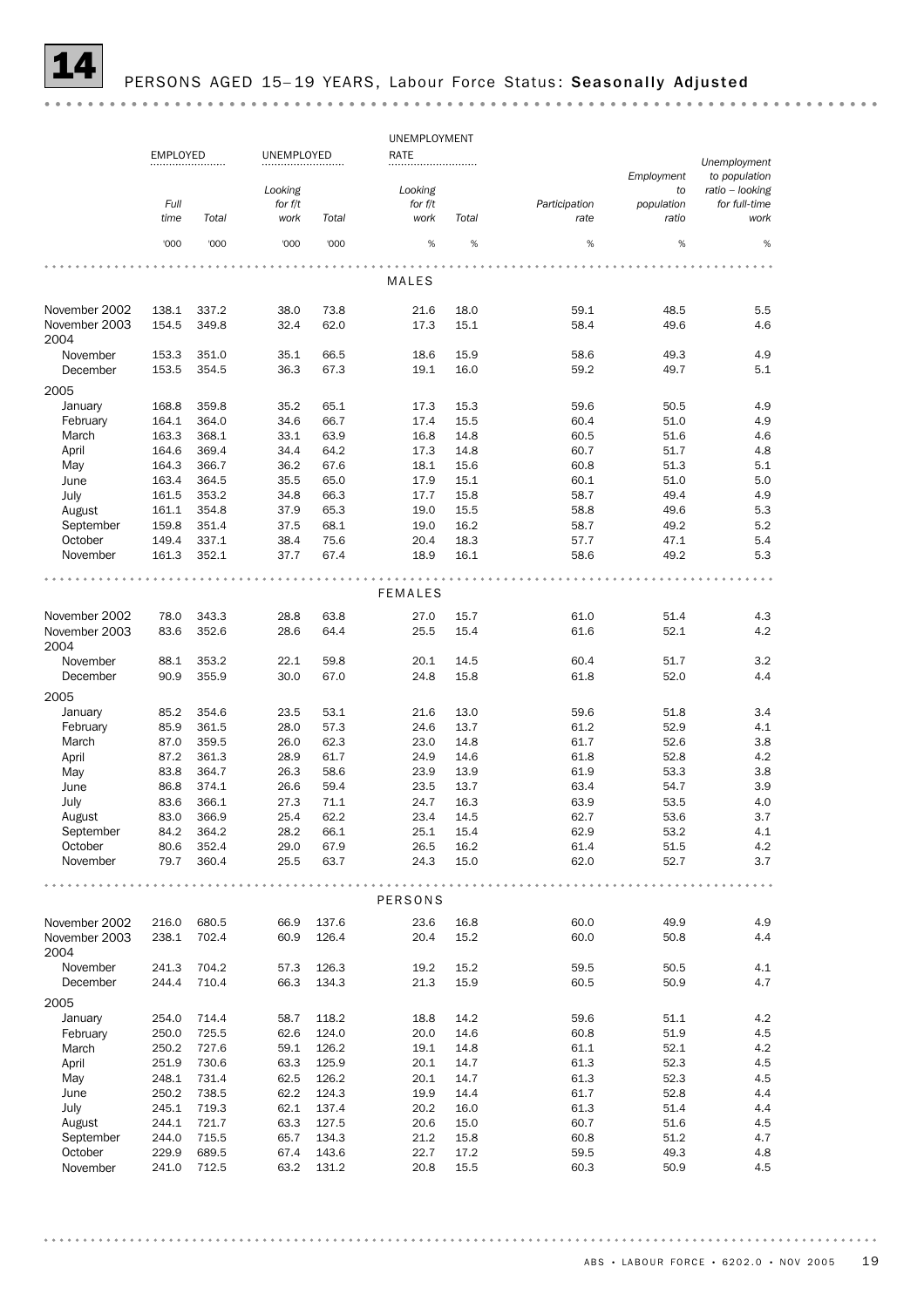# PERSONS AGED 15-19 YEARS, Education & Labour Force Status: Original

|                                | <b>EMPLOYED</b> |                |                | UNEMPLOYED   |              |                                   |              |                        | UNEMPLOYMENT<br>RATE |              |               |                               |
|--------------------------------|-----------------|----------------|----------------|--------------|--------------|-----------------------------------|--------------|------------------------|----------------------|--------------|---------------|-------------------------------|
|                                |                 |                |                |              |              |                                   |              | Civilian<br>population |                      |              |               | Unemployment<br>to population |
|                                |                 |                |                | Looking      |              |                                   | Not in       | aged                   | Looking              |              |               | ratio – looking               |
|                                | Full            | Part           |                | for f/t      |              | Labour                            | labour       | $15 - 19$              | for f/t              |              | Participation | for full-time                 |
|                                | time            | time           | Total          | work         | Total        | force                             | force        | years                  | work                 | Total        | rate          | work                          |
|                                | '000            | '000           | '000           | '000         | '000         | '000                              | '000         | '000                   | %                    | %            | %             | %                             |
|                                |                 |                |                |              |              |                                   |              |                        |                      |              |               |                               |
|                                |                 |                |                |              |              | NOT ATTENDING FULL-TIME EDUCATION |              |                        |                      |              |               |                               |
| <b>Males</b>                   |                 |                |                |              |              |                                   |              |                        |                      |              |               |                               |
| November 2002                  | 123.6           | 44.2           | 167.9          | 29.6         | 35.1         | 203.0                             | 38.1         | 241.1                  | 19.3                 | 17.3         | 84.2          | 12.3                          |
| November 2003                  | 138.6           | 37.7           | 176.3          | 25.0         | 27.5         | 203.8                             | 29.6         | 233.4                  | 15.3                 | 13.5         | 87.3          | 10.7                          |
| November 2004                  | 137.8           | 42.4           | 180.2          | 24.4         | 28.4         | 208.5                             | 31.3         | 239.9                  | 15.1                 | 13.6         | 86.9          | 10.2                          |
| November 2005                  | 146.3           | 42.6           | 188.9          | 27.2         | 30.9         | 219.8                             | 28.3         | 248.2                  | 15.7                 | 14.1         | 88.6          | 11.0                          |
| <b>Females</b>                 |                 |                |                |              |              |                                   |              |                        |                      |              |               |                               |
| November 2002                  | 74.6            | 60.8           | 135.4          | 19.3         | 21.1         | 156.5                             | 37.4         | 193.9                  | 20.6                 | 13.5         | 80.7          | 10.0                          |
| November 2003                  | 78.6            | 63.1           | 141.7          | 19.2         | 22.7         | 164.4                             | 32.3         | 196.7                  | 19.6                 | 13.8         | 83.6          | 9.7                           |
| November 2004                  | 81.7            | 64.9           | 146.7          | 14.5         | 19.1         | 165.8                             | 34.8         | 200.7                  | 15.1                 | 11.5         | 82.6          | 7.2<br>9.3                    |
| November 2005                  | 74.1            | 60.4           | 134.5          | 17.7         | 21.9         | 156.4                             | 33.9         | 190.3                  | 19.3                 | 14.0         | 82.2          |                               |
| Persons                        |                 |                |                |              |              |                                   |              |                        |                      |              |               |                               |
| November 2002                  | 198.3           | 105.1          | 303.3          | 48.9         | 56.2         | 359.5                             | 75.5         | 435.0                  | 19.8                 | 15.6         | 82.6          | 11.2                          |
| November 2003                  | 217.2           | 100.9<br>107.4 | 318.0          | 44.2         | 50.1         | 368.2                             | 61.9         | 430.1                  | 16.9                 | 13.6         | 85.6          | 10.3                          |
| November 2004<br>November 2005 | 219.5<br>220.4  | 103.0          | 326.9<br>323.4 | 38.9<br>45.0 | 47.5<br>52.8 | 374.4<br>376.3                    | 66.2<br>62.3 | 440.5<br>438.5         | 15.1<br>16.9         | 12.7<br>14.0 | 85.0<br>85.8  | 8.8<br>10.3                   |
|                                |                 |                |                |              |              |                                   |              |                        |                      |              |               |                               |
|                                |                 |                |                |              |              | ATTENDING FULL-TIME EDUCATION     |              |                        |                      |              |               |                               |
|                                |                 |                |                |              |              |                                   |              |                        |                      |              |               |                               |
| Males                          |                 |                |                |              |              |                                   |              |                        |                      |              |               |                               |
| November 2002                  | *4.6            | 157.0          | 161.6          | 5.7          | 32.3         | 193.9                             | 260.7        | 454.6                  | 55.2                 | 16.7         | 42.7          | 1.2                           |
| November 2003                  | $*4.6$          | 161.3          | 165.9          | *4.5         | 28.8         | 194.7                             | 276.5        | 471.3                  | *49.6                | 14.8         | 41.3          | $*1.0$                        |
| November 2004                  | $*4.4$          | 159.0          | 163.4          | 7.3          | 31.5         | 194.9                             | 277.3        | 472.2                  | 62.4                 | 16.2         | 41.3          | 1.5                           |
| November 2005                  | $*3.6$          | 152.1          | 155.7          | 6.4          | 29.5         | 185.2                             | 282.2        | 467.3                  | 64.3                 | 15.9         | 39.6          | 1.4                           |
| <b>Females</b>                 |                 |                |                |              |              |                                   |              |                        |                      |              |               |                               |
| November 2002                  | *2.0            | 201.8          | 203.8          | 6.3          | 34.6         | 238.4                             | 235.4        | 473.8                  | 75.5                 | 14.5         | 50.3          | 1.3                           |
| November 2003                  | $*3.7$          | 202.9          | 206.6          | 5.6          | 32.8         | 239.4                             | 240.8        | 480.2                  | 60.7                 | 13.7         | 49.9          | 1.2                           |
| November 2004                  | 4.9             | 197.2          | 202.2          | $*4.4$       | 32.1         | 234.3                             | 248.6        | 482.9                  | $*46.9$              | 13.7         | 48.5          | $*0.9$                        |
| November 2005                  | $*4.3$          | 217.1          | 221.5          | $*3.9$       | 32.5         | 254.0                             | 240.0        | 494.0                  | $*47.4$              | 12.8         | 51.4          | $*0.8$                        |
| Persons                        |                 |                |                |              |              |                                   |              |                        |                      |              |               |                               |
| November 2002                  | 6.6             | 358.8          | 365.4          | 12.0         | 66.9         | 432.3                             | 496.0        | 928.3                  | 64.3                 | 15.5         | 46.6          | 1.3                           |
| November 2003                  | 8.3             | 364.3          | 372.5          | 10.2         | 61.6         | 434.1                             | 517.3        | 951.4                  | 55.2                 | 14.2         | 45.6          | 1.1                           |
| November 2004                  | 9.3             | 356.3          | 365.6          | 11.6         | 63.6         | 429.2                             | 525.9        | 955.1                  | 55.5                 | 14.8         | 44.9          | 1.2                           |
| November 2005                  | 7.9             | 369.3          | 377.2          | 10.3         | 62.0         | 439.2                             | 522.2        | 961.3                  | 56.6                 | 14.1         | 45.7          | 1.1                           |
|                                |                 |                |                |              |              | <b>TOTAL</b>                      |              |                        |                      |              |               |                               |
|                                |                 |                |                |              |              |                                   |              |                        |                      |              |               |                               |
| Males                          |                 |                |                |              |              |                                   |              |                        |                      |              |               |                               |
| November 2002                  |                 | 128.2 201.2    | 329.5          | 35.2         | 67.4         | 396.9                             | 298.7        | 695.6                  | 21.6                 | 17.0         | 57.1          | 5.1                           |
| November 2003                  |                 | 143.2 199.1    | 342.3          | 29.6         | 56.3         | 398.6                             | 306.1        | 704.7                  | 17.1                 | 14.1         | 56.6          | 4.2                           |
| November 2004                  |                 | 142.1 201.5    | 343.6          | 31.7         | 59.9         | 403.5                             | 308.6        | 712.0                  | 18.2                 | 14.8         | 56.7          | 4.4                           |
| November 2005                  |                 | 149.9 194.7    | 344.6          | 33.7         | 60.4         | 405.0                             | 310.5        | 715.5                  | 18.3                 | 14.9         | 56.6          | 4.7                           |
| <b>Females</b>                 |                 |                |                |              |              |                                   |              |                        |                      |              |               |                               |
| November 2002                  |                 | 76.7 262.6     | 339.3          | 25.7         | 55.7         | 394.9                             | 272.8        | 667.7                  | 25.1                 | 14.1         | 59.1          | 3.8                           |
| November 2003                  | 82.2            | 266.0          | 348.3          | 24.8         | 55.5         | 403.7                             | 273.1        | 676.8                  | 23.2                 | 13.7         | 59.7          | 3.7                           |
| November 2004                  |                 | 86.7 262.2     | 348.9          | 18.9         | 51.2         | 400.1                             | 283.5        | 683.6                  | 17.9                 | 12.8         | 58.5          | 2.8                           |
| November 2005                  |                 | 78.4 277.6     | 356.0          | 21.6         | 54.4         | 410.4                             | 274.0        | 684.4                  | 21.6                 | 13.3         | 60.0          | 3.2                           |
| Persons                        |                 |                |                |              |              |                                   |              |                        |                      |              |               |                               |
| November 2002                  | 204.9           | 463.8          | 668.8          |              | 60.9 123.1   | 791.8                             | 571.5        | 1 3 6 3 . 3            | 22.9                 | 15.5         | 58.1          | 4.5                           |
| November 2003                  | 225.4           | 465.1          | 690.5          |              | 54.4 111.8   | 802.3                             | 579.2        | 1 3 8 1.5              | 19.4                 | 13.9         | 58.1          | 3.9                           |
| November 2004                  |                 | 228.8 463.6    | 692.4          |              | 50.5 111.1   | 803.5                             | 592.1        | 1 3 9 5.6              | 18.1                 | 13.8         | 57.6          | 3.6                           |
| November 2005                  |                 | 228.3 472.2    | 700.6          |              | 55.3 114.8   | 815.4                             | 584.5        | 1 3 9 9.9              | 19.5                 | 14.1         | 58.2          | 3.9                           |
|                                |                 |                |                |              |              |                                   |              |                        |                      |              |               |                               |

\* estimate is subject to sampling variability too high for most practical purposes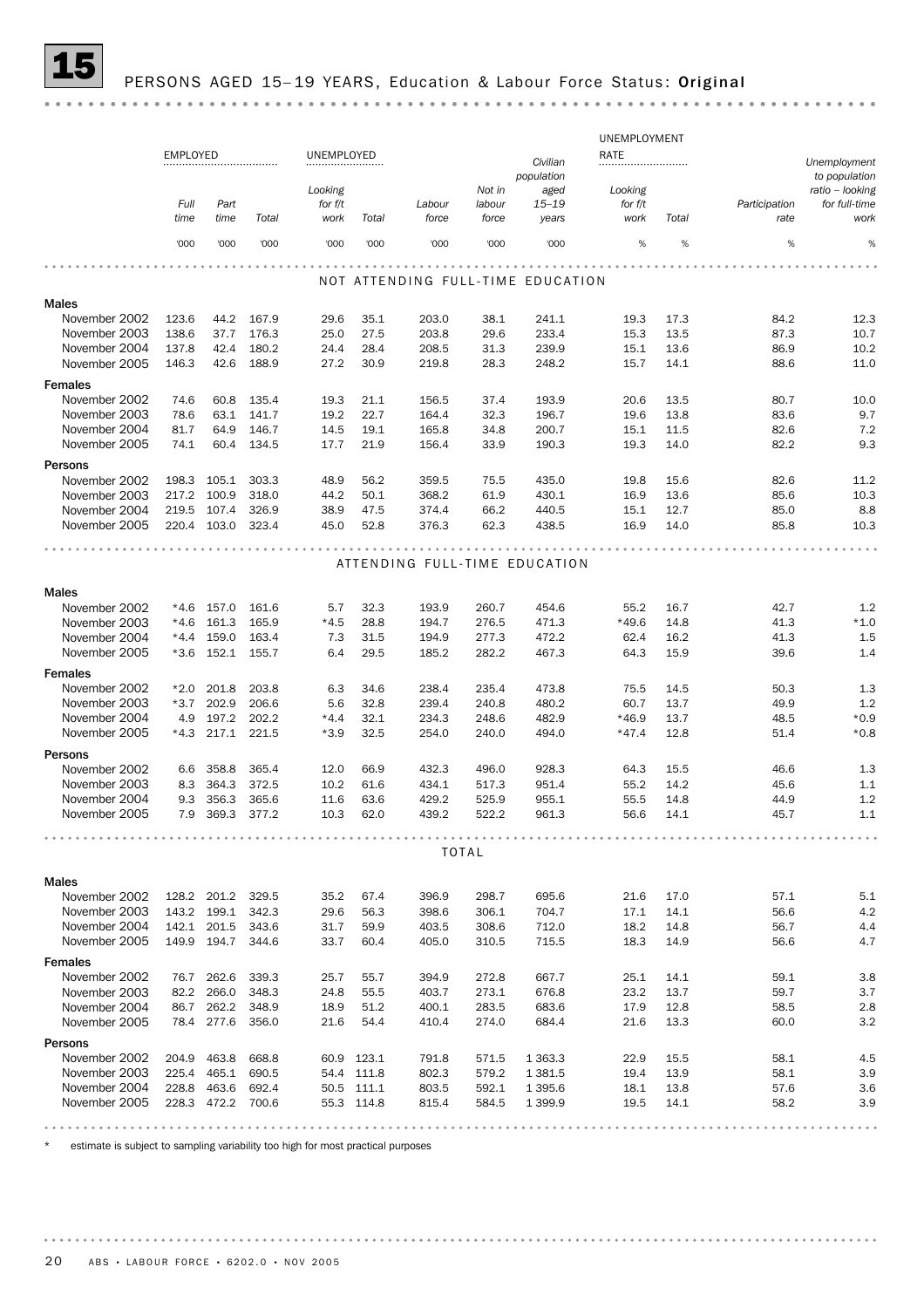# PERSONS AGED 15-19 YEARS, States & territories: Original-November 2005

| <b>Australia</b>                    |                 | 228.3 472.2 700.6 |             |            | 55.3 114.8 | 815.4                                  | 584.5  | 1 3 9 9.9                         | 19.5         | 14.1    | 58.2          | 3.9             |
|-------------------------------------|-----------------|-------------------|-------------|------------|------------|----------------------------------------|--------|-----------------------------------|--------------|---------|---------------|-----------------|
| <b>Australian Capital Territory</b> | 2.6             | 9.6               | 12.2        | $*0.8$     | 1.7        | 13.9                                   | 9.1    | 23.1                              | $*23.6$      | 12.5    | 60.4          | $*3.5$          |
| Northern Territory                  | 2.7             | 4.5               | 7.2         | $*0.3$     | $*0.9$     | 8.1                                    | 6.7    | 14.7                              | $*11.2$      | $*10.6$ | 54.8          | $*2.3$          |
| Tasmania                            | 6.4             | 10.3              | 16.7        | $*1.6$     | 3.1        | 19.9                                   | 14.4   | 34.3                              | $*20.0$      | 15.8    | 58.0          | $*4.7$          |
| Western Australia                   | 32.9            | 54.4              | 87.3        | 7.4        | 11.8       | 99.1                                   | 47.8   | 146.9                             | 18.3         | 11.9    | 67.4          | 5.0             |
| South Australia                     | 16.8            | 37.1              | 53.9        | 3.7        | 8.5        | 62.4                                   | 41.0   | 103.4                             | 18.0         | 13.6    | 60.3          | 3.6             |
| Queensland                          | 54.6            | 100.3             | 154.9       | 13.4       | 24.8       | 179.7                                  | 100.6  | 280.3                             | 19.7         | 13.8    | 64.1          | 4.8             |
| Victoria                            | 42.3            |                   | 116.2 158.5 | 9.1        | 27.1       | 185.6                                  | 154.1  | 339.7                             | 17.7         | 14.6    | 54.6          | 2.7             |
| <b>New South Wales</b>              |                 | 70.0 139.8 209.8  |             | 19.0       | 37.0       | 246.8                                  | 210.7  | 457.4                             | 21.3         | 15.0    | 53.9          | 4.2             |
|                                     |                 |                   |             |            |            | <b>TOTAL</b>                           |        |                                   |              |         |               |                 |
|                                     |                 |                   |             |            |            |                                        |        |                                   |              |         |               |                 |
| Australia                           |                 | 7.9 369.3         | 377.2       | 10.3       | 62.0       | 439.2                                  | 522.2  | 961.3                             | 56.6         | 14.1    | 45.7          | 1.1             |
| Australian Capital Territory        | $*0.1$          | 7.8               | 7.9         | $*0.3$     | $*1.3$     | 9.1                                    | 8.3    | 17.4                              | $*83.3$      | $*13.8$ | 52.3          | $*1.8$          |
| Northern Territory                  | $*0.3$          | 3.5               | 3.8         | $*_{-}$    | $*0.1$     | 3.9                                    | 3.9    | 7.8                               | $^{\star}-$  | $*3.3$  | 50.1          | $^{\star}-$     |
| Tasmania                            | $*0.2$          | 7.7               | 7.9         | $*0.7$     | 2.2        | 10.1                                   | 13.3   | 23.4                              | $*78.3$      | 21.7    | 43.1          | $*2.8$          |
| Western Australia                   | $*0.6$          | 40.0              | 40.6        | $*1.4$     | 4.8        | 45.5                                   | 41.8   | 87.2                              | $*69.8$      | 10.6    | 52.1          | $*1.6$          |
| South Australia                     | $*0.4$          | 28.7              | 29.1        | $*0.5$     | 4.4        | 33.4                                   | 37.4   | 70.8                              | $*56.5$      | 13.0    | 47.2          | $*0.7$          |
| Queensland                          | $*2.2$          | 82.4              | 84.5        | $*2.8$     | 11.2       | 95.8                                   | 87.9   | 183.7                             | $*56.3$      | 11.7    | 52.1          | $*1.5$          |
| Victoria                            | $*1.7$          | 94.3              | 96.0        | $*1.8$     | 18.4       | 114.5                                  | 140.4  | 254.9                             | $*51.6$      | 16.1    | 44.9          | $*0.7$          |
| <b>New South Wales</b>              |                 | $*2.5$ 104.8      | 107.3       | $*2.9$     | 19.6       | ATTENDING FULL-TIME EDUCATION<br>126.9 | 189.1  | 316.0                             | $*53.1$      | 15.5    | 40.2          | $*0.9$          |
|                                     |                 |                   |             |            |            |                                        |        |                                   |              |         |               |                 |
| Australia                           |                 | 220.4 103.0 323.4 |             | 45.0       | 52.8       | 376.3                                  | 62.3   | 438.5                             | 16.9         | 14.0    | 85.8          | 10.3            |
| <b>Australian Capital Territory</b> | 2.5             | 1.8               | 4.3         | $*0.5$     | $*0.5$     | 4.8                                    | $*0.8$ | 5.6                               | $*16.2$      | $*10.1$ | 85.6          | $*8.6$          |
| Northern Territory                  | 2.4             | $*1.0$            | 3.4         | $*0.3$     | $*0.7$     | 4.1                                    | 2.7    | 6.9                               | $*12.3$      | $*17.7$ | 60.1          | $*4.9$          |
| Tasmania                            | 6.3             | 2.6               | 8.8         | $*1.0$     | $*1.0$     | 9.8                                    | $*1.1$ | 10.9                              | $*13.2$      | $*9.7$  | 90.1          | $*8.8$          |
| Western Australia                   | 32.3            | 14.4              | 46.7        | 6.0        | 6.9        | 53.6                                   | 6.1    | 59.7                              | 15.7         | 12.9    | 89.8          | 10.0            |
| South Australia                     | 16.5            | 8.4               | 24.8        | 3.2        | 4.1        | 29.0                                   | 3.6    | 32.6                              | 16.3         | 14.3    | 88.9          | 9.9             |
| Queensland                          | 52.4            | 17.9              | 70.4        | 10.6       | 13.5       | 83.9                                   | 12.7   | 96.6                              | 16.9         | 16.1    | 86.9          | 11.0            |
| Victoria                            | 40.6            | 21.9              | 62.5        | 7.2        | 8.7        | 71.2                                   | 13.7   | 84.8                              | 15.1         | 12.2    | 83.9          | 8.5             |
| <b>New South Wales</b>              | 67.5            | 35.0              | 102.5       | 16.1       | 17.4       | 119.9                                  | 21.5   | 141.4                             | 19.3         | 14.5    | 84.8          | 11.4            |
|                                     |                 |                   |             |            |            |                                        |        | NOT ATTENDING FULL-TIME EDUCATION |              |         |               |                 |
|                                     | '000            | '000              | '000        | '000       | '000       | '000                                   | '000   | '000                              | %            | %       | %             | %               |
|                                     | time            | time              | Total       | work       | Total      | force                                  | force  | years                             | work         | Total   | rate          | work            |
|                                     | Full            | Part              |             | for f/t    |            | Labour                                 | labour | $15 - 19$                         | for f/t      |         | Participation | for full-time   |
|                                     |                 |                   |             | Looking    |            |                                        | Not in | aged                              | Looking      |         |               | ratio - looking |
|                                     |                 |                   |             |            |            |                                        |        | population                        |              |         |               | to population   |
|                                     | <b>EMPLOYED</b> |                   |             | UNEMPLOYED |            |                                        |        | Civilian                          | RATE         |         |               | Unemployment    |
|                                     |                 |                   |             |            |            |                                        |        |                                   | UNEMPLOYMENT |         |               |                 |

\* estimate is subject to sampling variability too high for most practical purposes — nil or rounded to zero (including null cells)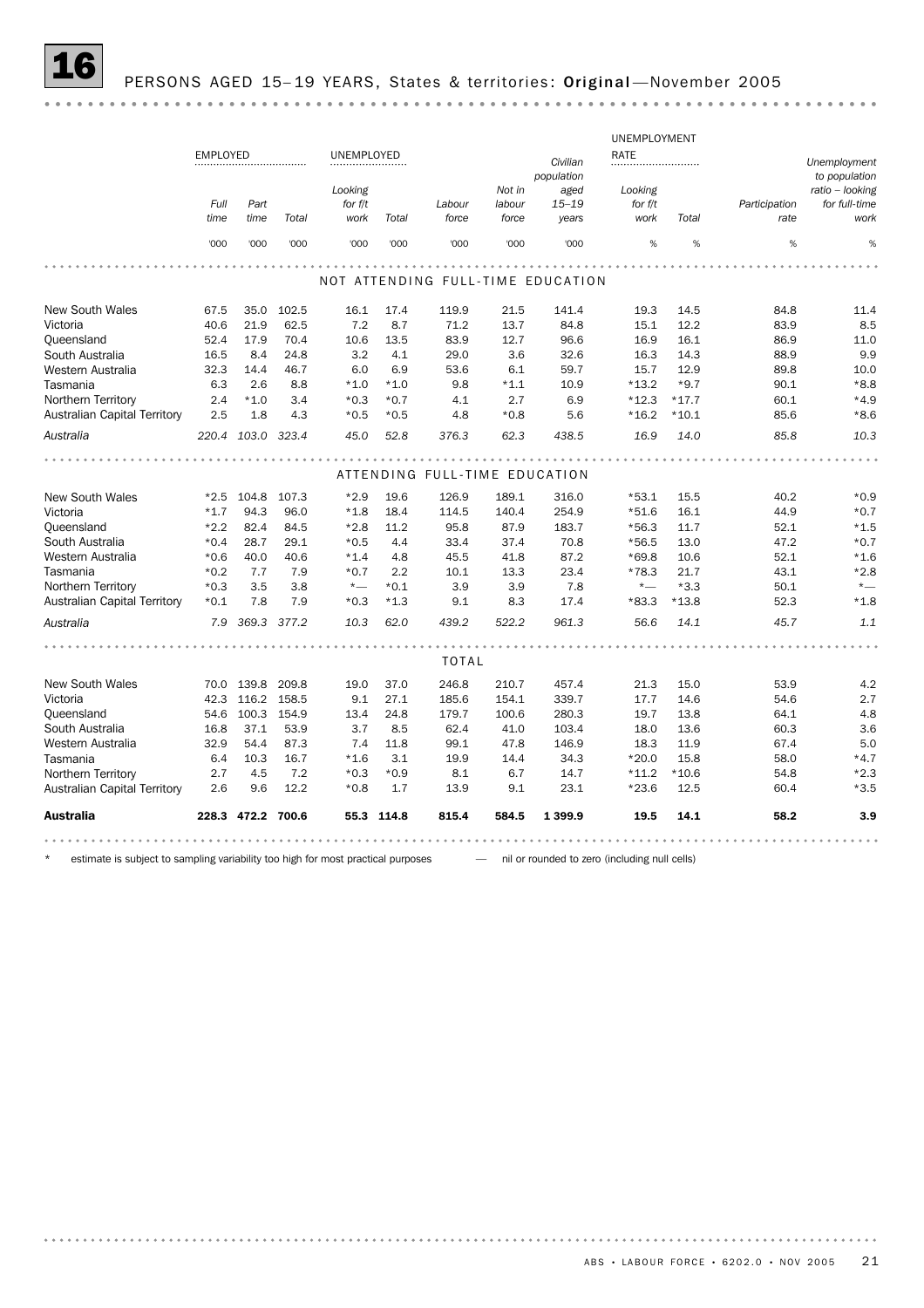### EFFECT OF NEW SEASONALLY ADJUSTED ESTIMATES ON TREND ESTIMATES

Each time new seasonally adjusted estimates become available, trend estimates are revised. This revision is a combined result of the concurrent seasonal adjustment process and the application of surrogates of the Henderson average to the seasonally adjusted series (see paragraphs 21 to 27 of the Explanatory Notes). TREND REVISIONS

> The examples in the tables below show two illustrative scenarios and the consequent revisions to previous trend estimates of employment and the unemployment rate. The revisions in the scenarios below are only due to the use of surrogates of the Henderson average, as the impact of revision of the seasonally adjusted estimates can not be estimated in advance.

> (1) The December seasonally adjusted estimate is *higher* than the November estimate by:

0.26% for employment 1.80% for the unemployment rate

(2) The December seasonally adjusted estimate is *lower* than the November estimate by: 0.26% for employment

1.80% for the unemployment rate

The percentage changes of 0.26% and 1.80% were chosen because they represent the average absolute monthly percentage changes in employment and the unemployment rate respectively.

#### EMPLOYMENT

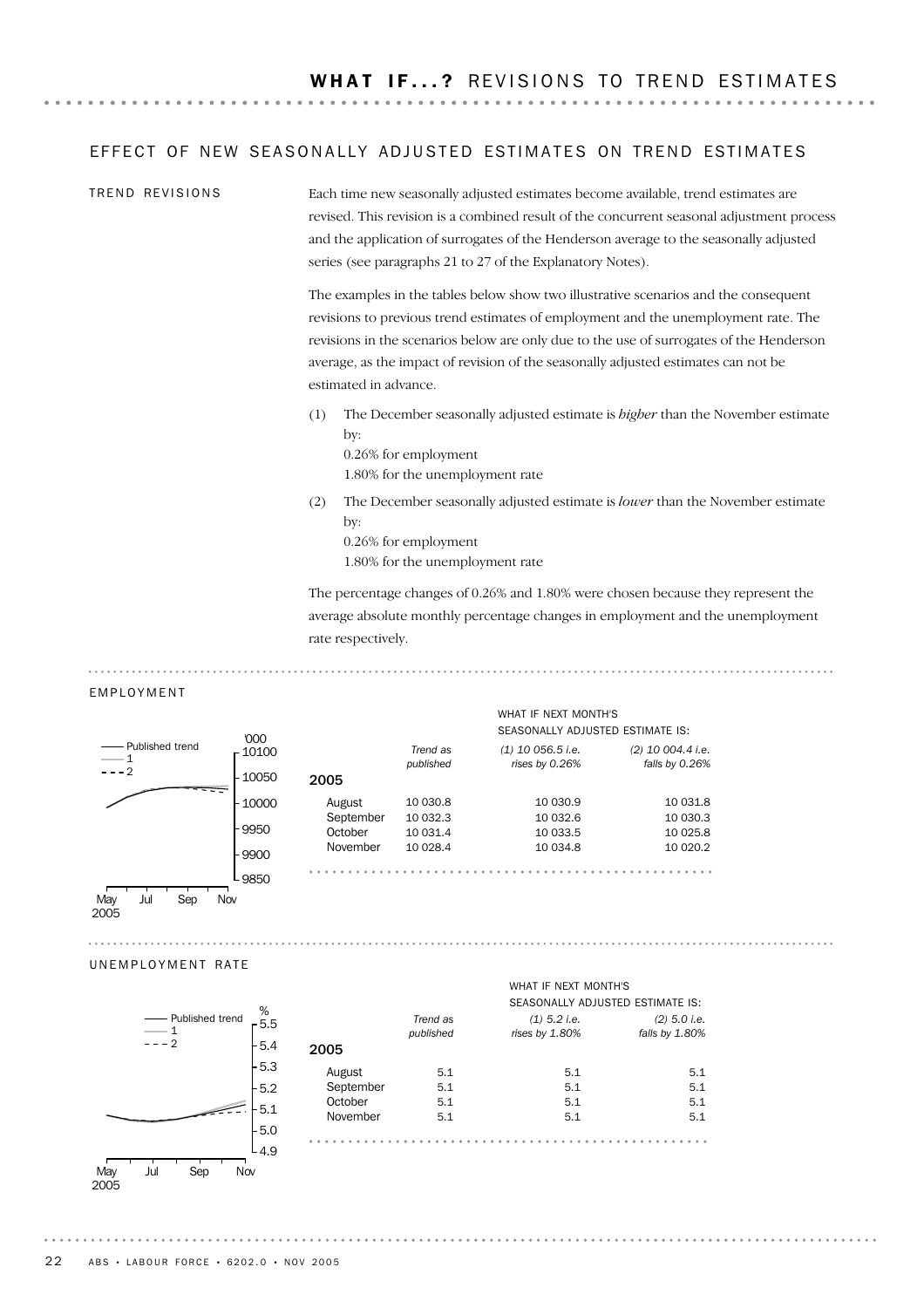# EXPLANATORY NOTES

| <i><b>INTRODUCTION</b></i>       | <b>1</b> This publication contains estimates of the civilian labour force derived from the<br>Labour Force Survey component of the Monthly Population Survey. The full time series<br>for estimates from this publication are also available electronically - see Labour Force,<br>Australia, Spreadsheets (cat. no. 6202.0.55.001). More detailed estimates are released<br>one week after this publication in various electronic formats - see Labour Force,<br>Australia, Detailed - Electronic Delivery (cat. no. 6291.0.55.001).                                                                                                                                                                                                                                                                                                                                         |
|----------------------------------|-------------------------------------------------------------------------------------------------------------------------------------------------------------------------------------------------------------------------------------------------------------------------------------------------------------------------------------------------------------------------------------------------------------------------------------------------------------------------------------------------------------------------------------------------------------------------------------------------------------------------------------------------------------------------------------------------------------------------------------------------------------------------------------------------------------------------------------------------------------------------------|
| CONCEPTS, SOURCES AND<br>METHODS | The conceptual framework used in Australia's Labour Force Survey aligns closely with<br>2<br>the standards and guidelines set out in Resolutions of International Conferences of<br>Labour Statisticians. Descriptions of the underlying concepts and structure of Australia's<br>labour force statistics, and the sources and methods used in compiling the estimates, are<br>presented in Labour Statistics: Concepts, Sources and Methods (cat. no. 6102.0.55.001)<br>which is available on the ABS web site <http: www.abs.gov.au=""> (Methods,<br/>Classifications, Concepts &amp; Standards).</http:>                                                                                                                                                                                                                                                                   |
| LABOUR FORCE SURVEY              | The Labour Force Survey is based on a multi-stage area sample of private dwellings<br>З<br>(currently about 30,000 houses, flats, etc.) and a list sample of non-private dwellings<br>(hotels, motels, etc.), and covers about 0.45% of the population of Australia. Information<br>is obtained from the occupants of selected dwellings by specially trained interviewers.                                                                                                                                                                                                                                                                                                                                                                                                                                                                                                   |
|                                  | The information is collected using computer-assisted interviewing (CAI), whereby<br>4<br>responses are recorded directly onto an electronic questionnaire on a notebook<br>computer. The CAI method was progressively implemented from October 2003 to<br>August 2004, replacing the 'pen and paper' method previously used.                                                                                                                                                                                                                                                                                                                                                                                                                                                                                                                                                  |
|                                  | 5 Households selected for the Labour Force Survey are interviewed each month for<br>eight months, with one-eighth of the sample being replaced each month. The first<br>interview is conducted face-to-face. Subsequent interviews are conducted by telephone<br>(if acceptable to the respondent).                                                                                                                                                                                                                                                                                                                                                                                                                                                                                                                                                                           |
|                                  | 6 The interviews are generally conducted during the two weeks beginning on the<br>Monday between the 6th and 12th of each month. The information obtained relates to<br>the week before the interview (i.e. the reference week). Each year, to deal with<br>operational difficulties involved with collecting and processing the Labour Force Survey<br>around the Christmas and New Year holiday period, interviews for December start four<br>weeks after November interviews start, and January interviews start five weeks after<br>December interviews start. As a result, January interviewing may commence as early as<br>the 8th or as late as the 14th, depending on the year. Occasionally, circumstances that<br>present significant operational difficulties for survey collection can result in a change to<br>the normal pattern for the start of interviewing. |
|                                  | Estimates from the Labour Force Survey are published first in this publication 31 days<br>7<br>after the commencement of interviews for that month, with the exception of estimates<br>for each December which are published 38 days after the commencement of interviews.                                                                                                                                                                                                                                                                                                                                                                                                                                                                                                                                                                                                    |
| SCOPE OF SURVEY                  | The Labour Force Survey includes all persons aged 15 years and over except<br>8<br>members of the permanent defence forces, certain diplomatic personnel of overseas<br>governments customarily excluded from census and estimated population counts,<br>overseas residents in Australia, and members of non-Australian defence forces (and their<br>dependants) stationed in Australia.                                                                                                                                                                                                                                                                                                                                                                                                                                                                                      |
| COVERAGE                         | <b>9</b> In the Labour Force Survey, coverage rules are applied which aim to ensure that each<br>person is associated with only one dwelling, and hence has only one chance of selection.<br>The coverage rules are necessarily a balance between theoretical and operational<br>considerations. Nevertheless, the chance of a person being enumerated at two separate<br>dwellings in the survey is considered to be negligible.                                                                                                                                                                                                                                                                                                                                                                                                                                             |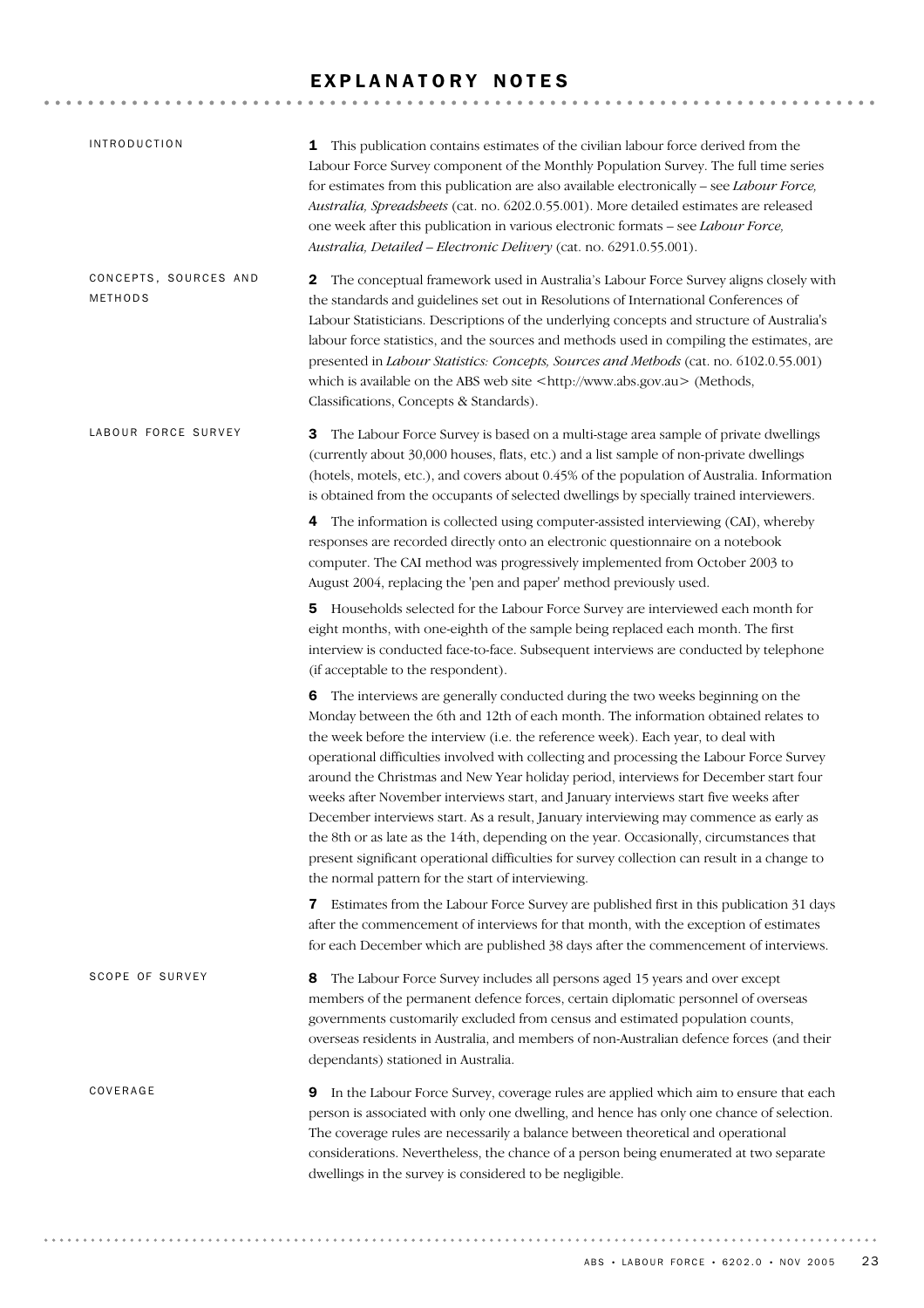## E X P L A N A T O R Y N O T E S *continued*

| POPULATION BENCHMARKS   | 10 Labour Force Survey estimates are calculated in such a way as to add up to<br>independent estimates of the civilian population aged 15 years and over (population<br>benchmarks). From February 2004, labour force estimates have been compiled using<br>benchmarks based on the results of the 2001 Census of Population and Housing.<br>Revisions were made to historical estimates from January 1999 to January 2004.                                                                                                                                                                                                                                                                                                                                                                                                                                                                  |  |  |  |  |  |  |  |  |
|-------------------------|----------------------------------------------------------------------------------------------------------------------------------------------------------------------------------------------------------------------------------------------------------------------------------------------------------------------------------------------------------------------------------------------------------------------------------------------------------------------------------------------------------------------------------------------------------------------------------------------------------------------------------------------------------------------------------------------------------------------------------------------------------------------------------------------------------------------------------------------------------------------------------------------|--|--|--|--|--|--|--|--|
| COMPARABILITY OF SERIES | 11 From April 1986, the definition of employed persons was changed to include<br>persons who worked without pay between 1 and 14 hours per week in a family business<br>or on a farm (i.e. contributing family workers). For further information, see paragraphs<br>36 and 37 of the Explanatory Notes to the February 1987 issue of Labour Force,<br>Australia (cat. no. 6203.0).                                                                                                                                                                                                                                                                                                                                                                                                                                                                                                           |  |  |  |  |  |  |  |  |
|                         | 12 The ABS introduced telephone interviewing into the Labour Force Survey in<br>August 1996. Implementation was phased in for each new sample group from<br>August 1996 to February 1997. During the period of implementation, the new method<br>produced different estimates than would have been obtained under the old<br>methodology. The effect dissipated over the final months of implementation and was no<br>longer discernible from February 1997. The estimates for February 1997 and onwards are<br>directly comparable to estimates for periods prior to August 1996. For further details, see<br>the feature article in the June 1997 issue of <i>Labour Force</i> , <i>Australia</i> (cat. no. 6203.0).                                                                                                                                                                       |  |  |  |  |  |  |  |  |
|                         | 13 From April 2001 the Labour Force Survey has been conducted using a redesigned<br>questionnaire containing additional data items and some minor definitional changes.<br>The definition of unemployed persons was changed to include all persons who were<br>waiting to start work and were available to start in the reference week. This change was<br>introduced in February 2004, when historical unit record data were revised from<br>April 2001 to January 2004. This revision created a small trend break at April 2001 in<br>unemployed persons and unemployment rate series. For further details, see<br>Information Paper: Forthcoming Changes to Labour Force Statistics (cat. no. 6292.0).                                                                                                                                                                                    |  |  |  |  |  |  |  |  |
|                         | 14 Core labour force series were revised in April 2001 for the period<br>April 1986 to March 2001 for the remaining definitional changes introduced with the<br>redesigned questionnaire, to reduce the impact of the changes on labour force series.<br>For further details, see Information Paper: Implementing the Redesigned Labour Force<br>Survey Questionnaire (cat. no. 6295.0) and Information Paper: Questionnaires Used in<br>the Labour Force Survey (cat. no. 6232.0).                                                                                                                                                                                                                                                                                                                                                                                                          |  |  |  |  |  |  |  |  |
| SURVEY SAMPLE REDESIGN  | The Labour Force Survey sample was last reselected using information collected in<br>15<br>the 2001 Census of Population and Housing.                                                                                                                                                                                                                                                                                                                                                                                                                                                                                                                                                                                                                                                                                                                                                        |  |  |  |  |  |  |  |  |
|                         | 16 The bulk of the new sample was phased in over the period November 2002 to<br>June 2003, with one-eighth of this portion of the sample being introduced every month.<br>The remainder of the sample (about 18% of the total), which covers less settled areas of<br>Australia and non-private dwellings was rotated in full for New South Wales, Victoria,<br>Tasmania, Northern Territory and Australian Capital Territory in November 2002, and for<br>Queensland, South Australia and Western Australia in December 2002. Such a pattern of<br>implementation means that any changes to labour force estimates due to differences<br>between the two samples, or any other influences, were spread over the eight months.<br>17 For further details, see Information Paper: Labour Force Survey Sample<br>Design (cat. no. 6269.0) and Technical Report: New Labour Force Survey sample |  |  |  |  |  |  |  |  |
|                         | selections: analysis of the effect on estimates in the October 2003 issue of Australian<br>Labour Market Statistics (cat. no. 6105.0).                                                                                                                                                                                                                                                                                                                                                                                                                                                                                                                                                                                                                                                                                                                                                       |  |  |  |  |  |  |  |  |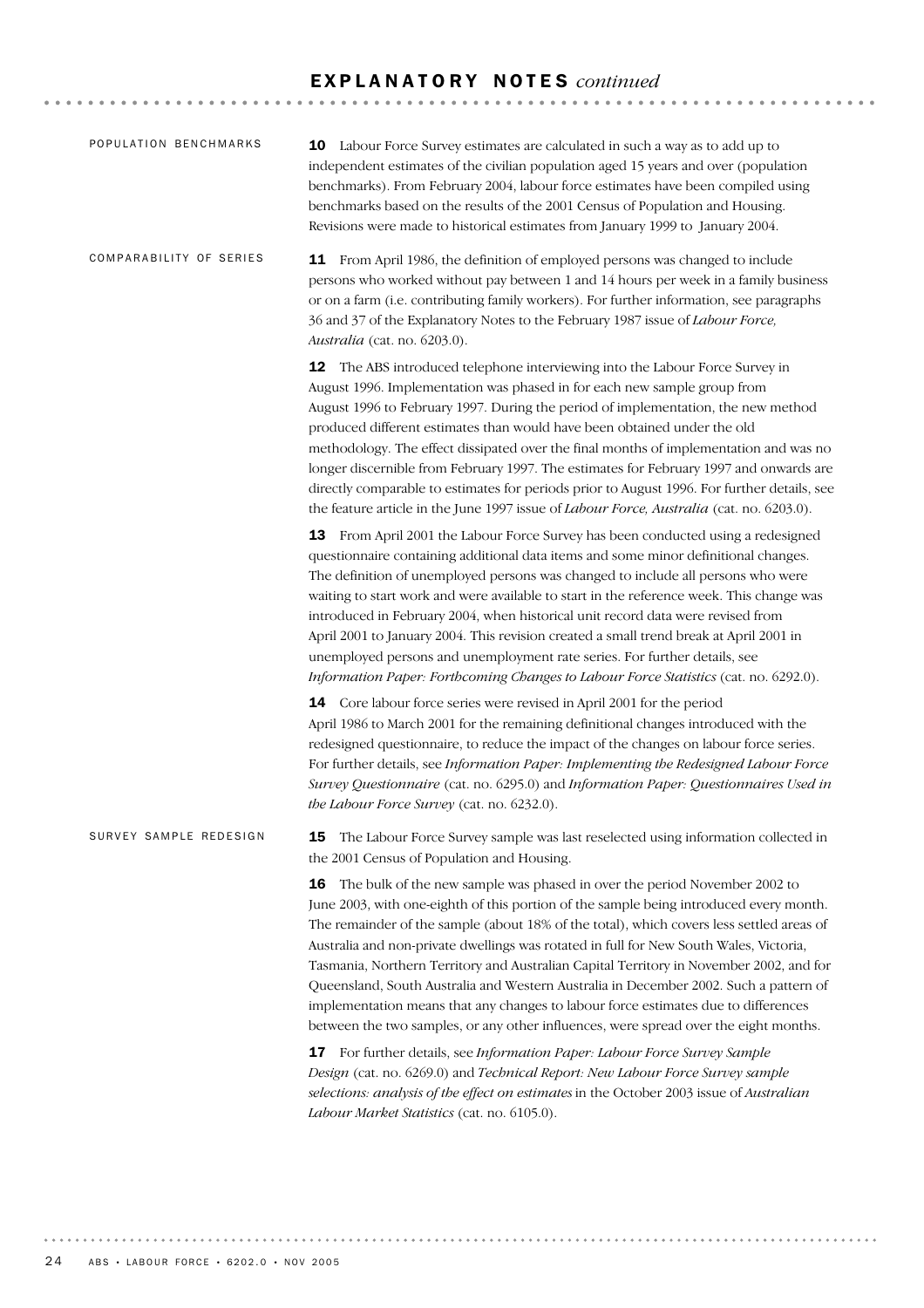### RELIABILITY OF ESTIMATES

18 Two types of error are possible in an estimate based on a sample survey: sampling error and non-sampling error.

19 Sampling error occurs because a sample, rather than the entire population, is surveyed. One measure of the likely difference resulting from not including all dwellings in the survey is given by the standard error. There are about two chances in three that a sample estimate will differ by less than one standard error from the figure that would have been obtained if all dwellings had been included in the survey, and about nineteen chances in twenty that the difference will be less than two standard errors. Standard errors of estimates for the latest month and of estimates of movements since the previous month are shown on pages 27 and 28. Standard errors of other estimates and other movements may be determined by using information in the paper *Labour Force Survey Standard Errors* (cat. no. 6298.0) which is available free of charge on the ABS web site <http://www.abs.gov.au> (Papers & Articles).

20 Non-sampling error arises from inaccuracies in collecting, recording and processing the data. Every effort is made to minimise reporting error by the careful design of questionnaires, intensive training and supervision of interviewers, and efficient data processing procedures. Non-sampling error also arises because information cannot be obtained from all persons selected in the survey. The Labour Force Survey receives a high level of co-operation from individuals in selected dwellings, with the average response rate over the last year being 96%. See Glossary for definition of response rate.

21 Seasonal adjustment is a means of removing the estimated effects of normal seasonal variation from the series so that the effects of other influences on the series can be more clearly recognised. Seasonal adjustment does not aim to remove the irregular or non-seasonal influences which may be present in any particular month. This means that month-to-month movements of the seasonally adjusted estimates may not be reliable indicators of trend behaviour. SEASONAL ADJUSTMENT AND TREND ESTIMATION

> 22 The Labour Force Survey uses the concurrent seasonal adjustment method to derive seasonal factors. Concurrent seasonal adjustment uses data up to the current month to estimate seasonal factors for the current and all previous months. This process can result in revisions each month to estimates for earlier periods. However, in most instances, the only noticeable revisions will be to the seasonally adjusted estimates for the previous month and one year prior to the current month.

> 23 Seasonal adjustment is able to remove the effect of events which occur at the same time in the survey every year. However, there are some events, like holidays, which are not always at the same time in the survey cycle or which are not at the same time across Australia. The effects of these types of events on LFS estimates cannot in all cases be removed, because the pattern of their effects cannot be determined. However, two events which are adjusted for in the seasonally adjusted series are the January interview start date and the timing of Easter.

24 For more information on concurrent seasonal adjustment and survey proximity to holiday periods, see *Information Paper: Forthcoming Changes to Labour Force Statistics* (cat. no. 6292.0).

25 While seasonal factors for the complete time series are estimated each month, they will continue to be reviewed annually at a more detailed level to take into account each additional year's original data. This annual review will not normally result in significant changes to published estimates. The review will be conducted in February each year with the results released in the February issue of this publication.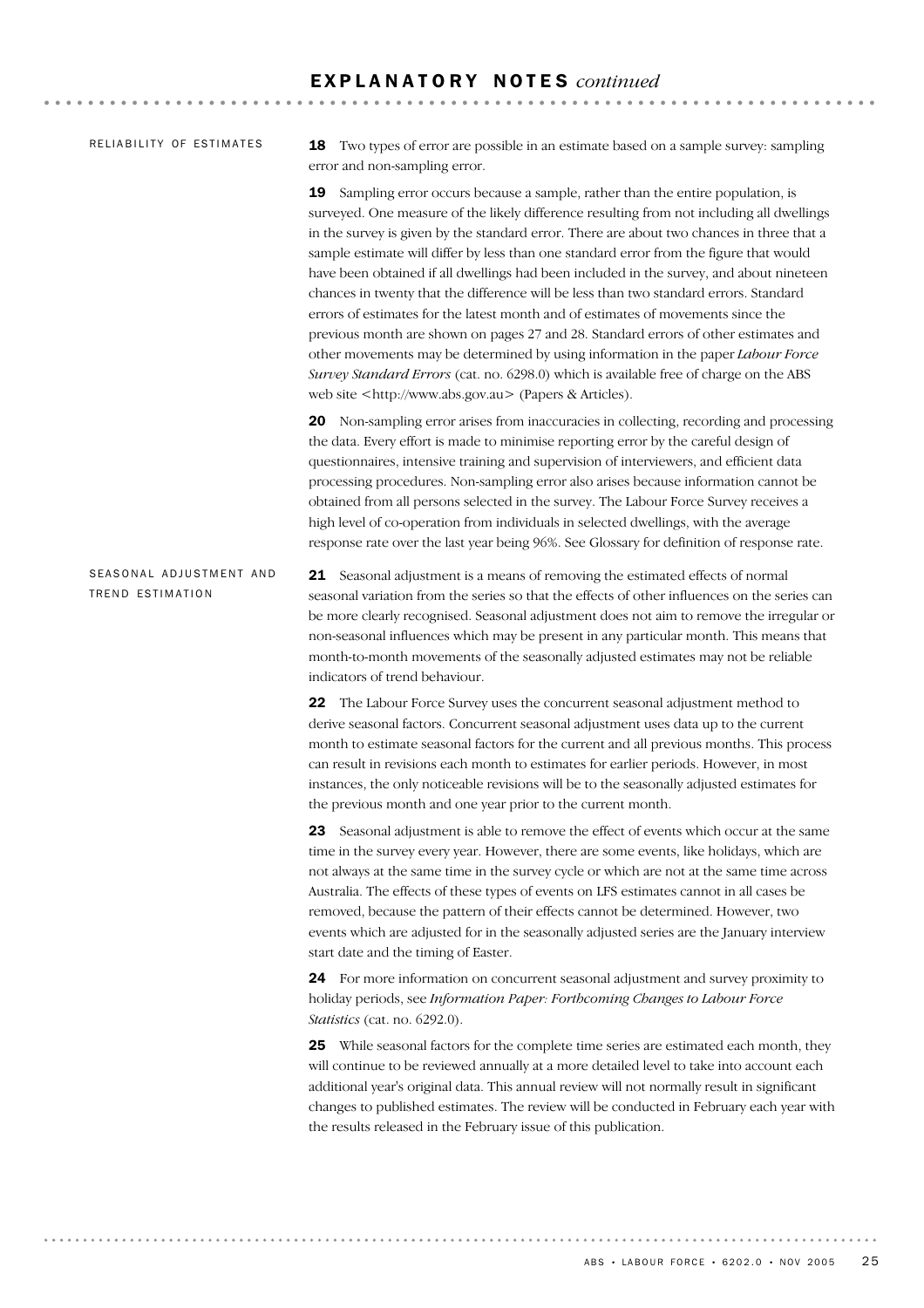### E X P L A N A T O R Y N O T E S *continued*

**\*\*\*\*\*\*\*\*\*\*\*\*\*\*\*\*\*** 

36 SYMBOLS AND OTHER USAGES pts percentage points SYMBOLS AND OTHER USAGES 34 Estimates have been rounded and discrepancies may occur between sums of the component items and totals. 35 Estimates of movement shown in this publication are obtained by taking the difference of unrounded estimates. The movement estimate is then rounded to one decimal place. Therefore where a discrepancy occurs between the reported movement and the difference of the rounded estimates, the reported movement will be more accurate. EFFECTS OF ROUNDING 33 As well as the statistics included in this and related publications, the ABS may have other relevant data available. Inquiries should be made to Rebecca Cash on (02) 6252 6525 or to any ABS office. DATA AVAILABLE ON REQUEST 30 Users may also wish to refer to *Australian Labour Market Statistics* (cat. no. 6105.0). This publication contains additional tables and a detailed list of related publications. For further information about this publication, please contact the Assistant Director, Labour Market Statistics on (02) 6252 7636. **31** ABS Information about the labour market can be found on the Labour theme page on the ABS web site <http:// www.abs.gov.au>(Themes), or from ABS Bookshops. 32 Current publications and other products released by the ABS are listed in the *Catalogue of Publications and Products* (cat. no. 1101.0). The Catalogue is available from any ABS office or the ABS web site <http://www.abs.gov.au> (AusStats). The ABS also issues a daily Release Advice on the web site (AusStats) which details products to be released in the week ahead. RELATED PUBLICATIONS 26 The smoothing of seasonally adjusted series to produce 'trend' series reduces the impact of the irregular component of the seasonally adjusted series. These trend estimates are derived by applying a 13-term Henderson-weighted moving average to all months except the last six. The last six monthly trend estimates are obtained by applying surrogates of the Henderson average to the seasonally adjusted series. Trend estimates are used to analyse the underlying behaviour of a series over time. 27 While this smoothing technique enables estimates to be produced for the latest month, it does result in revisions in addition to those caused by the revision of seasonally adjusted estimates. Generally, revisions due to the use of surrogates of the Henderson average become smaller, and after three months have a negligible impact on the series. 28 Trend estimates are published for the Northern Territory in table 10 and for the Australian Capital Territory in table 11. Unadjusted series for the two territories have shown, historically, a high degree of variability, which can lead to considerable revisions to the seasonally adjusted estimates each month when seasonal factors are estimated. For this reason, seasonally adjusted estimates are not currently published for the two Territories. In addition, caution should be exercised in the interpretation of trend estimates for the two territories, particularly for the three most recent months, where revisions may be relatively large. 29 For further information, see *A Guide to Interpreting Time Series – Monitoring Trends* (cat. no. 1349.0) or contact the Assistant Director, Time Series Analysis on (02) 6252 6345. SEASONAL ADJUSTMENT AND TR E N D ES T I M A T I O N *continued*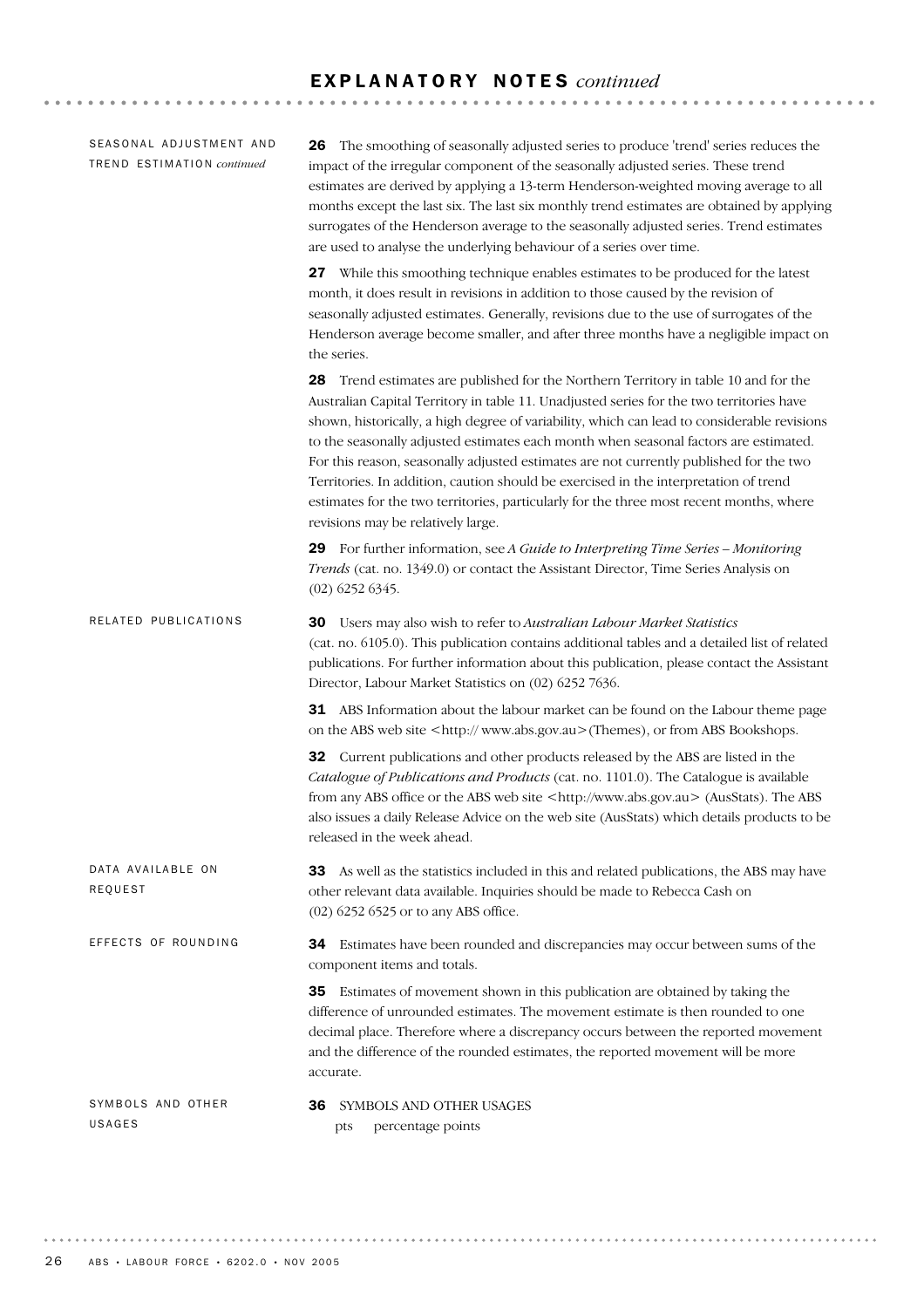# STANDARD ERRORS

| STANDARD ERRORS | The estimates in this publication are based on information gained from the occupants of<br>a sample survey of dwellings. Because the entire population is not surveyed, the<br>published estimates are subject to sampling error. The most common way of quantifying<br>such sampling error is to calculate the standard error for the published estimate or<br>statistic. For more information, see paragraph 19 of the Explanatory Notes.                                                                                                                                                          |
|-----------------|------------------------------------------------------------------------------------------------------------------------------------------------------------------------------------------------------------------------------------------------------------------------------------------------------------------------------------------------------------------------------------------------------------------------------------------------------------------------------------------------------------------------------------------------------------------------------------------------------|
| LEVEL ESTIMATES | To illustrate, let us say the published level estimate for employed persons aged 15–19<br>years is 700,000 and the associated standard error is 9,800. The standard error is then<br>used to interpret the level estimate of 700,000. For instance, the standard error of 9,800<br>indicates that:<br>• There are approximately two chances in three that the real value falls within the<br>range 690,200 to 709,800 (700,000 + or $-9,800$ )<br>• There are approximately nineteen chances in twenty that the real value falls within<br>the range $680,400$ to 719,600 (700,000 + or $-19,600$ ). |
|                 | The real value in this case is the result we would obtain if we could enumerate the total<br>population.                                                                                                                                                                                                                                                                                                                                                                                                                                                                                             |
|                 | The following table shows the standard errors for this month's level estimates.                                                                                                                                                                                                                                                                                                                                                                                                                                                                                                                      |

|                                                             |      |            |      |      |           |           |      |     |     | <b>AUSTRALIA</b> |         |         |
|-------------------------------------------------------------|------|------------|------|------|-----------|-----------|------|-----|-----|------------------|---------|---------|
|                                                             |      | <b>NSW</b> | Vic. | Old  | <b>SA</b> | <b>WA</b> | Tas. | NT  | ACT | Males            | Females | Persons |
| Aged 15 years and over<br>Employed                          |      |            |      |      |           |           |      |     |     |                  |         |         |
| Full time                                                   | '000 | 21.5       | 17.1 | 14.3 | 6.5       | 8.6       | 3.0  | 3.9 | 2.1 | 26.5             | 18.0    | 32.3    |
| Part time                                                   | '000 | 13.2       | 10.7 | 9.6  | 4.4       | 6.0       | 2.0  | 1.5 | 1.4 | 9.6              | 16.4    | 20.0    |
| Total                                                       | '000 | 24.8       | 20.0 | 15.5 | 7.5       | 9.5       | 3.6  | 4.9 | 2.3 | 28.7             | 26.0    | 36.7    |
| Unemployed                                                  |      |            |      |      |           |           |      |     |     |                  |         |         |
| Looking for f/t work                                        | '000 | 7.8        | 5.7  | 4.4  | 2.1       | 2.4       | 1.3  | 0.8 | 0.6 | 8.4              | 6.4     | 10.8    |
| Looking for p/t work                                        | '000 | 4.1        | 3.7  | 2.7  | 1.2       | 1.4       | 0.7  | 0.7 | 0.4 | 3.9              | 5.0     | 6.4     |
| Total                                                       | '000 | 9.0        | 7.0  | 5.2  | 2.5       | 2.8       | 1.5  | 1.1 | 0.7 | 9.4              | 8.3     | 12.8    |
| Labour force                                                | '000 | 25.3       | 20.4 | 15.6 | 7.7       | 9.6       | 3.7  | 5.1 | 2.3 | 29.4             | 26.6    | 37.3    |
| Not in labour force<br>Unemployment rate                    | '000 | 23.1       | 17.8 | 13.3 | 6.6       | 8.9       | 3.3  | 4.5 | 2.0 | 24.3             | 29.3    | 34.7    |
| Looking for f/t work                                        | pts  | 0.3        | 0.3  | 0.3  | 0.4       | 0.3       | 0.8  | 1.0 | 0.5 | 0.2              | 0.2     | 0.1     |
| Looking for p/t work                                        | pts  | 0.4        | 0.5  | 0.5  | 0.5       | 0.4       | 0.9  | 2.6 | 0.7 | 0.5              | 0.2     | 0.2     |
| Total                                                       | pts  | 0.3        | 0.3  | 0.2  | 0.3       | 0.3       | 0.6  | 1.1 | 0.4 | 0.2              | 0.2     | 0.1     |
| Participation rate                                          | pts  | 0.5        | 0.5  | 0.5  | 0.6       | 0.6       | 0.9  | 3.4 | 0.9 | 0.4              | 0.3     | 0.2     |
| Aged 15-19 years<br>Employed                                |      |            |      |      |           |           |      |     |     |                  |         |         |
| Full time                                                   | '000 | 3.3        | 2.4  | 2.4  | 1.1       | 1.5       | 0.5  | 0.4 | 0.3 | 4.4              | 3.4     | 5.3     |
| Part time                                                   | '000 | 4.3        | 3.6  | 3.2  | 1.5       | 1.9       | 0.6  | 0.5 | 0.6 | 4.9              | 5.7     | 7.4     |
| Total                                                       | '000 | 5.3        | 4.2  | 4.1  | 1.9       | 2.6       | 0.8  | 0.7 | 0.6 | 6.3              | 6.4     | 9.0     |
| Unemployed                                                  |      |            |      |      |           |           |      |     |     |                  |         |         |
| Looking for f/t work                                        | '000 | 2.7        | 1.7  | 2.0  | 0.8       | 1.2       | 0.4  | 0.2 | 0.3 | 3.1              | 2.5     | 4.0     |
| Looking for p/t work                                        | '000 | 2.6        | 2.4  | 1.8  | 0.9       | 0.9       | 0.4  | 0.3 | 0.3 | 2.8              | 3.1     | 4.2     |
| Total                                                       | '000 | 3.9        | 3.0  | 2.7  | 1.2       | 1.5       | 0.6  | 0.4 | 0.4 | 4.2              | 4.0     | 5.9     |
| Labour force                                                | '000 | 5.9        | 4.6  | 4.5  | 2.0       | 2.8       | 0.9  | 0.7 | 0.7 | 6.8              | 6.9     | 9.7     |
| Not in labour force<br>Unemployment rate                    | '000 | 7.3        | 5.7  | 4.4  | 2.1       | 2.6       | 1.0  | 1.0 | 0.7 | 7.4              | 7.0     | 11.0    |
| Looking for f/t work                                        | pts  | 2.9        | 3.1  | 2.8  | 3.7       | 2.9       | 4.9  | 6.4 | 7.9 | 1.6              | 2.4     | 1.4     |
| Looking for p/t work                                        | pts  | 1.6        | 1.7  | 1.6  | 2.1       | 1.5       | 3.3  | 5.3 | 2.8 | 1.2              | 1.0     | 0.8     |
| Total                                                       | pts  | 1.5        | 1.6  | 1.5  | 1.9       | 1.5       | 2.9  | 4.5 | 2.8 | 1.0              | 0.9     | 0.7     |
| Participation rate<br>Unemployment to<br>population ratio - | pts  | 1.3        | 1.4  | 1.6  | 2.0       | 1.9       | 2.6  | 4.8 | 2.9 | 1.0              | 1.0     | 0.7     |
| looking for f/t work                                        | pts  | 0.6        | 0.5  | 0.7  | 0.8       | 0.8       | 1.2  | 1.4 | 1.2 | 0.4              | 0.4     | 0.3     |
|                                                             |      |            |      |      |           |           |      |     |     |                  |         |         |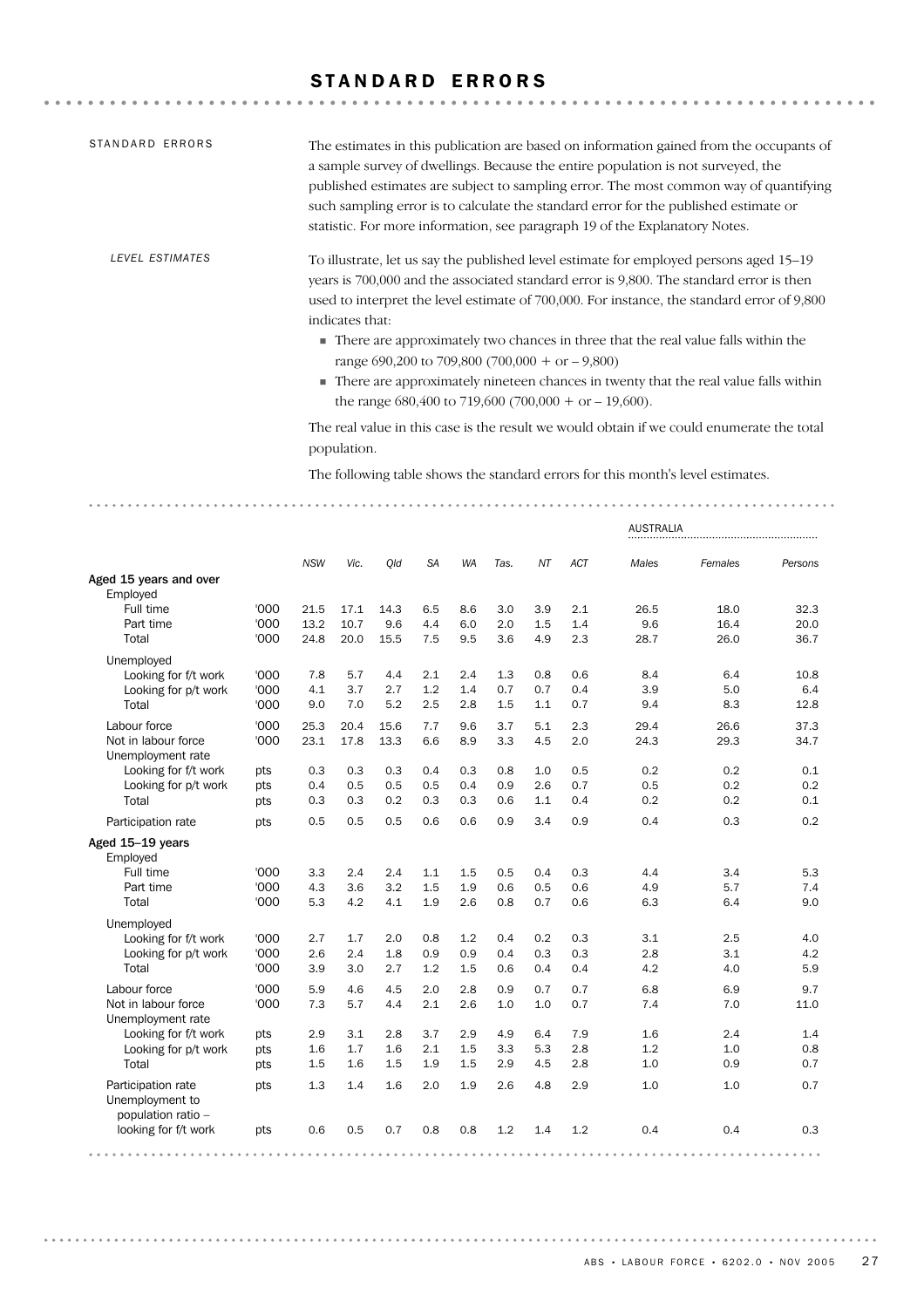### S T A N D A R D E R R O R S *continued*

### *MOVEMENT ESTIMATES*

The following example illustrates how to use the standard error to interpret a movement estimate. Let us say that one month the published level estimate for females employed part time in Australia is 1,890,000; the next month the published level estimate is 1,900,000 and the associated standard error for the movement estimate is 10,600. The standard error is then used to interpret the published movement estimate of 10,000. For instance, the standard error of 10,600 indicates that:

. . . . . . . . . . . . . . . .

- ! There are approximately two chances in three that the real movement between the two months falls within the range –600 to 20,600 (10,000 + or – 10,600)
- ! There are approximately nineteen chances in twenty that the real movement falls within the range –11,200 to 31,200 (10,000 + or – 21,200).

The following table shows the standard errors for this month's movement estimates.

|                                                             |            |            |            |            |            |            |            |            |            | <b>AUSTRALIA</b> |            |            |
|-------------------------------------------------------------|------------|------------|------------|------------|------------|------------|------------|------------|------------|------------------|------------|------------|
|                                                             |            | <b>NSW</b> | Vic.       | Qld        | <b>SA</b>  | <b>WA</b>  | Tas.       | <b>NT</b>  | <b>ACT</b> | Males            | Females    | Persons    |
| Aged 15 years and over<br>Employed                          |            |            |            |            |            |            |            |            |            |                  |            |            |
| Full time                                                   | '000       | 13.6       | 10.5       | 8.9        | 3.9        | 5.3        | 1.7        | 1.5        | 1.5        | 16.8             | 11.8       | 21.2       |
| Part time                                                   | '000       | 8.4        | 6.6        | 5.5        | 2.5        | 3.4        | 1.2        | 0.8        | 0.9        | 7.0              | 11.0       | 13.1       |
| Total                                                       | '000       | 16.4       | 12.8       | 11.5       | 5.4        | 7.1        | 2.3        | 1.8        | 1.8        | 18.3             | 16.4       | 25.8       |
| Unemployed                                                  |            |            |            |            |            |            |            |            |            |                  |            |            |
| Looking for f/t work                                        | '000       | 7.6        | 5.8        | 4.9        | 2.2        | 2.6        | 1.2        | 0.6        | 0.7        | 8.8              | 6.7        | 11.3       |
| Looking for p/t work                                        | '000       | 4.4        | 4.0        | 2.9        | 1.3        | 1.6        | 0.7        | 0.6        | 0.6        | 4.2              | 5.6        | 7.1        |
| Total                                                       | '000       | 8.8        | 7.3        | 5.9        | 2.6        | 3.0        | 1.4        | 0.9        | 0.9        | 9.9              | 8.9        | 13.7       |
| Labour force                                                | '000       | 16.8       | 13.2       | 12.0       | 5.6        | 7.4        | 2.5        | 1.9        | 1.8        | 18.9             | 16.9       | 26.6       |
| Not in labour force                                         | '000       | 16.0       | 12.9       | 10.5       | 5.1        | 6.1        | 2.1        | 1.7        | 1.8        | 14.5             | 18.7       | 25.2       |
| Unemployment rate                                           |            |            |            |            |            |            |            |            |            |                  |            |            |
| Looking for f/t work                                        | pts        | 0.3        | 0.3        | 0.3        | 0.4        | 0.3        | 0.8        | 1.0        | 0.5        | 0.2              | 0.3<br>0.2 | 0.2<br>0.2 |
| Looking for p/t work<br>Total                               | pts<br>pts | 0.5<br>0.3 | 0.5<br>0.3 | 0.5<br>0.3 | 0.6<br>0.3 | 0.5<br>0.3 | 1.0<br>0.6 | 2.5<br>1.1 | 0.9<br>0.4 | 0.5<br>0.2       | 0.2        | 0.1        |
|                                                             |            |            |            |            |            |            |            |            |            |                  |            |            |
| Participation rate                                          | pts        | 0.3        | 0.3        | 0.4        | 0.4        | 0.5        | 0.6        | 1.3        | 0.7        | 0.2              | 0.2        | 0.2        |
| Aged 15-19 years<br>Employed                                |            |            |            |            |            |            |            |            |            |                  |            |            |
| Full time                                                   | '000       | 2.6        | 1.8        | 1.9        | 0.8        | 1.2        | 0.4        | 0.3        | 0.3        | 3.4              | 2.7        | 4.0        |
| Part time                                                   | '000       | 3.4        | 2.8        | 2.5        | 1.1        | 1.5        | 0.5        | 0.4        | 0.4        | 3.8              | 4.4        | 5.5        |
| Total                                                       | '000       | 4.1        | 3.1        | 3.0        | 1.3        | 1.9        | 0.6        | 0.5        | 0.5        | 4.8              | 4.8        | 6.5        |
| Unemployed                                                  |            |            |            |            |            |            |            |            |            |                  |            |            |
| Looking for f/t work                                        | '000       | 2.7        | 2.0        | 2.0        | 0.9        | 1.4        | 0.4        | 0.3        | 0.3        | 3.4              | 2.8        | 4.4        |
| Looking for p/t work                                        | '000       | 2.9        | 2.8        | 1.9        | 0.9        | 1.1        | 0.4        | 0.2        | 0.4        | 3.2              | 3.5        | 4.8        |
| Total                                                       | '000       | 4.1        | 3.5        | 2.8        | 1.3        | 1.8        | 0.6        | 0.3        | 0.5        | 4.7              | 4.5        | 6.6        |
| Labour force                                                | '000       | 4.4        | 3.4        | 3.2        | 1.4        | 2.0        | 0.6        | 0.5        | 0.5        | 5.1              | 5.1        | 6.9        |
| Not in labour force                                         | '000       | 4.9        | 3.7        | 3.0        | 1.4        | 1.8        | 0.6        | 0.6        | 0.5        | 5.4              | 5.1        | 7.2        |
| Unemployment rate                                           |            |            |            |            |            |            |            |            |            |                  |            |            |
| Looking for f/t work                                        | pts        | 3.3        | 3.8        | 2.9        | 4.0        | 3.1        | 5.1        | 8.3        | 7.7        | 1.8              | 2.6        | 1.5        |
| Looking for p/t work                                        | pts        | 1.8        | 2.0        | 1.6        | 2.3        | 1.9        | 3.7        | 4.9        | 3.6        | 1.4              | 1.1        | 0.9        |
| Total                                                       | pts        | 1.7        | 1.8        | 1.5        | 2.1        | 1.7        | 3.1        | 4.4        | 3.3        | 1.1              | 1.0        | 0.8        |
| Participation rate<br>Unemployment to<br>population ratio - | pts        | 1.0        | 1.0        | 1.1        | 1.4        | 1.4        | 1.8        | 3.5        | 2.2        | 0.7              | 0.8        | 0.5        |
| looking for f/t work                                        | pts        | 0.6        | 0.6        | 0.7        | 0.9        | 0.9        | 1.1        | 1.8        | 1.2        | 0.5              | 0.4        | 0.3        |
|                                                             |            |            |            |            |            |            |            |            |            |                  |            |            |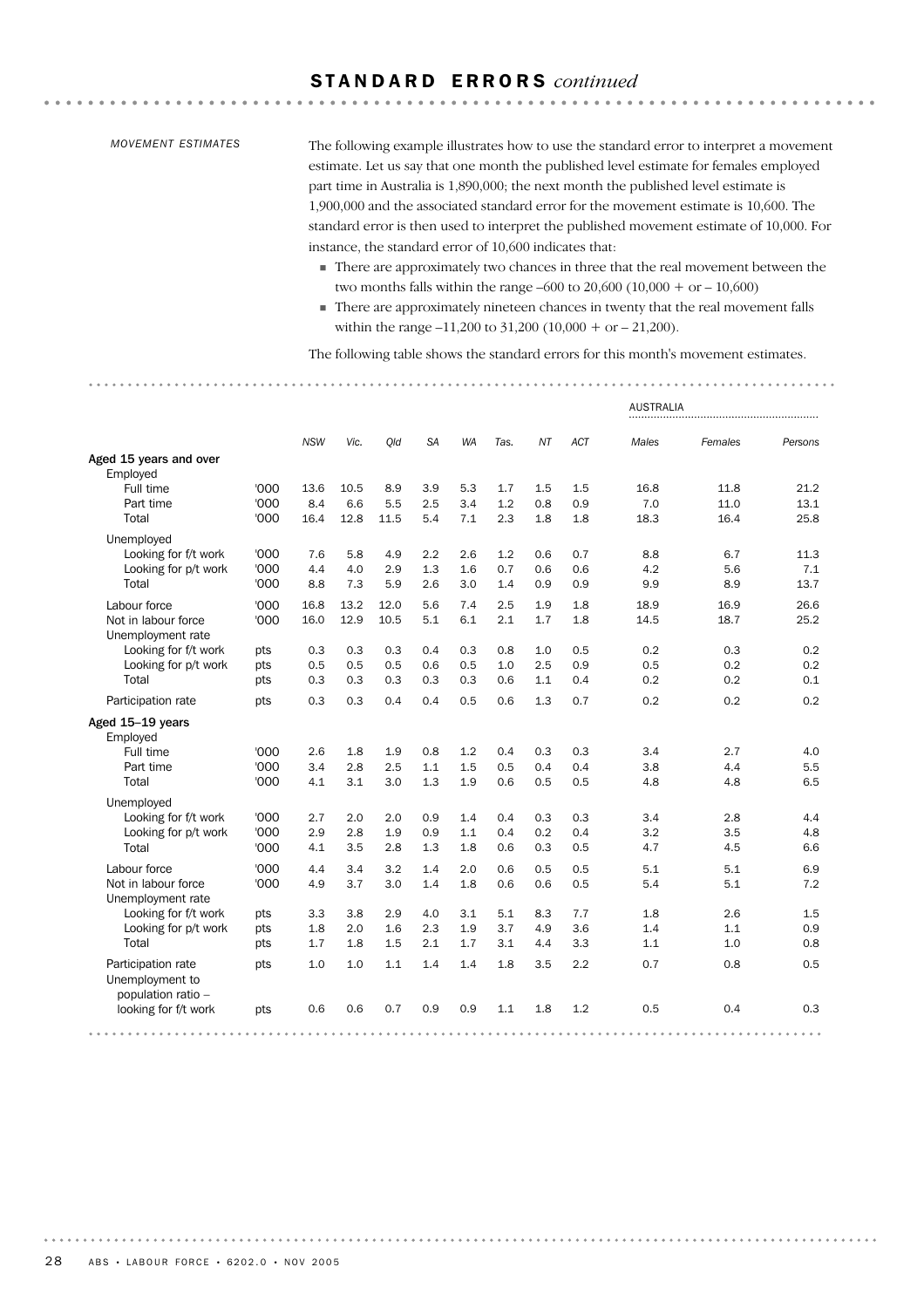### GLOSSARY

| Actively looking for work                               | Includes writing, telephoning or applying in person to an employer for work; answering<br>an advertisement for a job; checking factory noticeboards or the touchscreens at the<br>Centrelink offices; being registered with Centrelink as a jobseeker; checking or<br>registering with any other employment agency; advertising or tendering for work; and<br>contacting friends or relatives.                                                                                                                                                                                                                                                                                                                                                                                                                                                                                                                                                                                                     |
|---------------------------------------------------------|----------------------------------------------------------------------------------------------------------------------------------------------------------------------------------------------------------------------------------------------------------------------------------------------------------------------------------------------------------------------------------------------------------------------------------------------------------------------------------------------------------------------------------------------------------------------------------------------------------------------------------------------------------------------------------------------------------------------------------------------------------------------------------------------------------------------------------------------------------------------------------------------------------------------------------------------------------------------------------------------------|
| Attending full-time education                           | Persons aged 15-24 years enrolled at secondary or high school or enrolled as a full time<br>student at a Technical and Further Education (TAFE) college, university, or other<br>educational institution in the reference week.                                                                                                                                                                                                                                                                                                                                                                                                                                                                                                                                                                                                                                                                                                                                                                    |
| Attending school                                        | Persons aged 15-19 years enrolled at secondary or high school in the reference week.                                                                                                                                                                                                                                                                                                                                                                                                                                                                                                                                                                                                                                                                                                                                                                                                                                                                                                               |
| Attending tertiary educational<br>institution full time | Persons aged 15-24 years enrolled full time at a TAFE college, university, or other<br>educational institution in the reference week, except those persons aged 15-19 years<br>who were still attending school.                                                                                                                                                                                                                                                                                                                                                                                                                                                                                                                                                                                                                                                                                                                                                                                    |
| Civilian population aged 15<br>years and over           | All usual residents of Australia aged 15 years and over except members of the permanent<br>defence forces, certain diplomatic personnel of overseas governments customarily<br>excluded from census and estimated population counts, overseas residents in Australia,<br>and members of non-Australian defence forces (and their dependants) stationed in<br>Australia.                                                                                                                                                                                                                                                                                                                                                                                                                                                                                                                                                                                                                            |
| Employed                                                | All persons aged 15 years and over who, during the reference week:<br>worked for one hour or more for pay, profit, commission or payment in kind in a job<br>or business, or on a farm (comprising employees, employers and own account<br>workers); or<br>worked for one hour or more without pay in a family business or on a farm (i.e.<br>contributing family workers); or<br>■ were employees who had a job but were not at work and were:<br>away from work for less than four weeks up to the end of the reference week; or<br>away from work for more than four weeks up to the end of the reference week and<br>received pay for some or all of the four week period to the end of the reference<br>week; or<br>■ away from work as a standard work or shift arrangement; or<br>■ on strike or locked out; or<br>• on workers' compensation and expected to return to their job; or<br>• were employers or own account workers, who had a job, business or farm, but were<br>not at work. |
| Employment to population<br>ratio                       | For any group, the number of employed persons expressed as a percentage of the<br>civilian population in the same group.                                                                                                                                                                                                                                                                                                                                                                                                                                                                                                                                                                                                                                                                                                                                                                                                                                                                           |
| Full-time workers                                       | Employed persons who usually worked 35 hours or more a week (in all jobs) and those<br>who, although usually working less than 35 hours a week, worked 35 hours or more<br>during the reference week.                                                                                                                                                                                                                                                                                                                                                                                                                                                                                                                                                                                                                                                                                                                                                                                              |
| Labour force                                            | For any group, persons who were employed or unemployed, as defined.                                                                                                                                                                                                                                                                                                                                                                                                                                                                                                                                                                                                                                                                                                                                                                                                                                                                                                                                |
| Labour force status                                     | A classification of the civilian population aged 15 years and over into employed,<br>unemployed or not in the labour force, as defined. The definitions conform closely to<br>the international standard definitions adopted by the International Conferences of<br>Labour Statisticians.                                                                                                                                                                                                                                                                                                                                                                                                                                                                                                                                                                                                                                                                                                          |
| Not in labour force                                     | Persons who were not in the categories employed or unemployed as defined.                                                                                                                                                                                                                                                                                                                                                                                                                                                                                                                                                                                                                                                                                                                                                                                                                                                                                                                          |
| Participation rate                                      | For any group, the labour force expressed as a percentage of the civilian population aged<br>15 years and over in the same group.                                                                                                                                                                                                                                                                                                                                                                                                                                                                                                                                                                                                                                                                                                                                                                                                                                                                  |
| Part-time workers                                       | Employed persons who usually worked less than 35 hours a week (in all jobs) and either<br>did so during the reference week, or were not at work in the reference week.                                                                                                                                                                                                                                                                                                                                                                                                                                                                                                                                                                                                                                                                                                                                                                                                                             |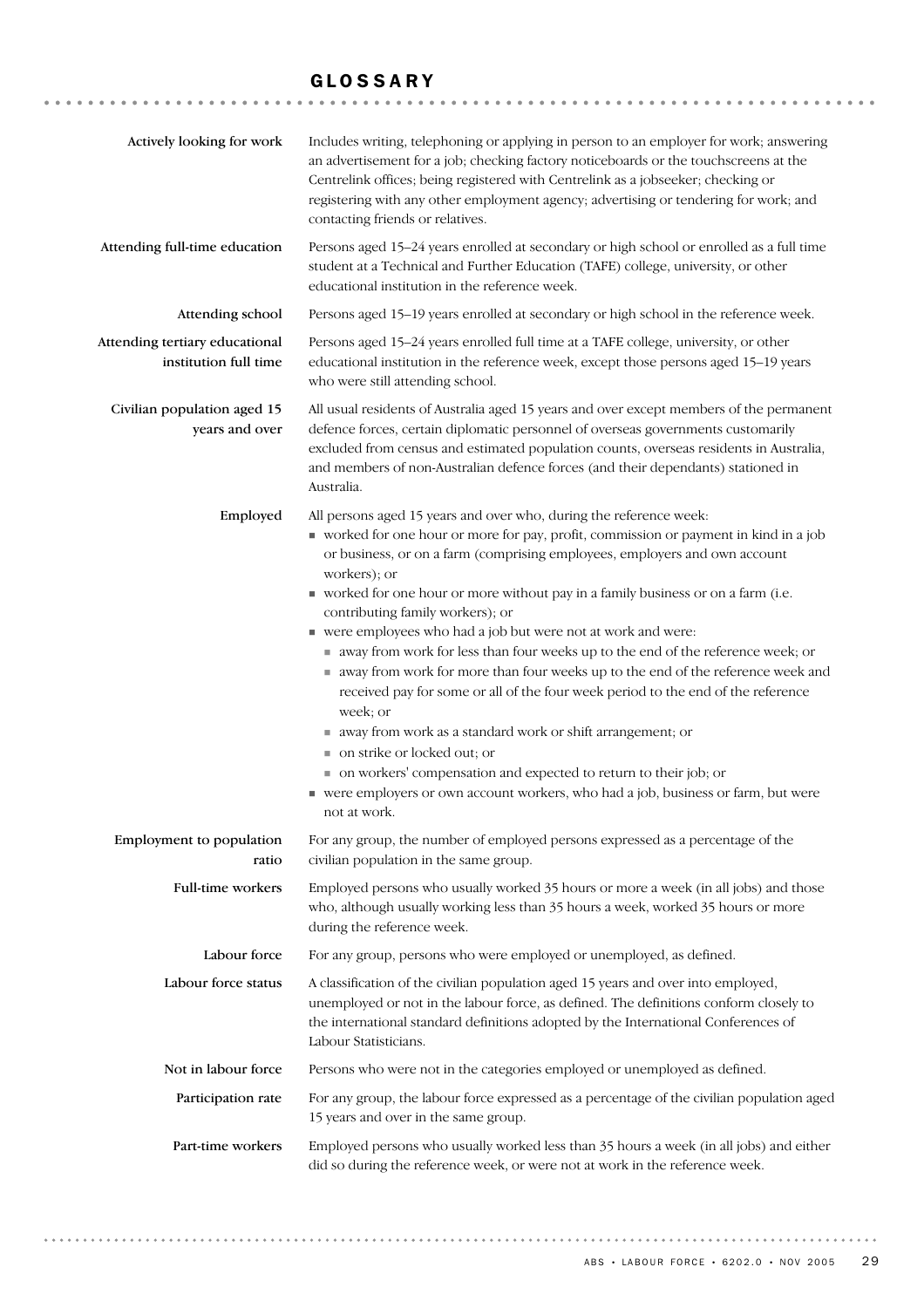# GLOSSARY *continued*

| Response rate                            | The number of fully responding dwellings expressed as a percentage of the total number<br>of dwellings excluding sample loss. Examples of sample loss include: dwellings where all<br>persons are out of scope and/or coverage; vacant dwellings; dwellings under<br>construction; dwellings converted to non-dwellings; derelict dwellings; and demolished<br>dwellings.                                                                              |
|------------------------------------------|--------------------------------------------------------------------------------------------------------------------------------------------------------------------------------------------------------------------------------------------------------------------------------------------------------------------------------------------------------------------------------------------------------------------------------------------------------|
| Seasonally adjusted series               | A time series of estimates with the estimated effects of normal seasonal variation<br>removed. See Explanatory Notes 21 to 25 for more detail.                                                                                                                                                                                                                                                                                                         |
| <b>Trend series</b>                      | A smoothed seasonally adjusted series of estimates. See Explanatory Notes 26 to 28 for<br>more detail.                                                                                                                                                                                                                                                                                                                                                 |
| Unemployed                               | Persons aged 15 years and over who were not employed during the reference week, and:<br>• had actively looked for full-time or part-time work at any time in the four weeks up to<br>the end of the reference week and were available for work in the reference week; or<br>• were waiting to start a new job within four weeks from the end of the reference week<br>and could have started in the reference week if the job had been available then. |
| Unemployed looking for<br>full-time work | Unemployed persons who:<br>actively looked for full-time work; or<br>■ were waiting to start a new full-time job.                                                                                                                                                                                                                                                                                                                                      |
| Unemployed looking for<br>part-time work | Unemployed persons who:<br>actively looked for part-time work only; or<br>■ were waiting to start a new part-time job.                                                                                                                                                                                                                                                                                                                                 |
| Unemployment rate                        | For any group, the number of unemployed persons expressed as a percentage of the<br>labour force in the same group.                                                                                                                                                                                                                                                                                                                                    |
| Unemployment to population<br>ratio      | For any group, the number of unemployed persons expressed as a percentage of the<br>civilian population in the same group.                                                                                                                                                                                                                                                                                                                             |